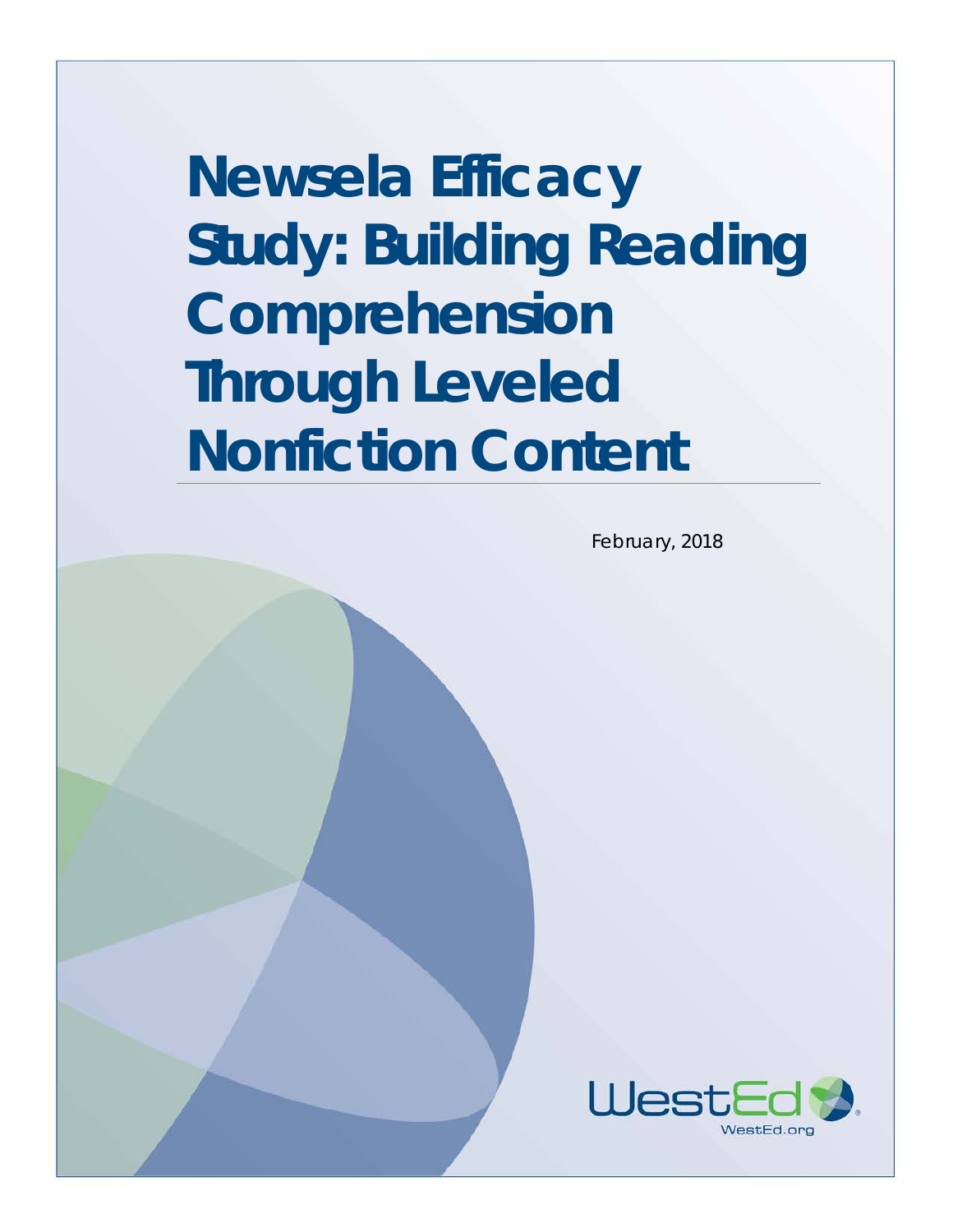# **Efficacy Study**

# **Methods**

Newsela is an adaptive, Instructional Content Platform in use by more than 13.8 million students and 1.2 million teachers in U.S. classrooms. Newsela aims to improve comprehension, vocabulary, and motivation outcomes for students in grades 2-12 by uniting high-interest content at multiple reading levels with accompanying assessments and reading activities that share insights designed for teachers and learners. WestEd was contracted to conduct efficacy and formative research studies. For the efficacy study, a true, group-randomized, experimental design was used to control for most threats to internal validity (Cook & Campbell, 1979; Murray, 1998) where teachers were randomly assigned into treatment (access to Newsela) and control (business-as-usual English Language Arts instruction) conditions. The study relied on hierarchical modeling techniques to determine whether the Newsela intervention treatment was more effective than business-as-usual for improving reading proficiency on the *STAR Reading Assessment* and the *Motivation to Read Survey*. Student socioeconomic status, student EL status, and student baseline reading comprehension and motivation were included as moderators of interest. For the formative research study, additional data were collected via teacher interviews and surveys in order to make recommendations regarding usability, feasibility and social validity. Finally, the impact of Newsela was measured when students in the treatment condition received the *recommended* dosage.

# **Participants**

# **Setting**

WestEd conducted a randomized controlled trial and formative research study on the use of Newsela in two large suburban school districts—one in Southern California (CA) and one in South Florida (FL). The two districts are economically and ethnically diverse with approximately 75% of students receiving free-and-reduced lunch and 80% minority students. There were a total of 63 participating teachers, 26 from CA and 37 from FL.

# **Students**

All 5<sup>th</sup> grade students enrolled in these teachers' classrooms were eligible for inclusion in the study provided their parents gave consent for their participation in the assessments. Across all classrooms, 1,238 students were randomly assigned to either the Treatment condition or the Control condition (*Ntreat* = 634 students; *Ncntrl* = 604 students; described in more detail below). See Tables 1 and 2 for a breakdown of students by demographic categories.

**Table 1.** Demographic characteristics of participating students by district and combined.

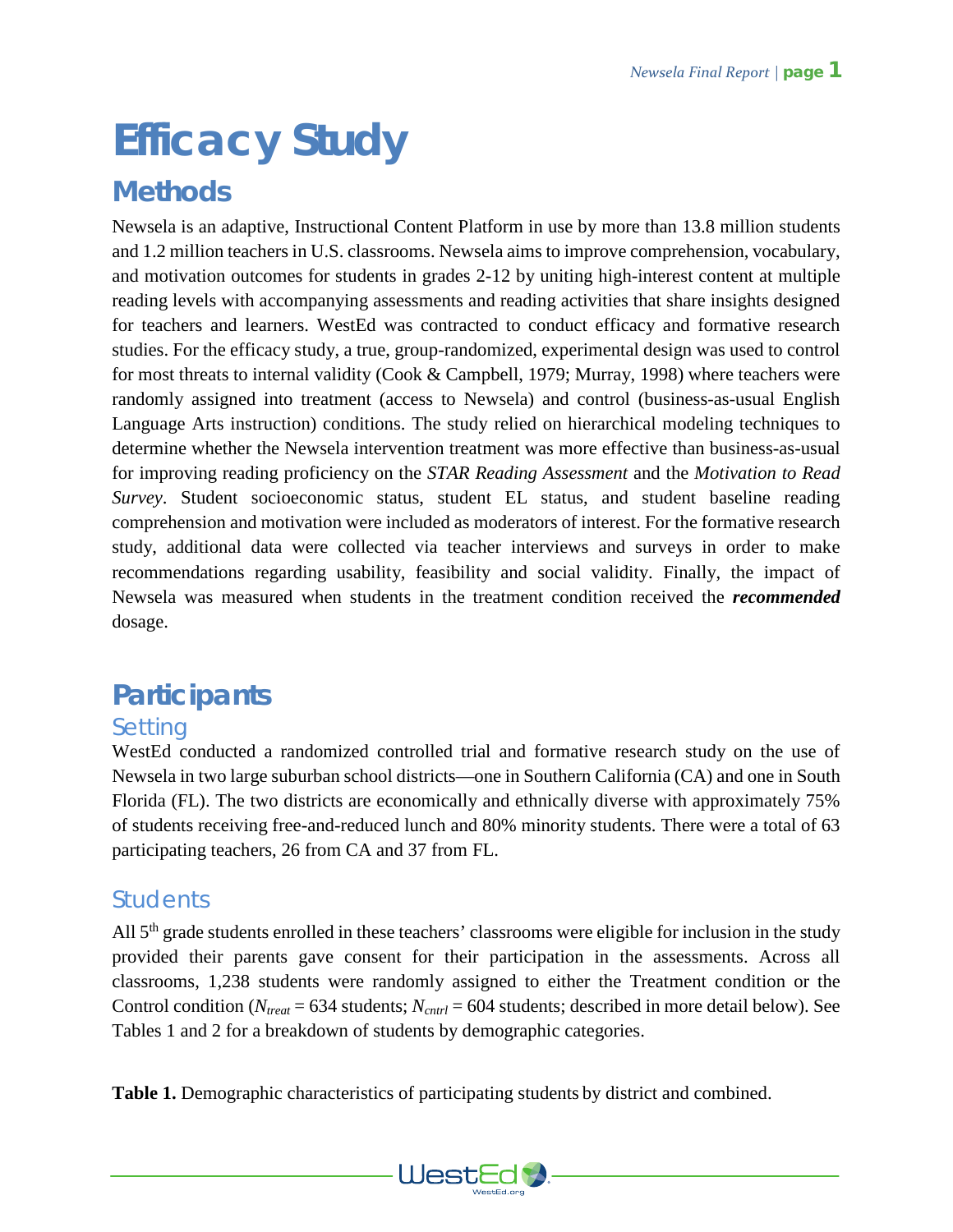|                          | All    | California | Florida |
|--------------------------|--------|------------|---------|
| N                        | 1238   | 679        | 559     |
| % Female                 | 47.01% | 44.77%     | 49.73%  |
| % Ethnicity              |        |            |         |
| Asian                    | 3.63%  | 2.50%      | 5.01%   |
| <b>Black</b>             | 20.52% | 8.39%      | 35.24%  |
| Latino                   | 13.49% | 0.00%      | 29.87%  |
| White                    | 31.91% | 38.14%     | 24.33%  |
| Other                    | 26.58% | 44.18%     | 5.19%   |
| %Home Language           |        |            |         |
| Spanish                  | 37.64% | 54.20%     | 17.53%  |
| English                  | 53.23% | 37.56%     | 72.27%  |
| Other                    | 5.25%  | 1.47%      | 9.84%   |
| <b>Mean STAR Pretest</b> | 514.83 | 482.16     | 554.02  |
| Mean School SES          | 77.89  | 88.16      | 65.42   |

**Table 2.** Demographic characteristics of participating students by treatment condition.

|                          | Newsela | Control |
|--------------------------|---------|---------|
| N                        | 634     | 604     |
| % Female                 | 45.69%  | 52.35%  |
| % Ethnicity              |         |         |
| Asian                    | 3.47%   | 3.81%   |
| <b>Black</b>             | 20.82%  | 20.20%  |
| Latino                   | 12.78%  | 14.24%  |
| White                    | 31.70%  | 32.12%  |
| Other                    | 28.23%  | 24.83%  |
| %Home Language           |         |         |
| Spanish                  | 38.49%  | 36.75%  |
| English                  | 53.63%  | 52.81%  |
| Other                    | 4.88%   | 5.64%   |
| <b>Mean STAR Pretest</b> | 514.58  | 515.10  |
| Mean School SES          | 78.32   | 77.44   |

# **Measures**

## Reading Comprehension

The *STAR Reading Assessment* (Renaissance Learning, 2014) is a computer-based adaptive reading measure for K-12 students. It is 25 items at each grade level and takes 2<sup>nd</sup> graders under 13 minutes to complete. Extensive psychometric analyses have been conducted in the development

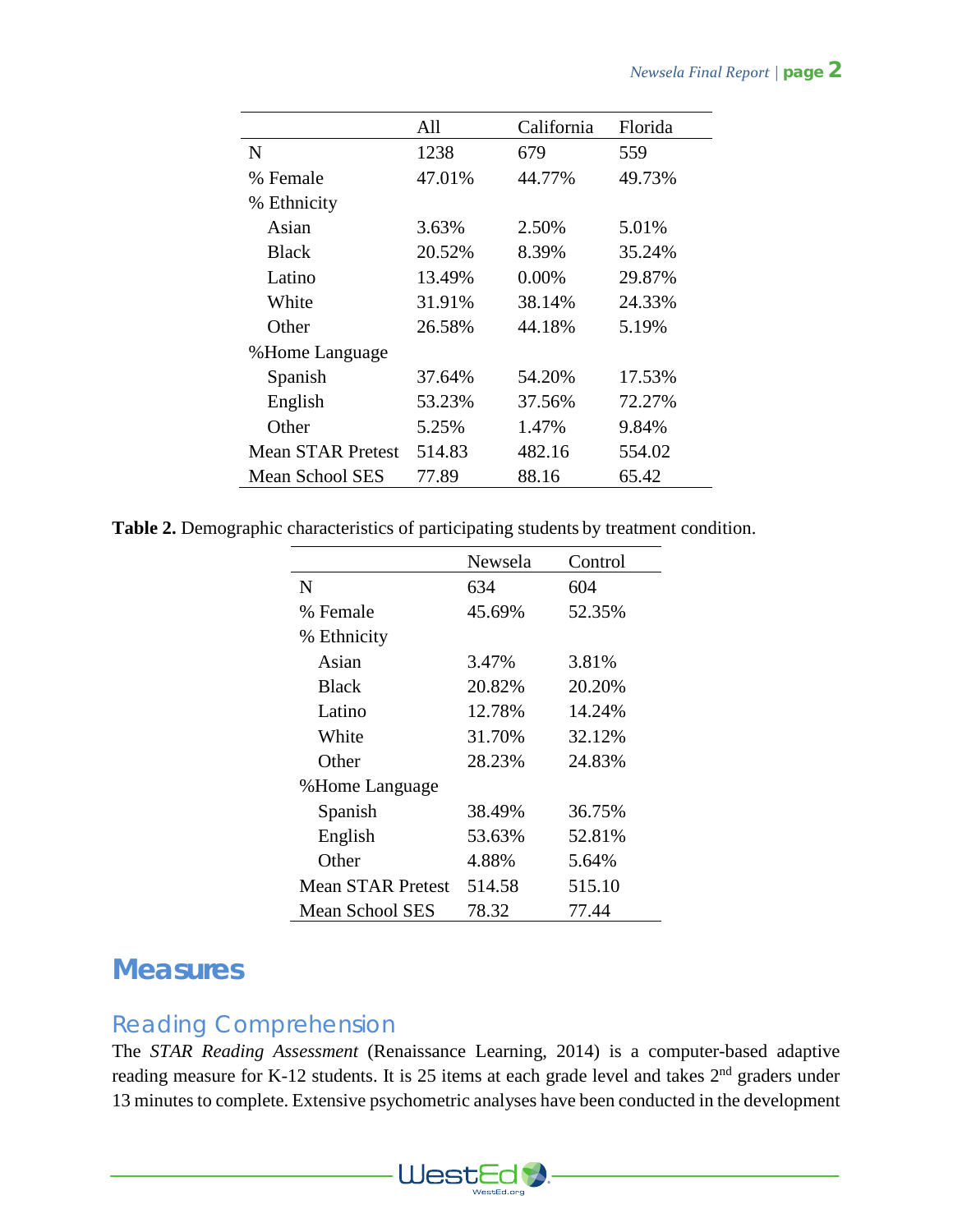of the STAR Reading Assessment, including item/scale calibration, reliability, validity, and norming. Reliability scores were about 0.92, with a range 0.88 in grade 1 to 0.91 in grade 12. The STAR Reading assessment was validated using test results for more than 12,000 students from such measures as the California Achievement Test (CAT) and the Stanford Achievement Test (SAT9) and several statewide tests. The within-grade average concurrent validity coefficients for grades 1–6 ranged from 0.72–0.80, with an overall average of 0.74. Predictive validity coefficients varied from 0.69–0.72 in grades 1–6, with an average of 0.71. For the purposes of norming, analyses were conducted from a stratified random sample of approximately 70,000 students. Test scores were joined to the student-level demographics and school-level information. Sample weights from the regional, race/ethnicity, and gender results were calculated and applied to each student's ability estimate, in order to develop norms that were then transformed to the STAR Reading scaled score scale.

# Reading Motivation

The *Motivation to Read Profile* (MRP: Gambrell, Palmer, Codling, & Mazzoni, 1996) is a reading survey developed with third and fifth graders. To determine whether the characteristics measured by the reading survey (self-concept as a reader and value of reading) corresponded to the two subscales, factor analyses were conducted using the unweighted least squares method and a varimax rotation (Palmer et al., 1996). Only items that loaded on one of the two traits made it on the final instrument. Cronbach's alpha indicated moderately high reliability for both subscales (self-concept=.75; value =.82). Pre- and posttest reliability coefficients confirmed moderately high reliability of the instrument (self-concept=.68; value=.70).

# **Study Procedures**

## Newsela

Newsela staff conducted in-person trainings and webinars with treatment teachers on implementing Newsela with the students during the study. The treatment teachers were directed to assign their students one article and respective quiz during class time and another for homework. Newsela staff worked with the teachers to provide them with a pacing guide and additional resources and support as needed.

### Recruitment

District administrators provided approval for their schools to participate and allowed WestEd staff to send online consent forms out to teachers. As teachers consented to participate, research staff contacted them to ensure the teachers understood the study requirements and were willing to assist with consenting the student sample. In FL, the district required direct consents for students, whereas the CA district agreed to the use of opt-out forms. In FL, WestEd staff visited schools to pick up consent forms and coordinated

*In total, 1,238 students participated, 559 in FL and 679 in CA.*

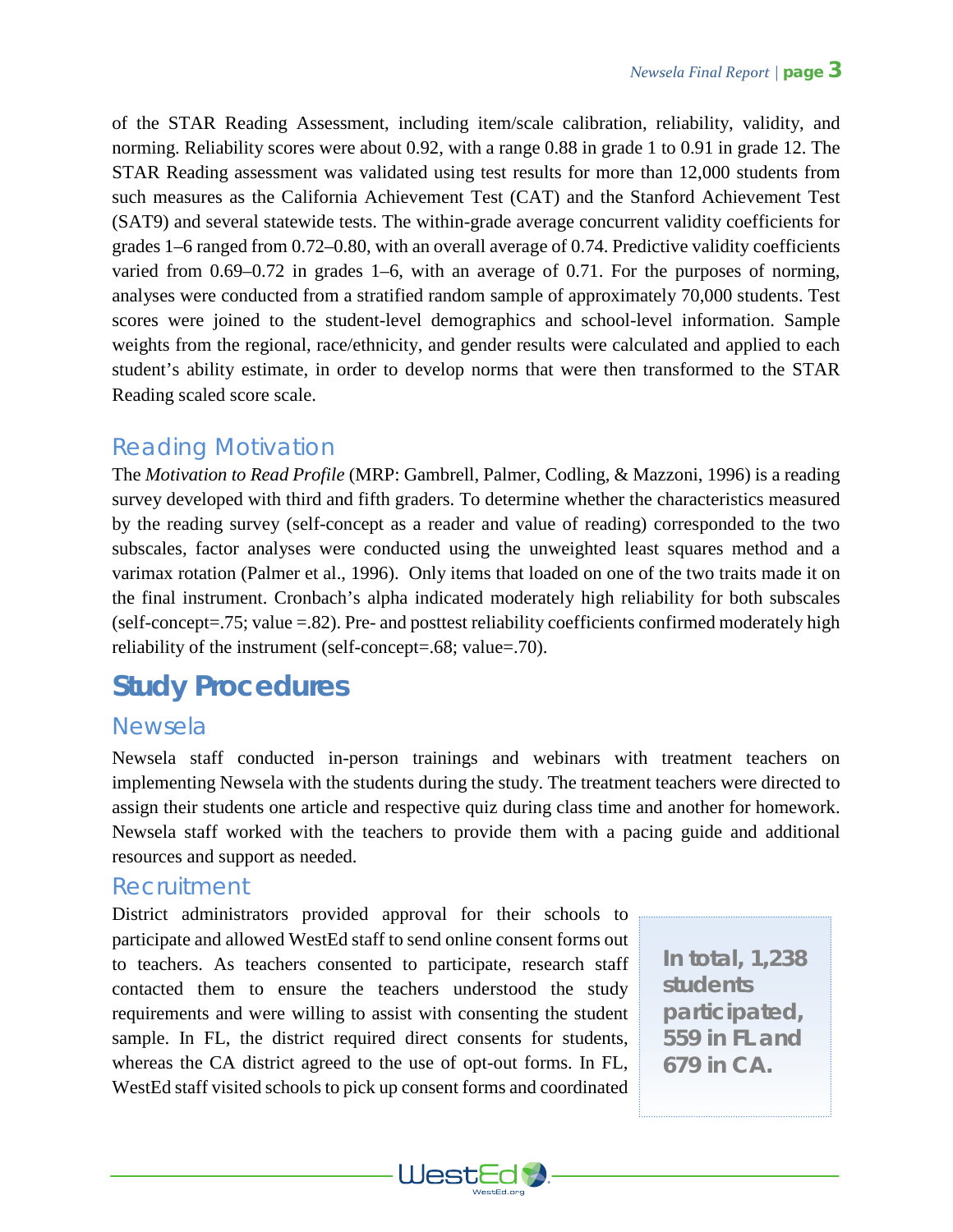directly with teachers regarding ongoing consenting. In CA, teachers scanned copies of opt-out forms using WestEd's secure server. WestEd researchers ensured that any data received for students who opted-out were not used in any of the analyses. In total, 1,238 students participated, 559 in FL and 679 in CA.

### Pre-assessments

Teachers conducted the student assessments with some technical assistance from WestEd's research staff. All participating students were pre-assessed on the STAR Reading Comprehension test and the Motivation to Read Survey prior to the intervention start date of 1/30/17 in CA and 2/6/17 in FL except for 23 students in CA and 32 students in FL who took the pre-assessments after intervention was underway. Student assessments were administered without a fixed order. Random assignment of students to condition was conducted well after the pre-assessments were underway, so as to not influence the administration of assessments in anyway.

## Dosage

Students in the Treatment condition were expected to use Newsela for twice a week for 14 weeks by reading an assigned article and an article of their choosing and completing the quiz for each article respectively. Usage of Newsela varied greatly throughout the duration of the study. Specifically, the variability of student usage ranged from 0 to 17 weeks with a median of 13 weeks. Although 71% of the students

*A study challenge was that only 52% and 59% of the treatment students met the recommended dosage in CA and FL respectively.*

exceeded the expected number of quizzes taken for the 14-week period, the number of total quizzes taken ranged from 0 to 133 with a median of 31. This indicates that while treatment students were given access and encouraged to use Newsela some students were not compliant with the recommend usage. In fact, of the students who had access to Newsela, only 55% of the students met the recommended dosage. Specifically, in CA only 52% of the students met the recommended dosage, and in FL, 59%.

Figure 1 shows the Newsela usage broken down by the CA and FL districts. On average, both districts show similar patterns of student usage of Newsela and large ranges in variability of usage. In CA, students had consistently more active weeks, took more quizzes in total per week, and spent more time reading than students in FL.

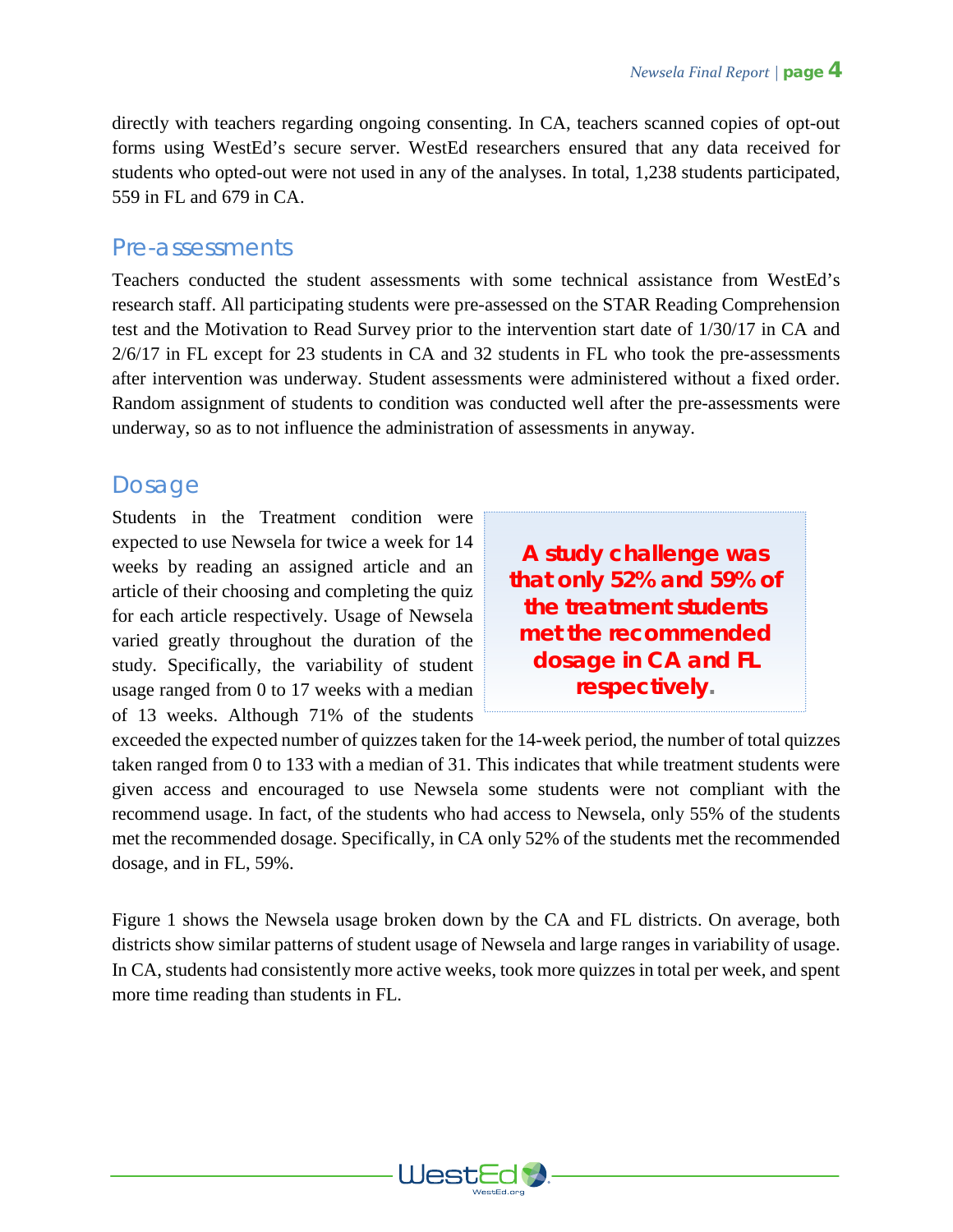

**Figure 1.** Newsela Usage by District.

## Random Assignment

The study consisted of a classroom-randomized control trial. Classes were randomly assigned with equal chance of being assigned to either the Treatment (Newsela) condition or the Control condition. In CA, 14 and14 classes were randomized to the Treatment and Control conditions respectively. In FL, 18 and 19 classes were randomized to the Treatment and Control conditions respectively. Randomization occurred at the classroom-level by site wherever possible. As such, there were Treatment and Control classes within the same school in some cases. Issues related to potential contamination (i.e., Control students obtaining access to the Newsela Treatment) were addressed on several levels. Newsela developers addressed the issues of contamination directly in discussions with district-level administration and teachers, excluding any classrooms that had any prior usage history with Newsela. Newsela staff also addressed contamination in trainings with treatment teachers and monitored it carefully during implementation via internal analytics.

# Research Questions

In order to determine the promise of Newsela for use in a school setting, we posed the following research questions.

- 1. After controlling for baseline scores and student demographics, what is the impact of using Newsela for 14 weeks on students' reading comprehension and motivation to read?
- 2. Are these impacts moderated by district, student demographics, and/or students' baseline performance in reading comprehension or motivation to read?

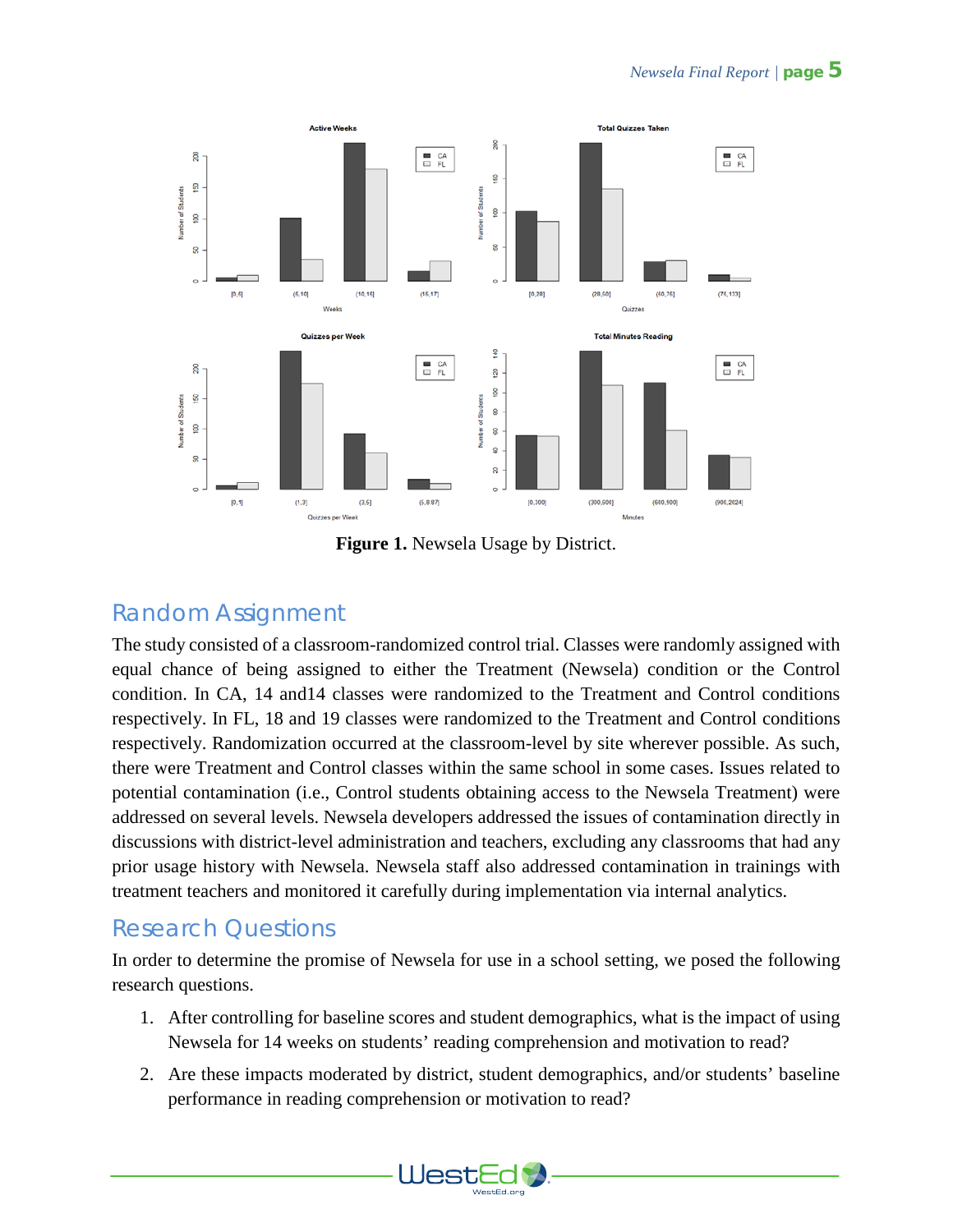# **Results:** *STAR Reading Assessment*

# Attrition

Attrition in this study was defined as the percentage of students that had missing test data - either at the beginning or end of the study - as well as missing demographic information.

Two types of attrition were calculated: 1) *overall attrition* – which refers to the percentage of missing post-test data for a given outcome measure for the study sample overall (i.e., regardless of condition), and 2) *differential attrition* – which refers to the percentage of missing post-test data in the Treatment condition relative to the percentage of missing post-test data in the Control condition for a given outcome measure.

Table 3 below shows the percentages of overall and differential attrition for the STAR Reading Assessment.

|                    |       | Overall Attrition Differential Attrition |
|--------------------|-------|------------------------------------------|
| Overall STAR 8.16% |       | $-1.87\%$                                |
| CA STAR            | 6.96% | $-4.56\%$                                |
| FL STAR            | 9.68% | 1.64%                                    |

**Table 3.** Percentage of overall and differential attrition for STAR Reading Assessment.

For the STAR Reading Assessment, overall attrition was less than 10% which means that a small proportion of students did not submit a completed assessment. Differential attrition values varied from positive to negative; although most differential attrition was negative. Negative differential attrition indicates higher attrition in the Control condition relative to the Treatment condition. Specifically, the Control condition was less likely to submit both completed measures than the Treatment condition, overall and within districts.

# Descriptive Statistics

Prior to conducting the primary impact analyses, we examined the raw scores for students in the Treatment and Control conditions at the beginning and end of the study for the STAR Reading Assessment (see Table 4). The means suggest a trend of greater growth for the Treatment group.

|                      | Control |           | Treatment |           |
|----------------------|---------|-----------|-----------|-----------|
|                      | Mean    | <b>SE</b> | Mean      | <b>SE</b> |
| <b>STAR Pretest</b>  | 520.42  | 9.18      | 515.47    | 8.15      |
| <b>STAR Posttest</b> | 535.06  | 9.74      | 533.75    | 9.10      |
| <b>STAR Growth</b>   | 16.17   | 5.14      | 17.59     | 5.29      |
|                      |         |           |           |           |

**Table 4.** Unadjusted means and standard deviations for pre-test, post-test, and growth for STAR.

In the next section, we examine the impact of the Treatment condition after statistically adjusting for other variables related to students' demographic and baseline achievement scores.

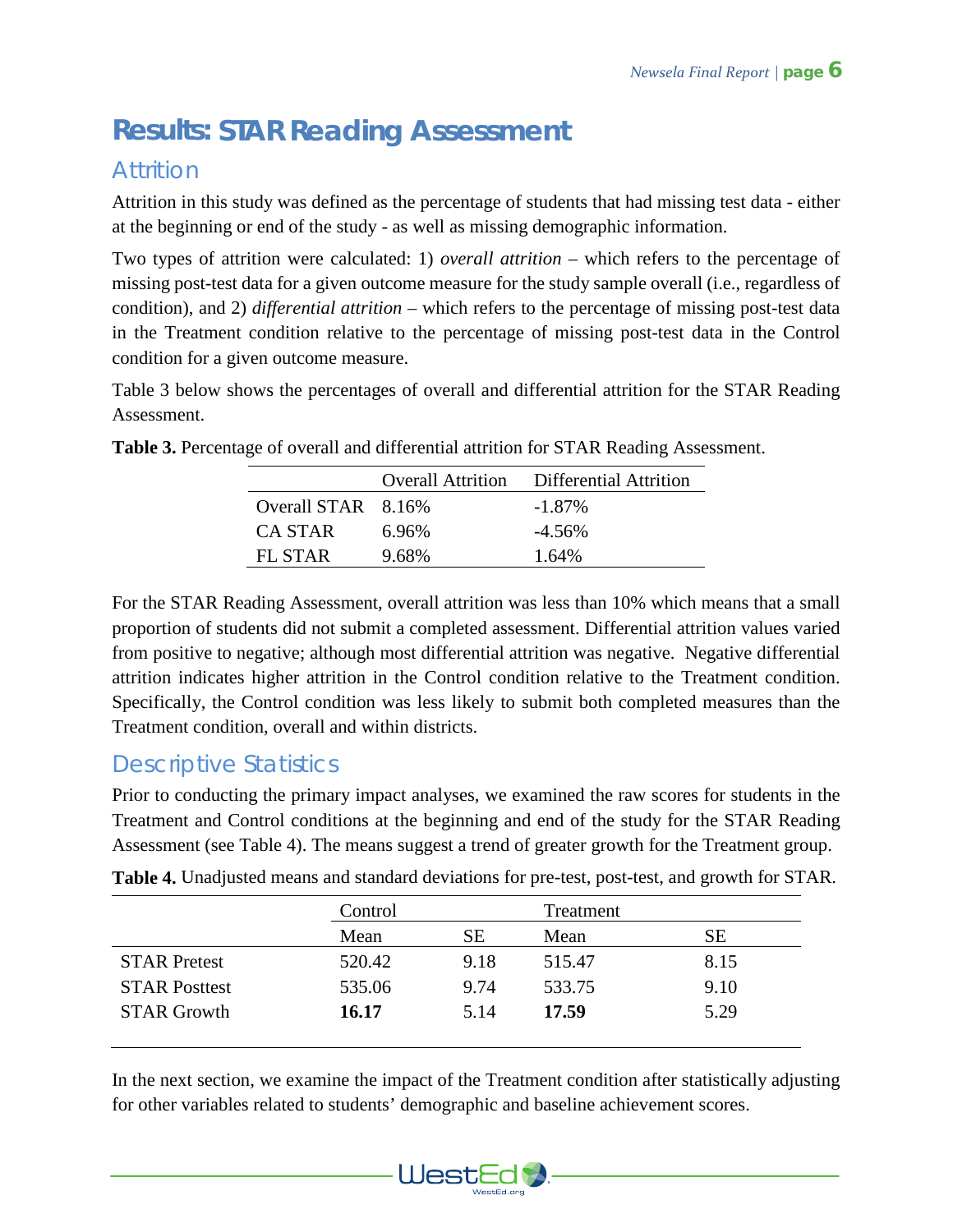# Overall Impact Analyses: STAR Reading Assessment

The goal of the impact analysis was to answer the following question: After controlling for student characteristics, what is the effect of the Newsela intervention on students' reading comprehension after a 14-week intervention period? The impact analysis specifically attempts to adjust for students' background information (e.g., gender, ethnicity) and prior performance at the beginning of the study.

Multi-level modeling was used to estimate the impact of the Newsela intervention. The outcome variable of each measure consisted of the growth in pre- to post-test scores (calculated by subtracting the pre-score from the post-score). Each outcome growth was regressed onto the condition variable (Treatment or Control) and a host of other student characteristics, including gender, ethnicity, socioeconomic disadvantaged status, home language status, and reading comprehension and motivation pre-test scores. These procedures were followed first for the intention-to-treat (ITT) sample, which included every student who was randomized to the Newsela treatment condition ignoring noncompliance, withdrawal, or anything that happened after randomization. Then, these same procedures were applied for the treatment on the treated (TOT) sample, including only those students who received the minimum recommended dosage of Newsela (i.e., two articles for a minimum of 12 consecutive weeks). See Table 5 for a summary of the results for both the ITT and TOT.

| <b>Newsela</b><br>Growth | <b>BAU</b><br>Growth | Growth<br><b>Change</b> | <b>SE</b> | $P-$<br><b>Value</b> | Hedge's G<br><b>Effect Size</b> |   |
|--------------------------|----------------------|-------------------------|-----------|----------------------|---------------------------------|---|
| 14.28                    | 16.22                | $-1.94$                 | 13.70     | 0.89                 | $-0.02$                         |   |
| 34.14                    | 16.23                | 17.91                   | 14.22     | 0.21                 | 0.15                            | a |
|                          |                      |                         |           |                      |                                 |   |
| <b>Newsela</b><br>Growth | <b>BAU</b><br>Growth | Growth<br><b>Change</b> | <b>SE</b> | $P-$<br><b>Value</b> | Hedge's G<br><b>Effect Size</b> |   |
| 20.20                    | 20.33                | $-0.12$                 | 15.69     | 0.99                 | 0.00                            |   |
| 38.18                    | 21.16                | 17.03                   | 16.16     | 0.30                 | 0.16                            | a |
|                          |                      |                         |           |                      |                                 |   |
| <b>Newsela</b><br>Growth | <b>BAU</b><br>Growth | Growth<br><b>Change</b> | <b>SE</b> | $P-$<br><b>Value</b> | Hedge's G<br><b>Effect Size</b> |   |
| 6.05                     | 9.46                 | $-3.41$                 | 24.05     | 0.89                 | $-0.02$                         |   |
| 26.34                    | 11.13                | 15.21                   | 24.62     | 0.54                 | 0.11                            | a |
|                          |                      |                         |           |                      |                                 |   |

**Table 5.** Summary of impact analyses for ITT and TOT, overall and by district.

<sup>a</sup> The effects of receiving the recommended dosage of Newsela (two articles per week for a minimum of 12 consecutive weeks)

On average, the Newsela treatment group had an adjusted-mean reading comprehension growth of 14.28 points while the control group had an adjusted-mean reading comprehension growth of 16.22 points. Both conditions showed improved reading comprehension; however, the difference in

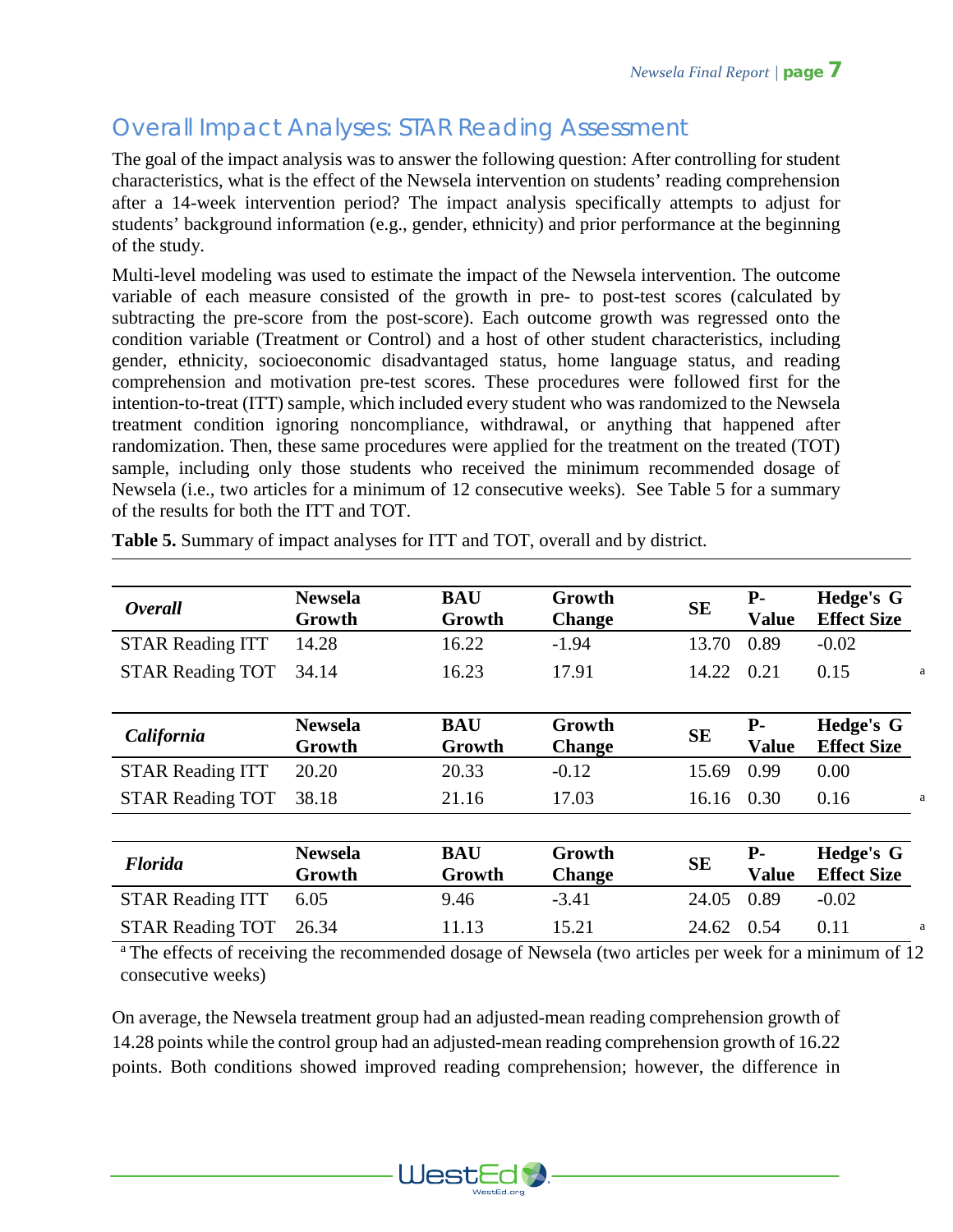reading comprehension growth between the two conditions was not statistically significant and had an effect size of -0.02 indicating no meaningful difference in growth.

*Analyses by District.* Table 5 above also shows the impact of reading comprehension by district. When we further looked at these results by district, CA saw higher overall reading gains when compared to FL due to higher usage of Newsela. In CA on average, the Newsela condition had an adjusted-mean reading comprehension growth of 20.20 points while the control condition had an adjusted-mean reading comprehension growth of 20.33 points indicating no meaningful difference in reading comprehension growth yielding an effect size of 0.00.

In FL on average, the Newsela condition had an adjusted-mean reading comprehension growth of 6.05 points while the control condition had an adjusted-mean reading comprehension growth of 9.46 points indicating that the control condition experienced greater reading comprehension growth than the Newsela condition. Again, the difference in reading comprehension growth between the two conditions was not statistically significant and yielded a small negative effect size of -0.02 suggesting no meaningful difference between the two conditions.

# Impact of Students that Met Recommended Newsela Dosage

However, the usage of Newsela varied greatly in the treatment condition where only 55% of the treatment students actually used Newsela at the recommended dosage. When considering the impact of Newsela when receiving the recommended dosage on outcome measures, students who used Newsela at the recommended dosage had larger growth in reading comprehension than the control condition. When the treatment students used Newsela at the recommended dosage, treatment students experienced an additional growth almost double in magnitude compared to the business-as-usual control group.

Additionally, when we look at the impact of meeting the recommended Newsela dosage by district we see an increase in growth for those students who met the recommended dosage compared to the control group (see Figure 2). In CA, students who used Newsela at recommended dosage saw an additional 80% growth in size compared to the CA control group. In FL, students that used Newsela as recommended saw an additional in reading comprehension that was more than double in magnitude compared to the FL control group.

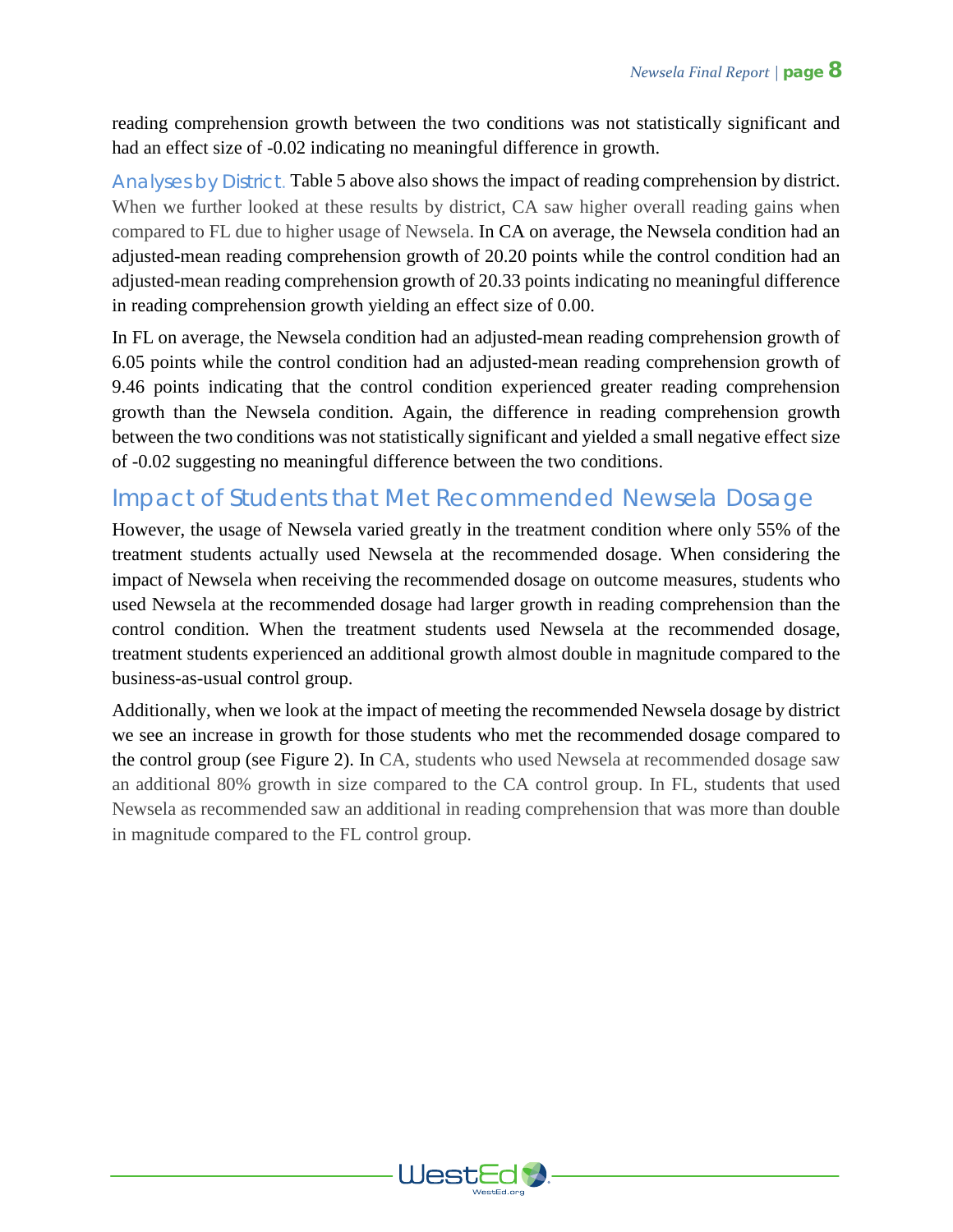

Figure 2. Gains in Reading Comprehension by District and Treatment Group

*When students used Newsela as recommended all effect sizes trended in a positive direction, suggesting that students in the Treatment group exhibited more growth than the Control group.*

Overall, when students used Newsela as recommended all effect sizes trended in a positive direction, suggesting that students in the Treatment group exhibited higher growth than students in the Control group. While these effect sizes are considered small, they provide evidence of promise of the impact of Newsela and the potential if more students fully used Newsela as recommended. When usage is allowed to vary greatly, the potential impact of Newsela on student outcomes becomes more variable.

# **Results:** *Motivation to Read Profile*

# **Attrition**

Table 6 below shows the percentages of overall and differential attrition for each the Motivation to Read Profile. For the Motivation to Read Profile, the overall attrition is about 15% meaning a larger proportion of study participants did not submit the completed measure. Differential attrition was negative, meaning the Control condition was less likely to submit both completed measures than the Treatment condition, overall and within districts.

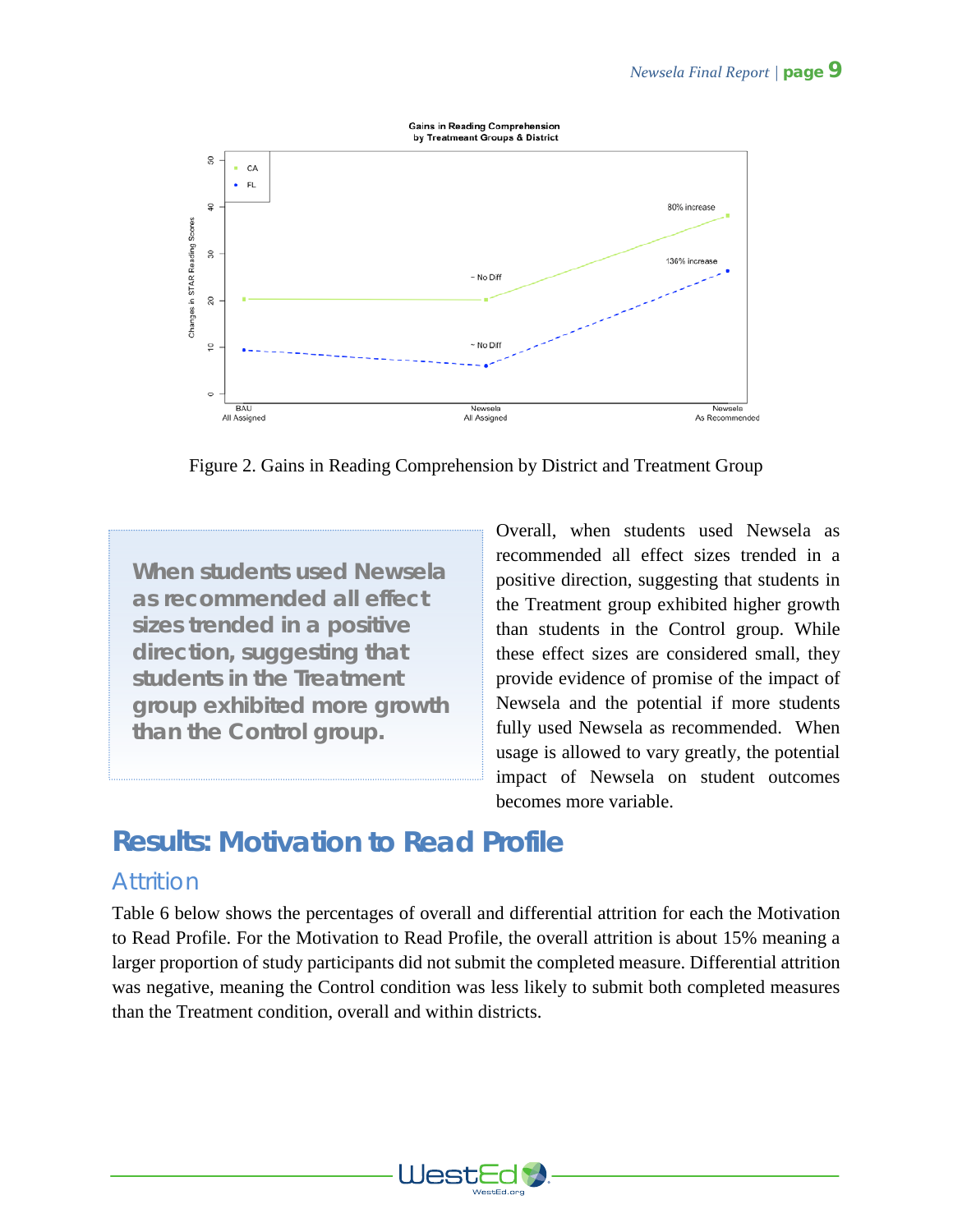|            |         | <b>Overall Attrition</b> Differential Attrition |
|------------|---------|-------------------------------------------------|
| Overall    |         |                                                 |
| <b>MRP</b> | 15.40 % | $-4.49\%$                                       |
| CA         |         |                                                 |
| <b>MRP</b> | 16.14%  | $-3.38\%$                                       |
| FL.        |         |                                                 |
| <b>MRP</b> | 14.28 % | $-6.38%$                                        |

**Table 6.** Percentage of overall and differential attrition for Motivation to Read Profile.

# Descriptive Statistics

Table 7 below reports the raw scores for the Motivation to Read Profile measure at the beginning and end of the study. The means suggest a trend of greater growth for the Treatment group.

|                                 | Control |           | Treatment |      |
|---------------------------------|---------|-----------|-----------|------|
|                                 | Mean    | <b>SE</b> | Mean      | SE   |
|                                 |         |           |           |      |
| MRP Full Scale (Pre)            | 39.46   | 0.34      | 39.28     | 0.32 |
| <b>MRP</b> Full Scale (Post)    | 40.15   | 0.36      | 40.94     | 0.36 |
| <b>MRP</b> Full Scale Growth    | 0.89    | 0.30      | 1.64      | 0.27 |
|                                 |         |           |           |      |
| MRP Self-Concept (Pre)          | 19.28   | 0.19      | 19.32     | 0.19 |
| MRP Self-Concept (Post)         | 19.25   | 0.19      | 19.64     | 0.20 |
| <b>MRP Self-Concept Growth</b>  | $-0.01$ | 0.17      | 0.38      | 0.15 |
|                                 |         |           |           |      |
| MRP Value Reading (Pre)         | 20.18   | 0.22      | 19.95     | 0.20 |
| <b>MRP Value Reading (Post)</b> | 20.90   | 0.24      | 21.29     | 0.23 |
| <b>MRP</b> Value Reading        |         |           |           |      |
| Growth                          | 0.90    | 0.20      | 1.26      | 0.18 |

**Table 7.** Unadjusted means and standard deviations for pre-test, post-test, and growth for MRP.

In the next section, we examine the impact of the Treatment condition after statistically adjusting for other variables related to students' demographic and baseline achievement scores.

# Impact Analyses: Motivation to Read

The goal of the impact analysis was to answer the following question: After controlling for student characteristics, what is the effect of the Newsela intervention on students' reading motivation after a 14-week intervention period? The impact analysis specifically attempts to adjust for students' background information (e.g., gender, ethnicity) and prior performance at the beginning of the study. The same multi-leveling modeling and analytic procedures described above for the reading comprehension measure were also used for the reading motivation survey. See Table 9 for a summary of the results.

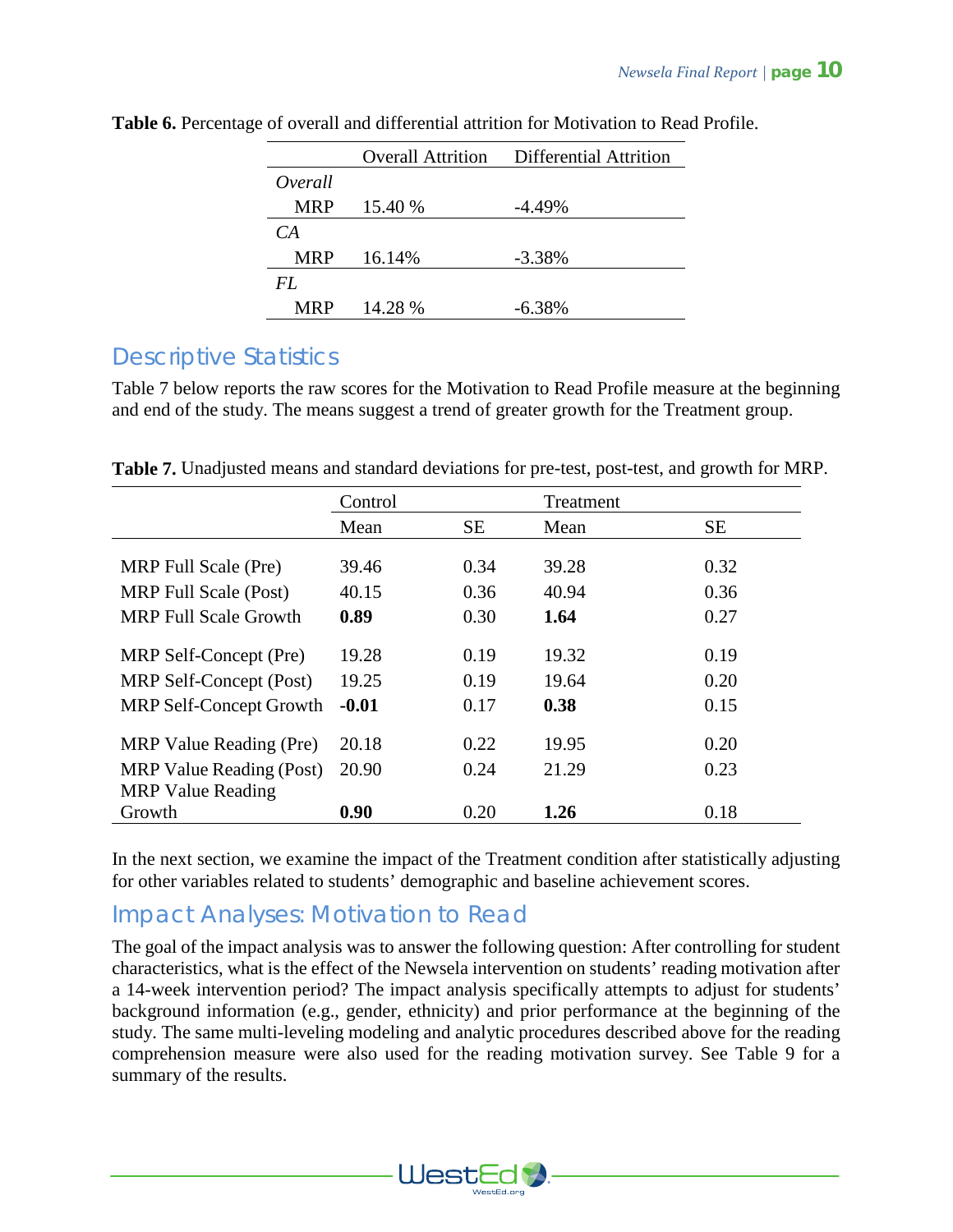| <b>Overall</b>           | <b>Newsela</b><br>Growth | <b>BAU</b><br>Growth | Growth<br><b>Change</b> | <b>SE</b> | $P-$<br><b>Value</b> | <b>EffectSize</b>                      |   |
|--------------------------|--------------------------|----------------------|-------------------------|-----------|----------------------|----------------------------------------|---|
| <b>MRP</b> Full Scale    | 1.63                     | 0.92                 | 0.71                    | 0.54      | 0.20                 | 0.12                                   |   |
| <b>MRP Self-Concept</b>  | 0.32                     | $-0.05$              | 0.37                    | 0.23      | 0.12                 | 0.11                                   |   |
| <b>MRP</b> Value Reading | 1.35                     | 0.96                 | 0.39                    | 0.41      | 0.36                 | 0.09                                   |   |
| <b>MRP</b> Full Scale    | 1.25                     | 0.91                 | 0.33                    | 0.56      | 0.56                 | 0.05                                   | a |
|                          |                          |                      |                         |           |                      |                                        |   |
| California               | <b>Newsela</b><br>Growth | <b>BAU</b><br>Growth | Growth<br><b>Change</b> | <b>SE</b> | $P-$<br><b>Value</b> | <b>Hedge's G</b><br><b>Effect Size</b> |   |
| <b>MRP Full Scale</b>    | 1.46                     | 1.52                 | $-0.06$                 | 0.87      | 0.94                 | $-0.01$                                |   |
| <b>MRP Self-Concept</b>  | 0.38                     | 0.24                 | 0.14                    | 0.36      | 0.71                 | 0.04                                   |   |
| <b>MRP</b> Value Reading | 1.10                     | 1.25                 | $-0.15$                 | 0.62      | 0.81                 | $-0.04$                                |   |
| <b>MRP</b> Full Scale    | 1.41                     | 1.36                 | 0.05                    | 0.89      | 0.95                 | 0.01                                   | a |
|                          |                          |                      |                         |           |                      |                                        |   |
| <b>Florida</b>           | <b>Newsela</b><br>Growth | <b>BAU</b><br>Growth | Growth<br><b>Change</b> | <b>SE</b> | $P-$<br><b>Value</b> | <b>Hedge's G</b><br><b>Effect Size</b> |   |
| <b>MRP Full Scale</b>    | 1.85                     | 0.33                 | 1.52                    | 0.74      | 0.05                 | 0.24                                   |   |
| <b>MRP Self-Concept</b>  | 0.32                     | $-0.35$              | 0.68                    | 0.38      | 0.09                 | 0.19                                   |   |
| <b>MRP</b> Value Reading | 1.59                     | 0.69                 | 0.90                    | 0.58      | 0.13                 | 0.21                                   |   |
| <b>MRP</b> Full Scale    | 1.12                     | 0.34                 | 0.78                    | 0.80      | 0.34                 | 0.13                                   | a |

**Table 8.** Summary of impact analyses, overall and by district.

<sup>a</sup> The effects of receiving the recommended dosage of Newsela (two articles per week for a minimum of 12 consecutive weeks)

Overall, the Newsela treatment group showed greater growth on the motivation to read measures than the control condition. The adjusted-mean reading motivation growth for the control condition ranged from -0.05 to 0.96 points, while the adjusted-mean reading motivation growth for the treatment condition ranged from 0.32 to 1.63 points. The corresponding effect sizes for the reading motivation growth in favor of the treatment condition range from 0.09 to 0.12. Although the effects are small, they are consistently positive suggesting that the treatment group experienced larger growth in reading motivation. The effect for reading motivation was consistently positive although not as large when treatment students used the recommend dosage.

*Analyses by District.* We also conducted the separate analyses for the Reading Motivation measure by District (i.e., in CA and in FL). In CA, the average change in growth in reading motivation between the treatment and control conditions varied and was quiet small. The effect sizes for the change in reading motivation growth ranged from -0.03 to 0.04 suggesting no consistent meaningful difference between the two conditions.

WestEd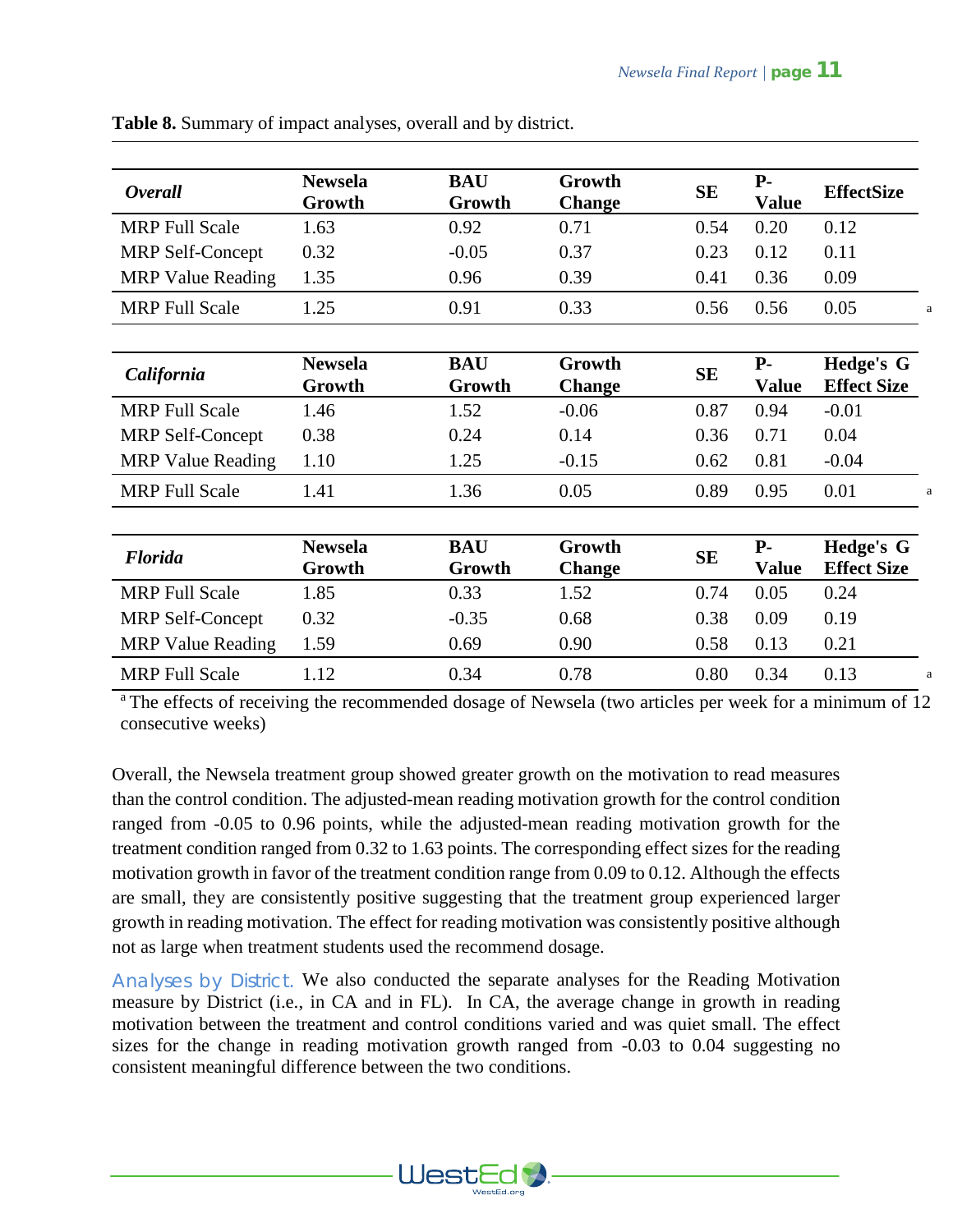On the other hand, in FL the average change in growth in reading motivation between the treatment and control conditions varied and was quiet large. The effect sizes for the change in reading motivation growth ranged from 0.19 to 0.24 suggesting a consistent positive difference between the two conditions.

# **Summary of Results**

Within the two districts, the usage of Newsela varied greatly in the treatment condition where only 52% and 59% of the treatment students actually used Newsela at the recommended dosage. When considering the impact of Newsela when receiving the recommended dosage on outcome measures, in both districts the treatment conditions had a larger growth in reading comprehension than the control condition. When the treatment students used Newsela at the recommended dosage, treatment students' growth in reading comprehension lead to an effect size of 0.11 to 0.16 vs -0.02 to 0.00 when treatment dosage varied greatly. However, only in the FL district the effect for reading motivation was consistently positive although not as large when treatment students used the recommend dosage.

*When students used Newsela at least 2 times per week for 12 consecutive weeks, they consistently outperformed their peers in reading comprehension growth.*

Overall, looking across districts there is evidence of promise of the impact of Newsela and the potential if more students fully used Newsela as recommended.

#### Association between Newsela Usage, Reading Comprehension, and Motivation

*Students who used Newsela daily are more likely to see 48% more growth, on average, in reading comprehension.*

The correlations between Newsela usage and gains in reading comprehension and motivation varied greatly. No meaningful relationships were found between the different aspects of Newsela usage and gains reading motivation. However, modest correlations between Newsela usage and gains in reading comprehension were found. The number of continued active weeks and total time reading on Newsela had correlations of 0.17 and 0.14, respectively. These two Newsela usage measures were found to be the most consistent predictors of gains in reading comprehension. This suggests that students who

spend more time actively using Newsela will benefit more.

This finding was exemplified with a small group of Newsela users (6%) who experienced larger gains in reading comprehension than compared to control students. This small group of students who actively used Newsela 5 times a week for more than 12 weeks had gains 3 times larger in size in reading comprehension compared to the business-as-usual group (see Figure 3).

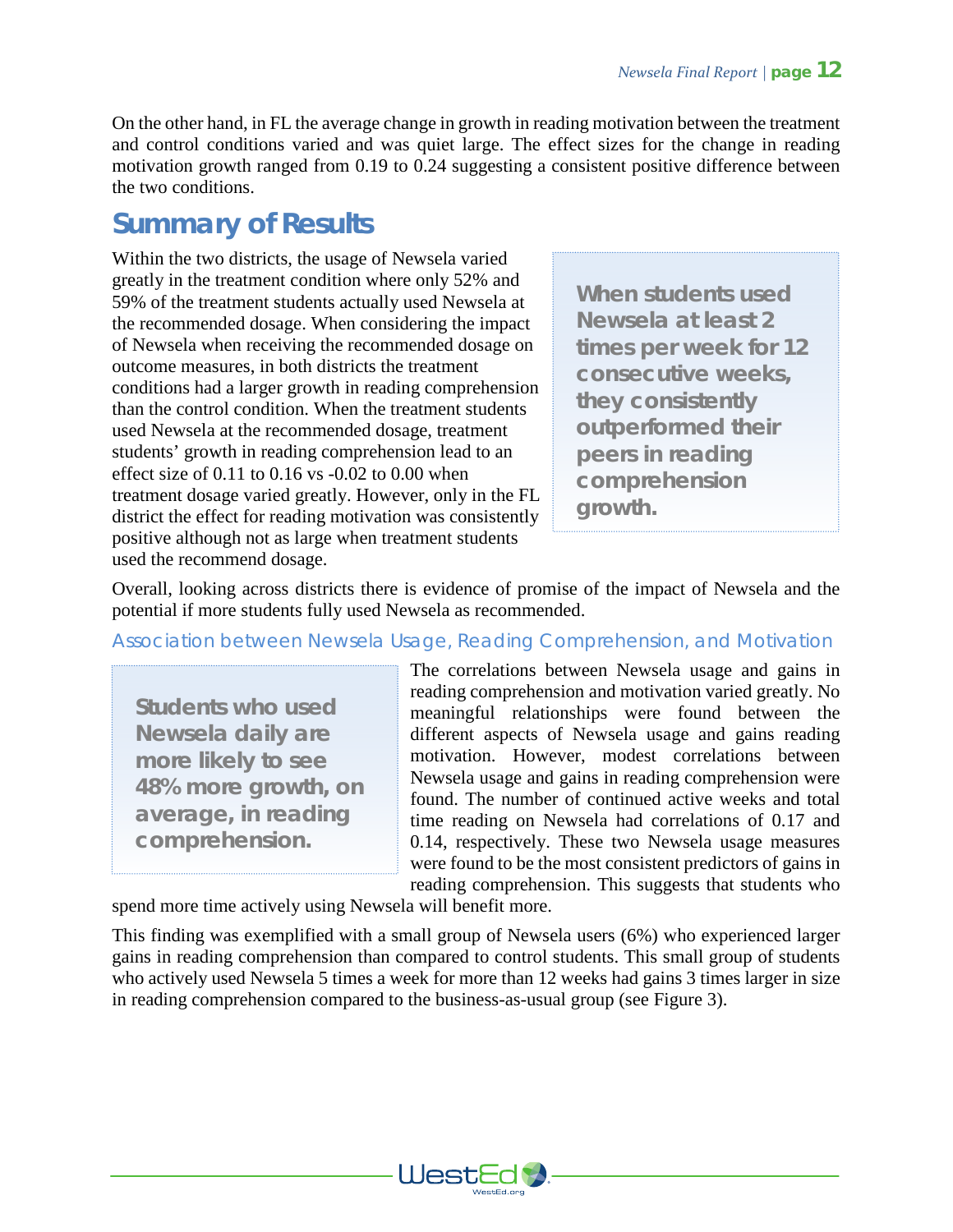





# Teacher Usability: Methods

As part of the RCT, WestEd also included formative research on Newsela's usability and efficacy of their digital informational text product during the spring semester of the 2016-2017 school year. The goals of the formative research were 1) to provide feedback to Newsela that will help the company further develop its product to be attractive and effective for use by teachers in an elementary school setting, and 2) to gather preliminary data showing the product is an effective tool for improving reading skills in grades 4-5 students.

As part of the study, WestEd conducted individual 30-45 minute phone interviews with ten elementary school teachers—six from FL County, Florida and four from CA, California—in April 2017. The main goals of the interviews were to determine:

- How do teachers use Newsela in their classrooms (classroom structures, lesson preparation, use of features, etc.)?
- Are there features of classrooms or patterns of use that appear to correlate with more successful or less successful implementation of Newsela (active users vs. less-active users)?
- To what extent do teachers find Newsela useful?
- To what extent do teachers find Newsela easy or challenging to use, and why?

Another element of the study involved collecting online survey data from teachers assigned to both the treatment and control conditions in both districts. Many of the online survey questions were the same or similar as the interview questions.

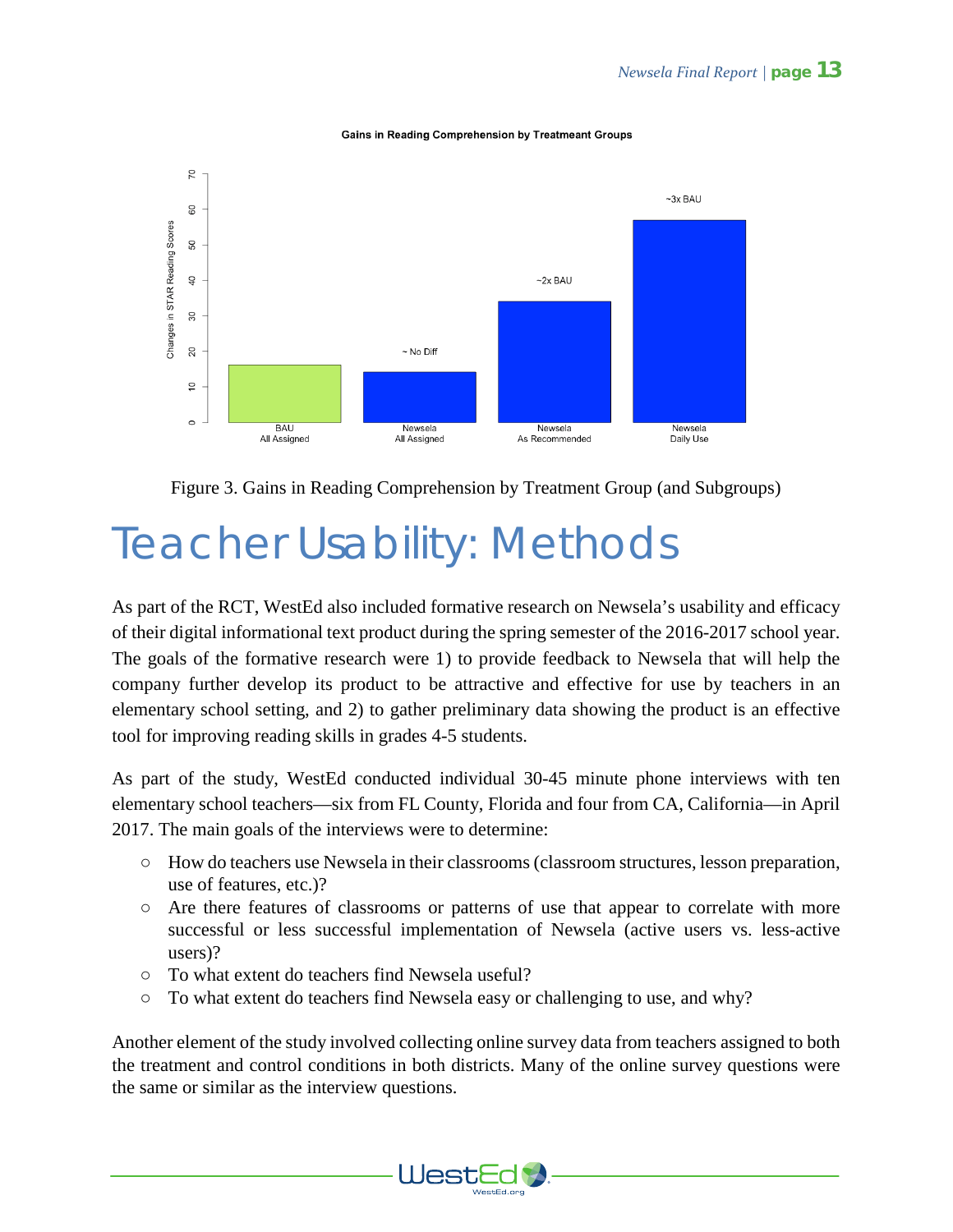# Description of the Sample

#### *Phone Interview Subjects*

The ten teachers interviewed by researchers were drawn from nine different schools in FL and CA. Teachers were selected based on their level of usage at that point in the study. Of the six FL teachers, four were identified by Newsela as active users implementing Newsela in their classrooms successfully on a regular basis, and two were identified as less-active users, meaning their usage data indicated that they were not consistently implementing Newsela. In the CA group, two of the teachers were identified as active users and two as less-active users.

#### *Fig. 4. Breakdown of the interview sample by district and success with implementation.*

|     | <b>Active Users</b> | <b>Less-active Users</b> |
|-----|---------------------|--------------------------|
| ิ∴∆ |                     | r                        |
|     |                     | ╭                        |

CA teachers taught all subjects in self-contained classrooms; FL teachers were more diverse in their teaching responsibilities. Of the six, only one taught all subjects in a self-contained classroom. One taught math and science only (using Newsela in her science block), two taught Social Studies and ELA only, and two (the two less-active users) taught all subjects except math. Because of the variation in classroom models and teaching responsibilities, it is difficult to directly compare the amount of time spent on reading instruction in different classrooms; for example, some teachers have a dedicated block of time devoted purely to reading and writing instruction, while others spent 2+ hours in which ELA instruction may be embedded in the teaching of one or more other subjects (for example, science or social studies). One teacher had 90 minutes devoted to reading instruction, but a different teacher teaches the same students writing. On average, most teachers seemed to have 1-1.5 hours per day to devote to ELA instruction (or in the case of the math/science only teachers, science), with most teachers reporting 2+ hours using the time to address other subjects in addition to ELA.

Teaching experience among the ten teachers ranged from two to 26 years, with an average of 12 years of experience. Although the sample may be too small for the differences to be significant, there is a clear difference between active and less-active users in terms of average years of teaching experience, which may indicate that more experienced teachers are more likely to implement Newsela successfully. The average years of experience was not significantly different between the two districts.

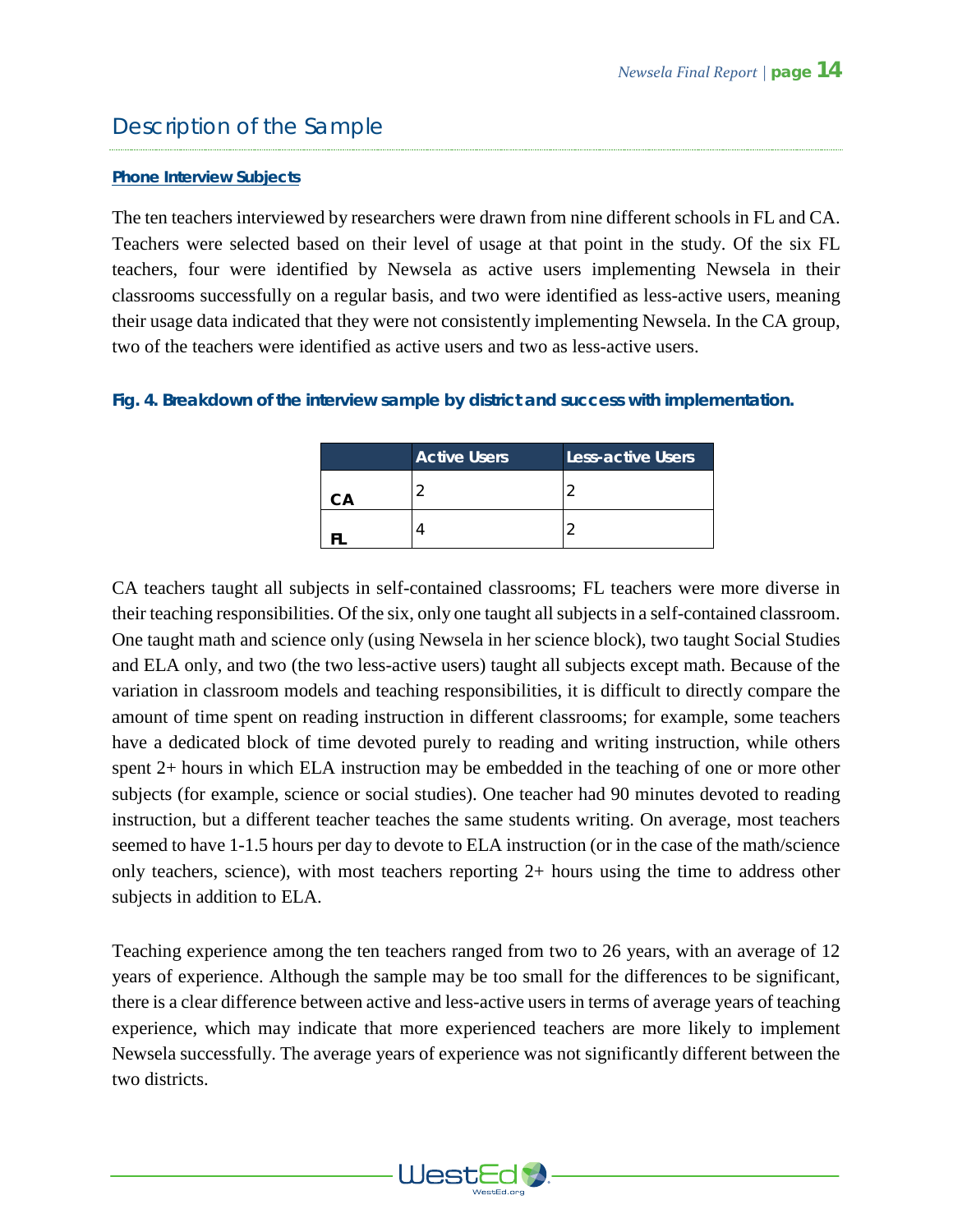|         | <b>Active Users</b> | <b>Less-active Users</b> | Average |
|---------|---------------------|--------------------------|---------|
| CА      | 19.5                | O                        | 12.75   |
| FI      | 15                  | 5.75                     | 11.9    |
| Average | 16.5                | 5.9                      |         |

#### *Fig. 5. Breakdown of the interview sample by average years of teaching experience.*

Class size did not vary significantly across the sample, with teachers reporting class sizes from 20- 34 students with an average class size of 25.

#### *Fig. 6. Breakdown of the interview sample by average class size.*

|         | <b>Active Users</b> | Less-active Users | Average |
|---------|---------------------|-------------------|---------|
| CА      | 31.5                | 28.5              | ЗC      |
|         |                     | 19.5              |         |
| Average | 26.2                |                   |         |

Based on this small sample, class size did not appear to be a factor in terms of whether a user was identified as an active-user or a less-active user.

The greatest variation in access to computer devices was between the two districts. All four CA teachers reported having three to five student desktop computers available in their classrooms, as well as about an hour of available time each week in a school computer lab. Two of the CA teachers also reported having access to a ChromeBook cart with 18-20 ChromeBooks. For the most part, CA teachers reported using Newsela during their weekly computer lab time. In contrast, FL teachers all had virtual classrooms or one-to-one laptop access in their classrooms and used these computers for Newsela lessons in their regular classrooms. Based on interview data, there does not appear to be a significant difference between the active and less-active user groups in terms of device access.

Teachers were also asked to describe any other relevant features or characteristics of their classrooms. Five of the six FL teachers described their classrooms as very diverse, with large numbers of ELLs, students with exceptional needs, low SES students, and/or students reading below grade level. The sixth teacher, an active-user, described her school in the same way but also mentioned that her study class was a gifted and talented class and not necessarily representative of the wider school population. Of the four CA teachers, only one teacher explicitly described her classroom as diverse, with large numbers of ELLs, students with exceptional needs, low SES

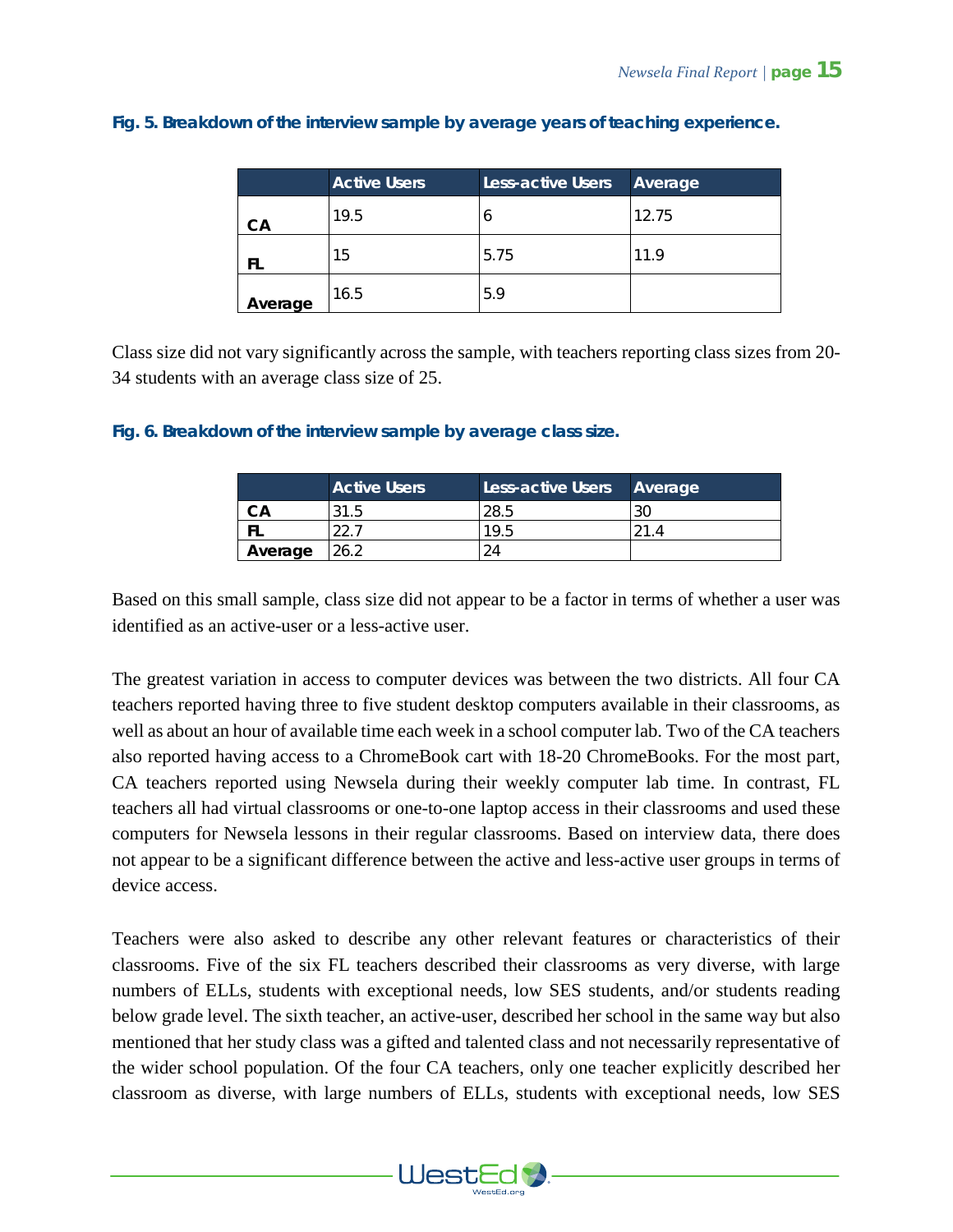students, and/or students reading below grade level, though three of the four mentioned that they had a wide range of reading levels in their classrooms, ranging from below to above grade level.

Near the beginning of the interview, teachers were asked to describe their personal philosophy of teaching and learning to read as well as how they tended to structure their classes and what they were likely to emphasize the most in their reading blocks. Teachers did not always understand or interpret the question in the same way, but a number of common elements were mentioned by the majority of participants.

#### *Attitudes & Beliefs:*

- **Reading must be enjoyable for students.** One of the first things that many teachers mentioned was the importance of students enjoying and developing a love of reading. Teachers felt that when students see reading as a chore, they choose to read less and are less likely to fully engage with the assignment.
- The texts students read must be relevant to and interesting for them. The majority of teachers felt that students are significantly more likely to progress in their reading skills when the texts they are reading reflect their personal interests or are relevant in other ways (current events, topics they are studying in other subject areas, etc.).
- **Reading is foundational in all subject areas.** Most of the teachers mentioned that they felt reading was the most critical subject area they taught because learning to read and enjoying reading is necessary for success in all other subject areas (math, social studies, science, etc.)

### *Key Elements of Reading Instruction*

- **Focus on comprehension and meaning-making, not just decoding.** Several teachers mentioned although most students are able to decode individual words, many still struggle with comprehending the *meaning* of the text on a sentence and paragraph level. They felt that reading instruction can sometimes focus on the skill of decoding words at the expense of reading comprehension and learning to make sense of an entire text, and a balanced approach was needed.
- **Balancing phonics and sight reading.** Most teachers referred in some way to the need to teach students to decode words using tools like phonics, root words, prefixes/suffixes, etc., *as well as* teaching them "sight words" to recognize holistically, rather than espousing primarily one strategy or the other.
- **Emphasis on vocabulary.** Most teachers also referred to the key role that learning vocabulary words plays in reading instruction, especially those who taught a range of

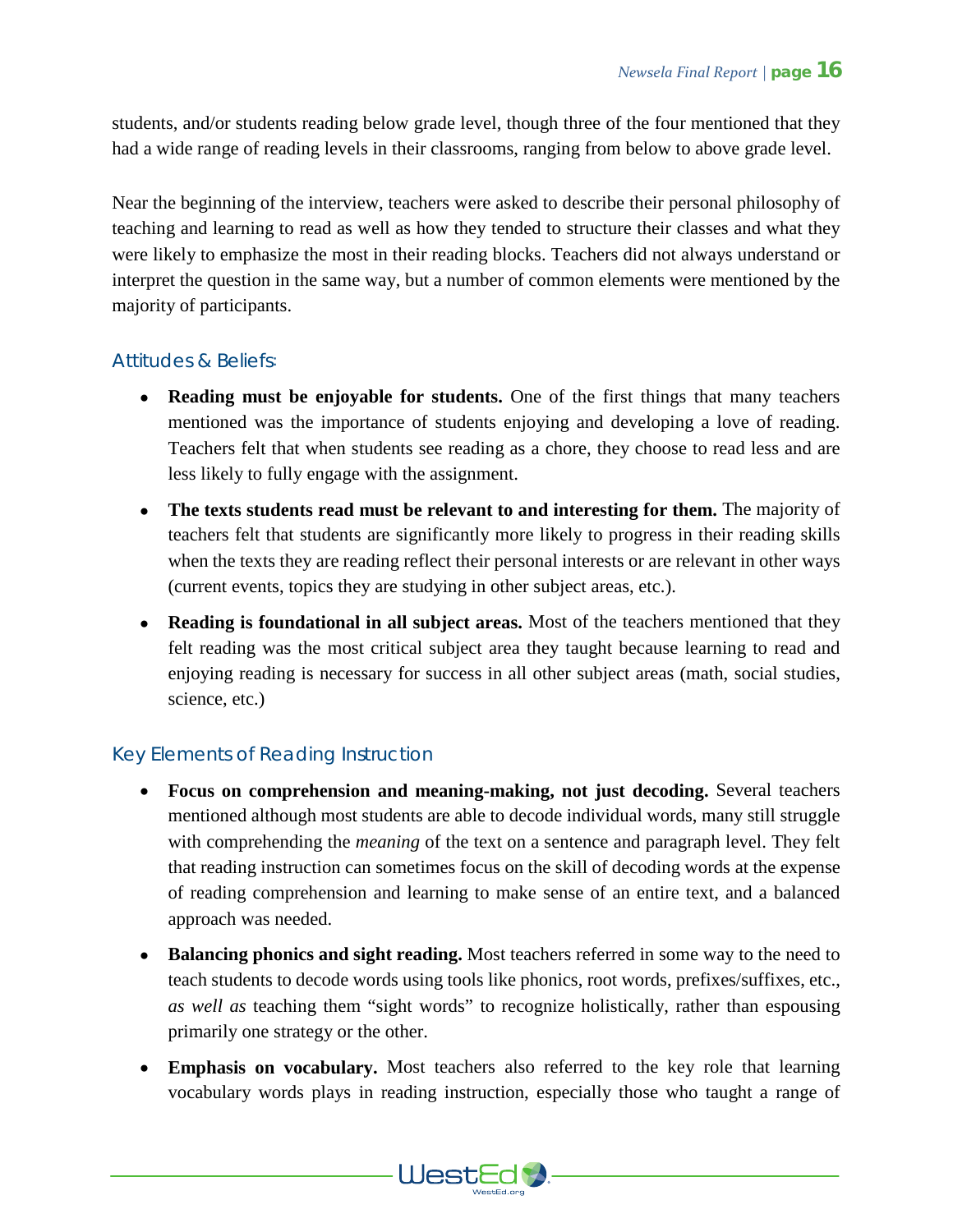subjects (i.e., teaching science vocabulary is an important part of embedding reading instruction in a math/science block).

#### *Classroom Practices & Structures:*

- **Differentiating for reading level and learning style.** All of the teachers communicated that they believed students have different reading ability levels, learning styles, and needs that need to be considered and addressed. Differentiation strategies mentioned included ability grouping, giving students different assignments, and adaptive tools like Newsela.
- **A mix of whole group and small group work.** All of the teachers expressed that, while whole-class instruction can be useful and plays an important role in teaching and learning to read, they also spent some amount of instruction working with students in small groups. For the most part, these groups were described as homogenous or ability-based and as rotating through a variety of different activities or "stations," usually involving Newsela as well as small-group reading instruction with the teacher.
- **Some amount of independent reading of students' own choice.** All of the teachers mentioned that they give students at least some autonomy in terms of their independent reading, and that this is important because students are more motivated to read when what they're reading is more interesting and relevant to them. Teachers mentioned that the amount of autonomy varies with the time of year (e.g., less independent reading around test prep time), but all either devoted some class time to independent reading, or assigned "student's choice" independent reading with some amount of regularity.

Excepting one less-active user (the least experienced teacher in the group) who reported that she has not yet developed a philosophy of reading instruction, responses to this set of questions were fairly similar across all participants and did not differ significantly between active and less-active users.

*Teachers' philosophies around reading instruction aligned with Newsela's framework of providing: 1) high-interest nonfiction content that's accessible for everyone; 2) a library of content that covers a wide range of topics to motivate readers of all ages and ethnic groups; 3) texts at an appropriate reading level with a rich vocabulary; and 4) the ability for teachers to differentiate instruction based on student progress.*

#### *Online Survey Respondents*

Online survey respondents were drawn from the same study population as the phone interview subjects. A total of 63 teachers responded to the online survey, with the breakdown of

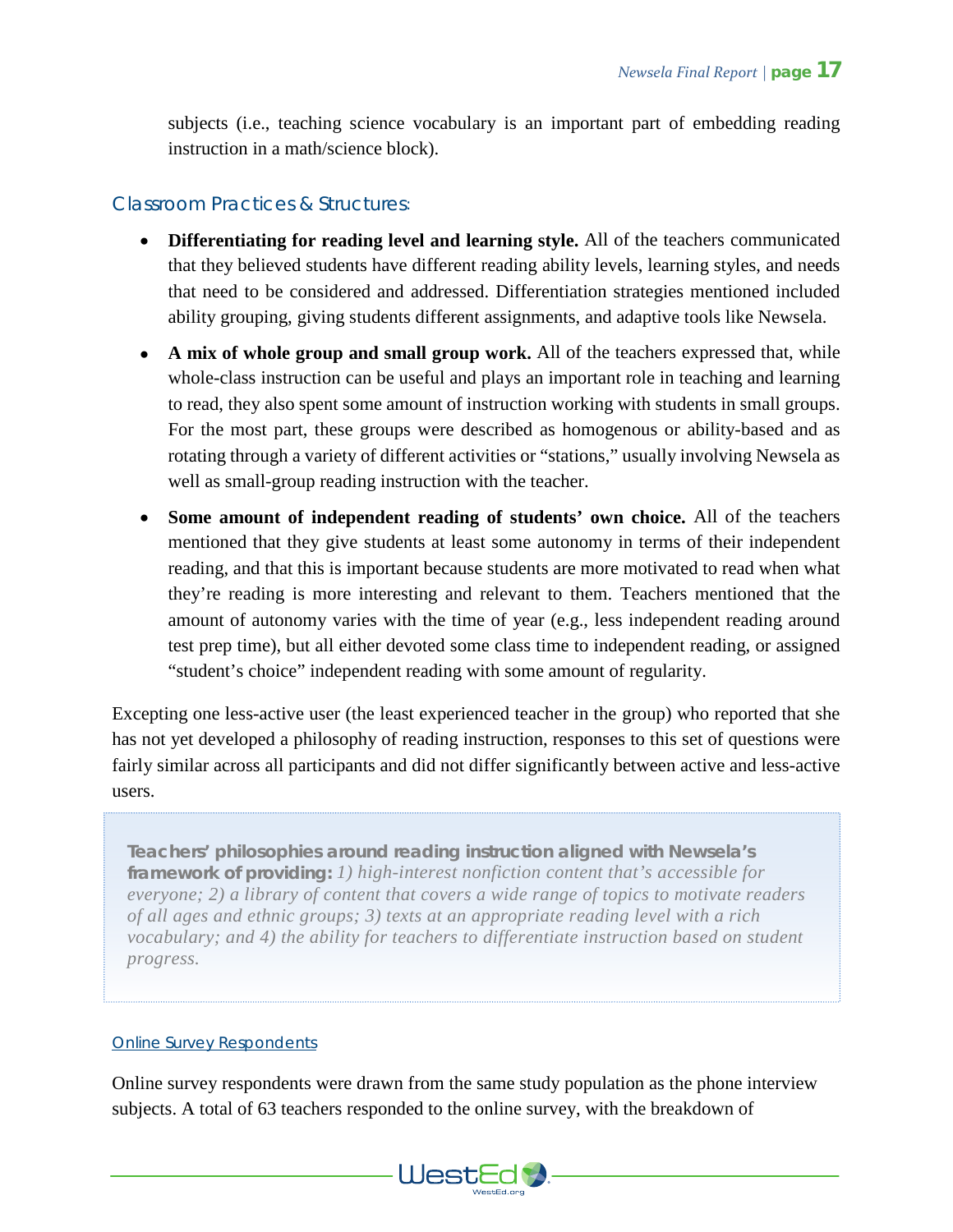treatment/control and CA/FL respondents generally proportionate to the overall study numbers.

|               | <b>Treatment</b> | Control |
|---------------|------------------|---------|
| CA            | 14               | 12      |
| ΗL            | 18               | 19      |
| <b>Totals</b> | 32               | 31      |

*Fig. 7. Breakdown of online survey respondents by district and study condition.*

Treatment and control groups responded in about even numbers in both districts, with the number of respondents from each district roughly in proportion to the number of teachers in the study in each district.

*Usage Groups.* After the implementation was complete for the entire sample, additional analyses were done in order to determine sub-category groups of usage among the treatment teachers. Specifically, a cluster analysis was conducted using four key usage metrics: active weeks, total quizzes taken, independently viewed articles, and total minutes reading time. When all four of these usage metrics were correlated, six teachers were identified as being more active and three teachers were identified as being less active based on the average composite of these variables. Thus, three usage groups were identified—high usage, average usage, low usage—and used for some sub-group analyses of the online survey data.

#### *Fig. 8. Breakdown of the online treatment sample by usage group.*

|       | <b>Active Usage</b> | Average Usage Low Usage |  |
|-------|---------------------|-------------------------|--|
|       |                     |                         |  |
|       |                     |                         |  |
| 'otal |                     |                         |  |

Usage was distributed fairly evenly by state with the majority of teachers (11 for CA and 12 for FL) implementing with average usage, and smaller numbers of teachers in the active (2 for CA and 4 for FL) and low (1 for CA and 2 for FL) usage groups.

Further, similar to the interview sub-group, there was a trend among the online respondents for active-users to have more years of teaching experience overall. However, there was variance at the state level. Specifically, FL teachers with active usage had an average of 22 years of teaching experience compared to 11 years for the average usage group, whereas the CA teachers had an average of 16 years and 20 years for the active and average usage groups respectively.

WestEd<sup>2</sup>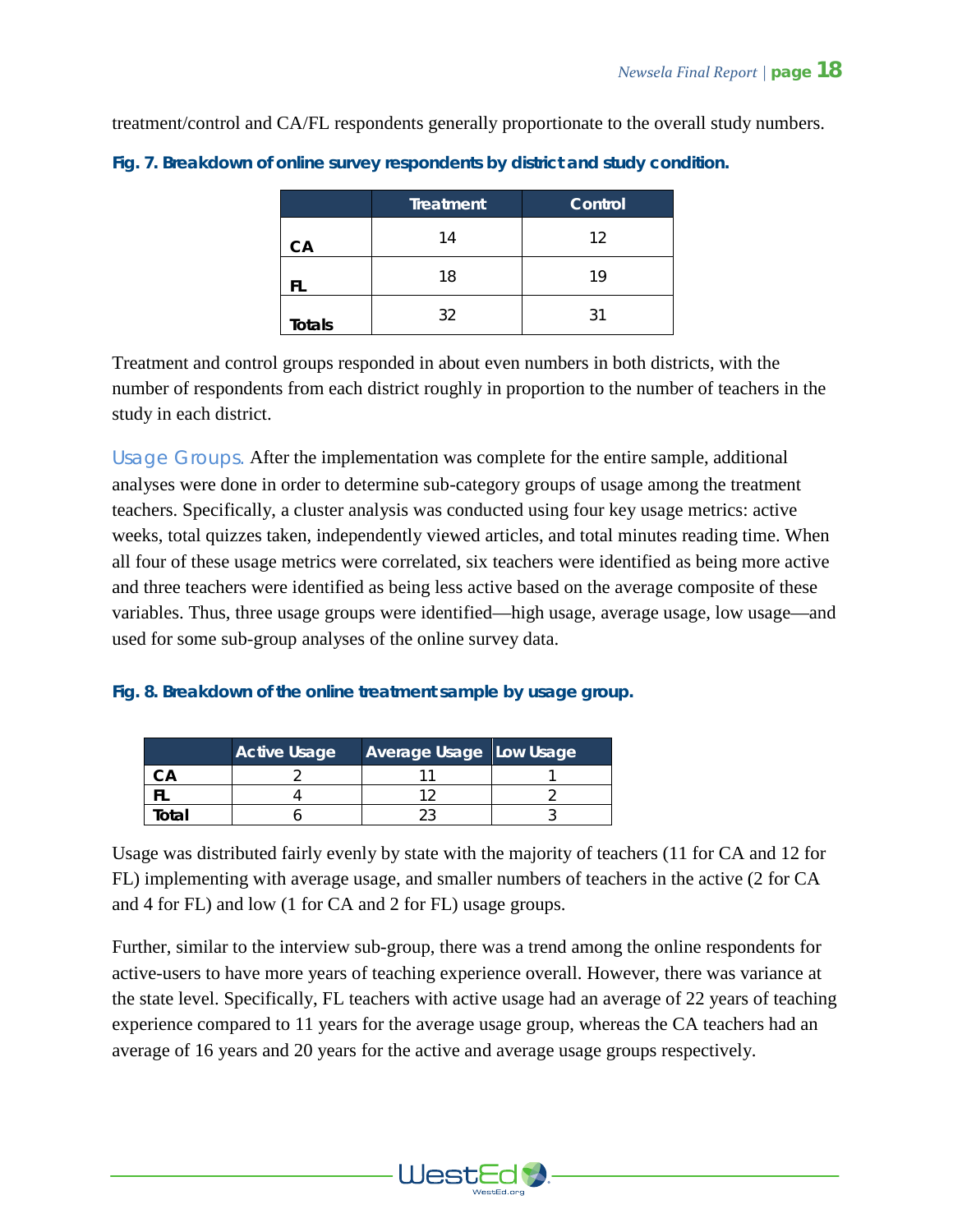|         | <b>Active Users</b> | <b>Average Users</b> | Low Users | Mean |
|---------|---------------------|----------------------|-----------|------|
| CА      | 16                  | 20                   | 18        | 19   |
|         | 22                  |                      |           | 13   |
| Average | 20                  | 15                   | 13        |      |

#### *Fig. 9. Treatment sample by average years of teaching experience and usage.*

Across both conditions, all CA teachers taught in self-contained, multi-subject classrooms, while some FL teachers taught only certain classes (ELA and social studies, math and science, all subjects except math, etc.). Most CA classes were 26-30 students, while most FL classes were 20-25 students. In general CA classes were somewhat bigger, with some teachers reporting classes larger than 30 students, while some FL teachers reported classes with fewer than 20 students.

# **Subjects Taught Treatment Control Totals CA**  $\begin{array}{|c|c|c|c|c|c|}\n\hline\n\text{All subjects} & & & 14 & & 12 & 100\% \n\end{array}$ **FL**  $\begin{array}{|c|c|c|c|c|}\n\hline\n\text{All subjects} & & 11 & & 8 & 51\% \\
\hline\n\end{array}$ ELA/humanities only  $\begin{array}{ccc} 4 & 1 & 7 & 30\% \end{array}$ Math/science only 2 2 11% Other 1 1 2 8% **Totals** All subjects **78%** 65% 71% ELA/humanities only  $\begin{array}{|c|c|c|c|c|c|c|c|} \hline \end{array}$  17% 23% 17% Math/science only  $\begin{array}{|c|c|c|c|c|} \hline \text{Math/science only} & \text{6\%} & \text{6\%} \hline \end{array}$ Other 3% 3% 3%

#### *Fig. 10. Breakdown of online survey respondents by subject(s) taught.*

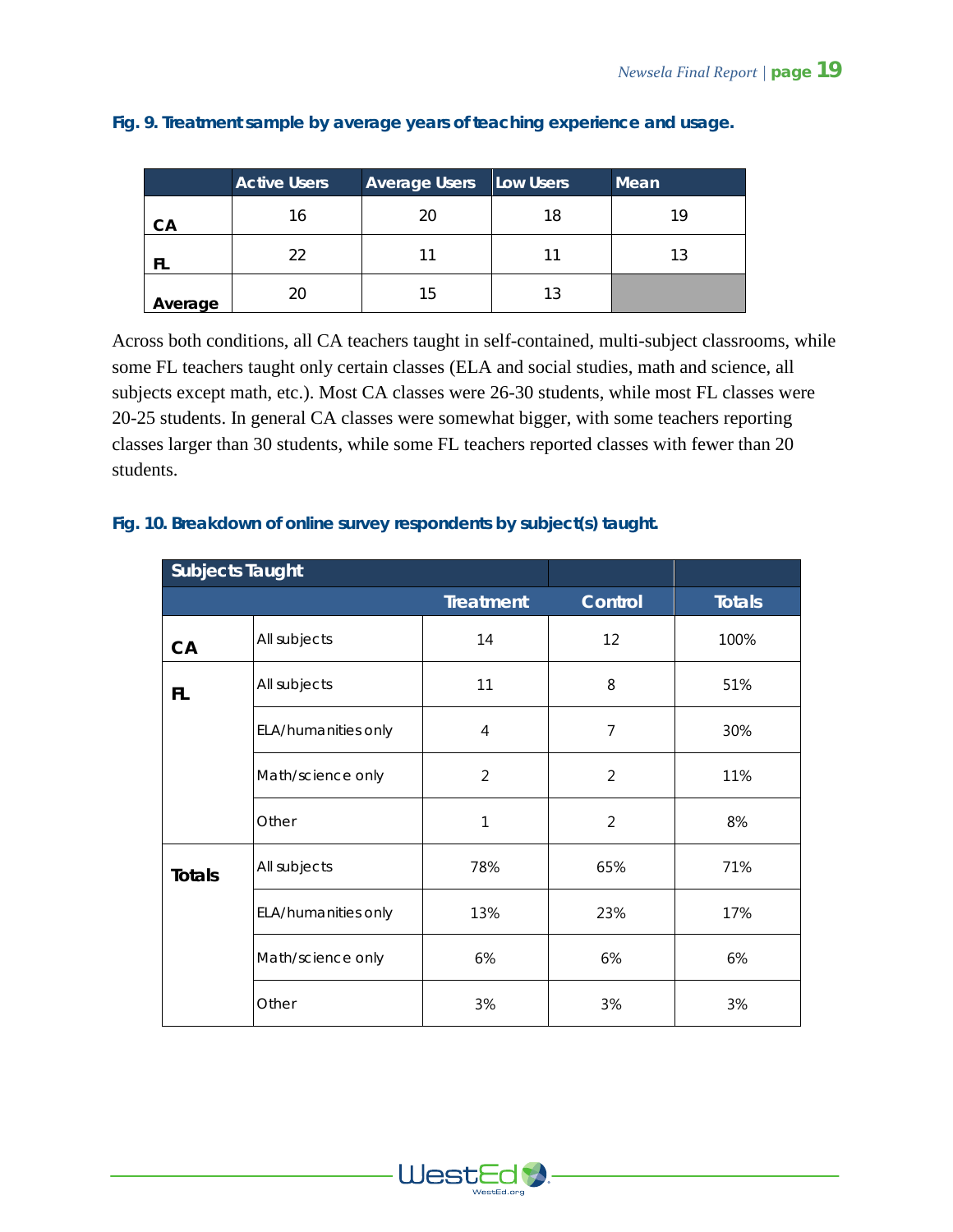| <b>Class Size</b> |           |                  |                |               |
|-------------------|-----------|------------------|----------------|---------------|
|                   |           | <b>Treatment</b> | Control        | <b>Totals</b> |
| CA                | $< 20$    | $\mathbf 0$      | $\mathbf 0$    | 0%            |
|                   | $20 - 25$ | $\mathbf{1}$     | $\mathbf{1}$   | 8%            |
|                   | $26 - 30$ | 10               | $\overline{7}$ | 65%           |
|                   | $31 - 35$ | 3                | $\overline{4}$ | 27%           |
| FL.               | $< 20$    | 3                | $\mathbf 0$    | 8%            |
|                   | $20 - 25$ | 11               | 13             | 65%           |
|                   | $26 - 30$ | $\mathbf{1}$     | 6              | 19%           |
|                   | $31 - 35$ | $\mathbf 0$      | $\mathbf 0$    | 0%            |
| <b>Totals</b>     | $< 20$    | 9%               | 0%             | 5%            |
|                   | $20 - 25$ | 38%              | 45%            | 41%           |
|                   | $26 - 30$ | 34%              | 42%            | 38%           |
|                   | $31 - 35$ | 9%               | 13%            | 11%           |

#### *Fig. 11. Breakdown of online survey respondents by class size.*

*Classroom Environment.* The two districts were significantly different in terms of access to technological devices. The overwhelming majority of CA teachers reported having only one to five computers or tablets available in their classrooms, while most FL teachers reported having enough for students to have one-to-one access. However, nearly all teachers in both districts reported having access to enough devices on their site (usually via a laptop cart or computer lab) for all students to have one-to-one device access if needed. Device access did not vary significantly between treatment and control groups.

Teachers were asked to indicate any key characteristics of their classroom or population, including whether their class was an EL/sheltered classroom, a special education/resource room, whether they had a high number of English Learners or students with IEPs or 504 plans regardless of the official designation of the class, if they had a high number of attendance issues, or many students reading below grade level.

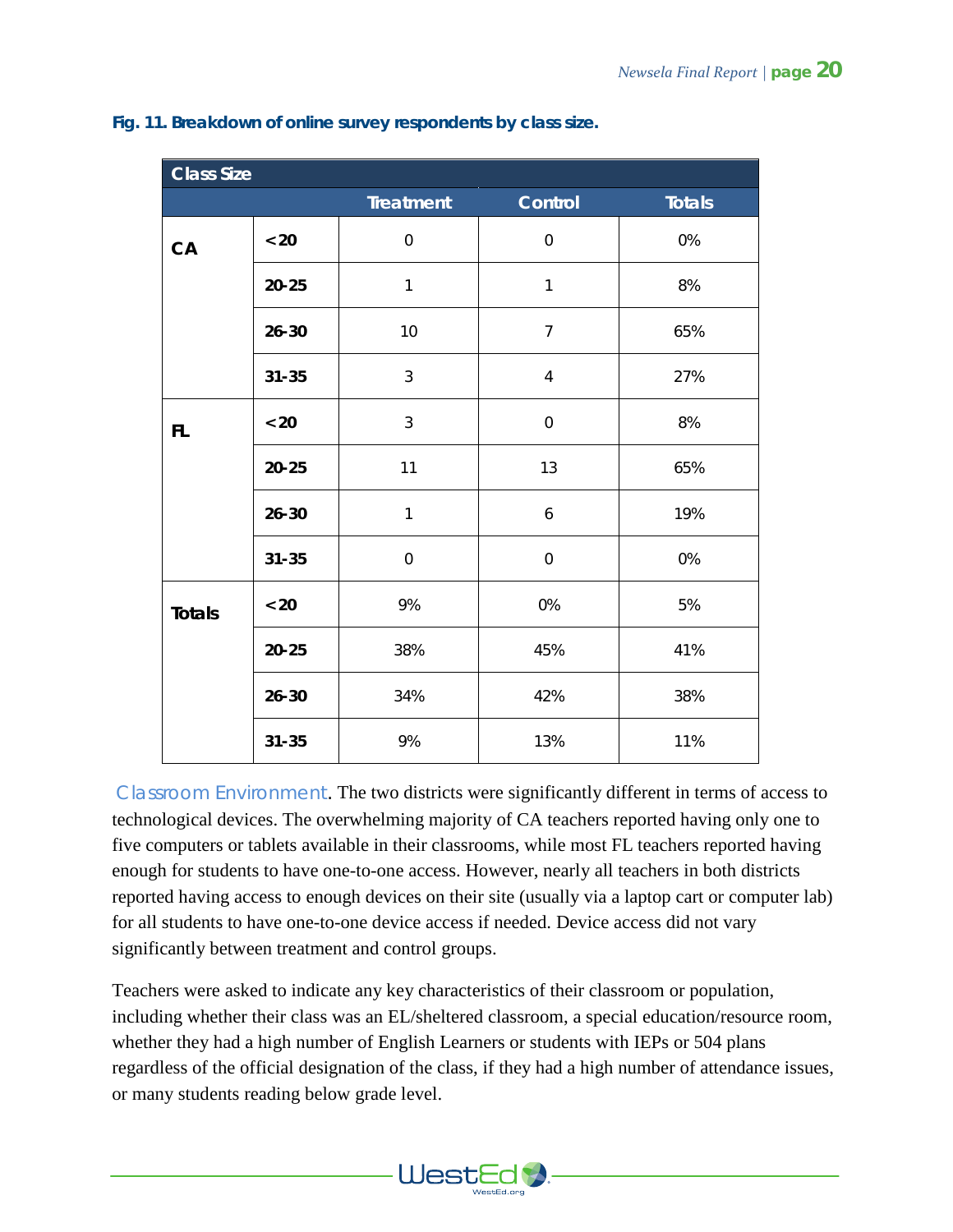The two districts differed significantly in almost every case. Significantly more CA teachers reported teaching in a designated EL or sheltered classroom (63% vs. 13%), and those who did not teach in such a classroom still reported having a high number of ELs in their classrooms at higher rates than the FL teachers (31% vs. 19%). More CA teachers reported teaching a special education or resource class (12% vs. 3%), but more FL teachers reported having a high number of IEP or 504 students in their classrooms (41% vs. 12%). A small to moderate number of teachers in both districts reported attendance issues (25% in CA, 15% in FL), and the majority of teachers in both districts reported a high number of students who read below grade level (84% in CA, 78% in FL). Across the board, treatment teachers reported having all of these factors present in their classrooms at a slightly higher rate than control teachers did.

#### *Fig. 12. Breakdown of online survey respondents by special classroom features*

The frequency with which teachers screened students for reading difficulties was not appreciably

| <b>Designated EL/Sheltered</b> |     |           |               |    | <b>Special Ed/Resource</b> |               |           | <b>Attendance Issues</b> |  |
|--------------------------------|-----|-----------|---------------|----|----------------------------|---------------|-----------|--------------------------|--|
|                                | Tx  | <b>Cx</b> | <b>Totals</b> | Tx | Cx                         | <b>Totals</b> | <b>Tx</b> | Cx                       |  |
| CA                             | 79% | 50%       | 65%           | 7% | 17%                        | 12%           | 36%       | 17%                      |  |
| FL                             | 21% | 5%        | 13%           | 7% | 0%                         | 3%            | 14%       | 16%                      |  |
| <b>Totals</b>                  | 46% | 23%       |               | 7% | 6%                         |               | 24%       | 16%                      |  |

| Not sheltered, high EL<br>population |     |     | Not special ed, high<br>IEP/504 population |    |           | reading below grad | <b>Many students</b> |     |       |
|--------------------------------------|-----|-----|--------------------------------------------|----|-----------|--------------------|----------------------|-----|-------|
|                                      | Tx  | Сx  | <b>Totals</b>                              | Tх | <b>Cx</b> | <b>Totals</b>      | Tх                   | Сx  | Total |
| CA                                   | 79% | 50% | 65%                                        | 7% | 17%       | 12%                | 36%                  | 17% | 27%   |
| FL                                   | 21% | 5%  | 13%                                        | 7% | $0\%$     | 3%                 | 14%                  | 16% | 15%   |
| <b>Totals</b>                        | 46% | 23% |                                            | 7% | 6%        |                    | 24%                  | 16% |       |

|           | L/Sheltered | <b>Special Ed/Resource</b> |  |
|-----------|-------------|----------------------------|--|
| <b>Τx</b> | Cx.         | <b>Totals</b>              |  |
| 9%        | 50%         | 65%                        |  |
| $1\%$     | 5%          | 13%                        |  |
| 6%        | 23%         |                            |  |

| , high EL |     |               | Not special ed, high<br>IEP/504 population |       |               | <b>Many students</b><br>reading below grade |           |               |
|-----------|-----|---------------|--------------------------------------------|-------|---------------|---------------------------------------------|-----------|---------------|
| Tx        | Cx  | <b>Totals</b> | Tx                                         | Cx    | <b>Totals</b> | Tх                                          | <b>Cx</b> | <b>Totals</b> |
| 9%        | 50% | 65%           | 7%                                         | 17%   | 12%           | 36%                                         | 17%       | 27%           |
| $1\%$     | 5%  | 13%           | 7%                                         | $0\%$ | 3%            | 14%                                         | 16%       | 15%           |
| 6%        | 23% |               | 7%                                         | 6%    |               | 24%                                         | 16%       |               |

| <b>Attendance Issues</b> |     |        |  |  |  |  |  |  |  |
|--------------------------|-----|--------|--|--|--|--|--|--|--|
|                          |     |        |  |  |  |  |  |  |  |
| Tx                       | Сx  | Totals |  |  |  |  |  |  |  |
| 36%                      | 17% | 27%    |  |  |  |  |  |  |  |
| 14%                      | 16% | 15%    |  |  |  |  |  |  |  |
| 24%                      | 16% |        |  |  |  |  |  |  |  |

| <b>Many students</b><br>reading below grade |              |     |  |  |  |  |  |  |
|---------------------------------------------|--------------|-----|--|--|--|--|--|--|
| Tx                                          | Cx<br>Totals |     |  |  |  |  |  |  |
| 36%                                         | 17%          | 27% |  |  |  |  |  |  |
| 14%                                         | 16%          | 15% |  |  |  |  |  |  |
| 24%                                         | 16%          |     |  |  |  |  |  |  |

different between the two districts or between the treatment and control group. Most teachers reported spending 30 to 60 minutes per day on differentiated reading instruction. There were not marked differences between the two districts or the treatment and control groups, though the FL and treatment groups did skew very slightly higher.

Survey respondents reported a wide range of frequency in terms of students reading nonfiction in their classrooms, from daily to monthly, but the majority (or close to a majority) of teachers across both districts and in both conditions reported having their students read nonfiction weekly.

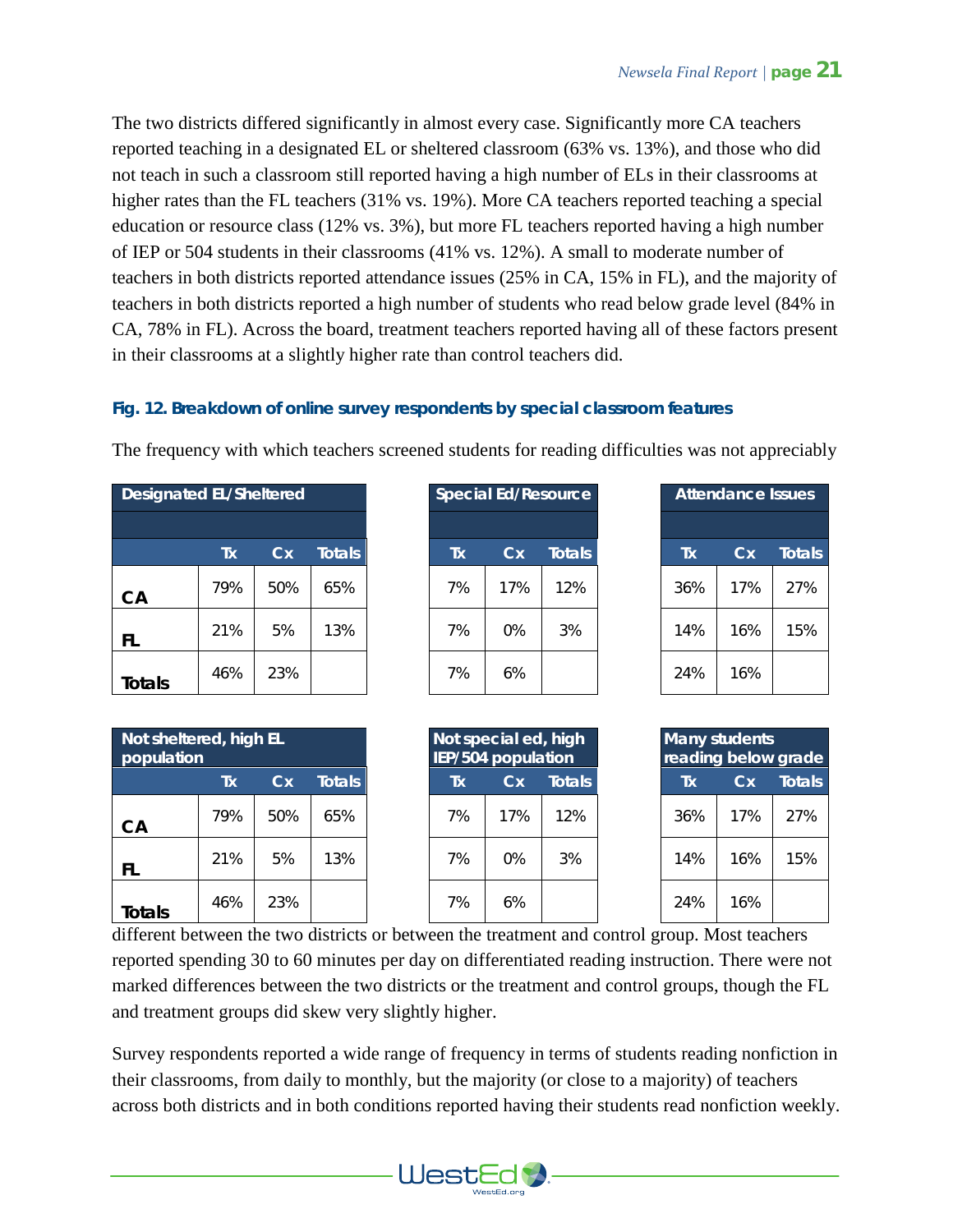Treatment teachers reported having their students read nonfiction significantly more often than controls, with 41% reporting daily and 59% reporting weekly, versus 26% and 48% for controls.

| How often do students read nonfiction in class? |               |                  |                |               |  |  |  |  |
|-------------------------------------------------|---------------|------------------|----------------|---------------|--|--|--|--|
|                                                 |               | <b>Treatment</b> | Control        | <b>Totals</b> |  |  |  |  |
| CA                                              | <b>Daily</b>  | 5                | $\mathbf{1}$   | 23%           |  |  |  |  |
|                                                 | Weekly        | 9                | 6              | 58%           |  |  |  |  |
|                                                 | 1-2 per month | 0                | 5              | 19%           |  |  |  |  |
| FL.                                             | Daily         | 8                | $\overline{7}$ | 41%           |  |  |  |  |
|                                                 | Weekly        | 10               | 9              | 51%           |  |  |  |  |
|                                                 | 1-2 per month | 0                | 3              | 33%           |  |  |  |  |
| <b>Totals</b>                                   | <b>Daily</b>  | 41%              | 26%            | 54%           |  |  |  |  |
|                                                 | Weekly        | 59%              | 48%            | 13%           |  |  |  |  |
|                                                 | 1-2 per month | 0%               | 26%            | 0%            |  |  |  |  |

#### *Fig. 13. Breakdown of online survey respondents by time spent reading nonfiction.*

#### *Fig. 14. Online survey respondents time spent reading nonfiction by usage groups.*

In the active and less-active usage groups, the majority of teachers reported that students read nonfiction in class daily whereas the majority of teachers in the average usage group reported that students read nonfiction in class once per week.

| How often do students read nonfiction in class? |                                 |                                  |                    |  |  |  |  |  |
|-------------------------------------------------|---------------------------------|----------------------------------|--------------------|--|--|--|--|--|
|                                                 | <b>Active</b><br>Usage<br>Group | Average<br>Usage<br><b>Group</b> | Low Usage<br>Group |  |  |  |  |  |
| Daily                                           |                                 |                                  | 2                  |  |  |  |  |  |
| Weekly                                          |                                 | 16                               |                    |  |  |  |  |  |
| 1-2 per month                                   |                                 |                                  |                    |  |  |  |  |  |

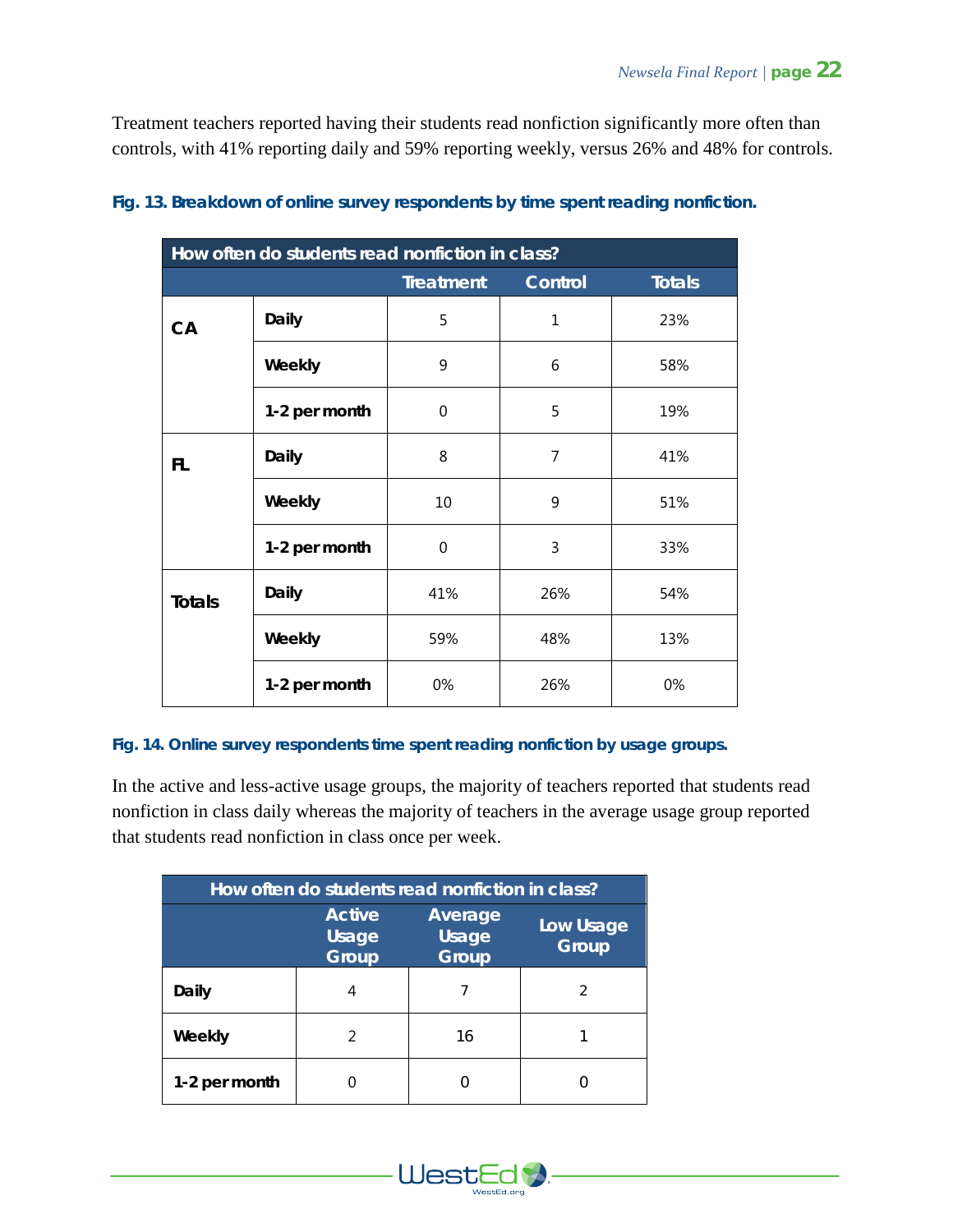When asked whether they used texts of varying reading levels for groups of different ability levels, nearly all teachers reported that they did. 100% of the CA teachers reported that they did so, while 89% of the FL group did. It is interesting to note that while all of the CA treatment teachers said yes, only 94% of the FL treatment teachers said they did so (the same rate reported by the control group).

| Do you use texts of varying reading level for different ability groups? |           |                  |          |               |  |  |  |  |
|-------------------------------------------------------------------------|-----------|------------------|----------|---------------|--|--|--|--|
|                                                                         |           | <b>Treatment</b> | Control  | <b>Totals</b> |  |  |  |  |
| CA                                                                      | Yes       | 14               | 12       | 100%          |  |  |  |  |
|                                                                         | <b>No</b> | $\Omega$         | $\Omega$ | 0%            |  |  |  |  |
| FL.                                                                     | Yes       | 16               | 17       | 89%           |  |  |  |  |
|                                                                         | No        | $\overline{2}$   | 2        | 11%           |  |  |  |  |
| <b>Totals</b>                                                           | Yes       | 94%              | 94%      | 94%           |  |  |  |  |
|                                                                         | No        | 6%               | 3%       | 5%            |  |  |  |  |

#### *Fig. 15. Varying Reading Levels.*

## Prior to Newsela

Interview participants described using a wide range of resources and curricular materials to teach nonfiction or informational text prior to participating in the Newsela study. Most said that they mostly used their adopted school curriculum (Wonders, Journeys, Houghton-Mifflin, Guided Reading, Accelerated Reader, science or social studies textbooks) but also supplemented with either a collection of the school's own resources (i.e., periodical subscriptions such as *Time* for kids, *Teen Tribute*, *Sports Illustrated* for kids, *National Geographic* for kids, *ZooBooks*) or a variety of nonfiction books such as *The Magic School Bus*. Many also mentioned that they spent significant amounts of time on their own searching online for additional texts or subscribed to periodicals like those above out of their own pocket, especially those who found their adopted curriculum unsatisfactory or whose schools did not have access to a large collection of grade levelappropriate nonfiction. Teachers also cited specific reading programs like iReady reading, Achieve 3000, and ReadWorks.org.

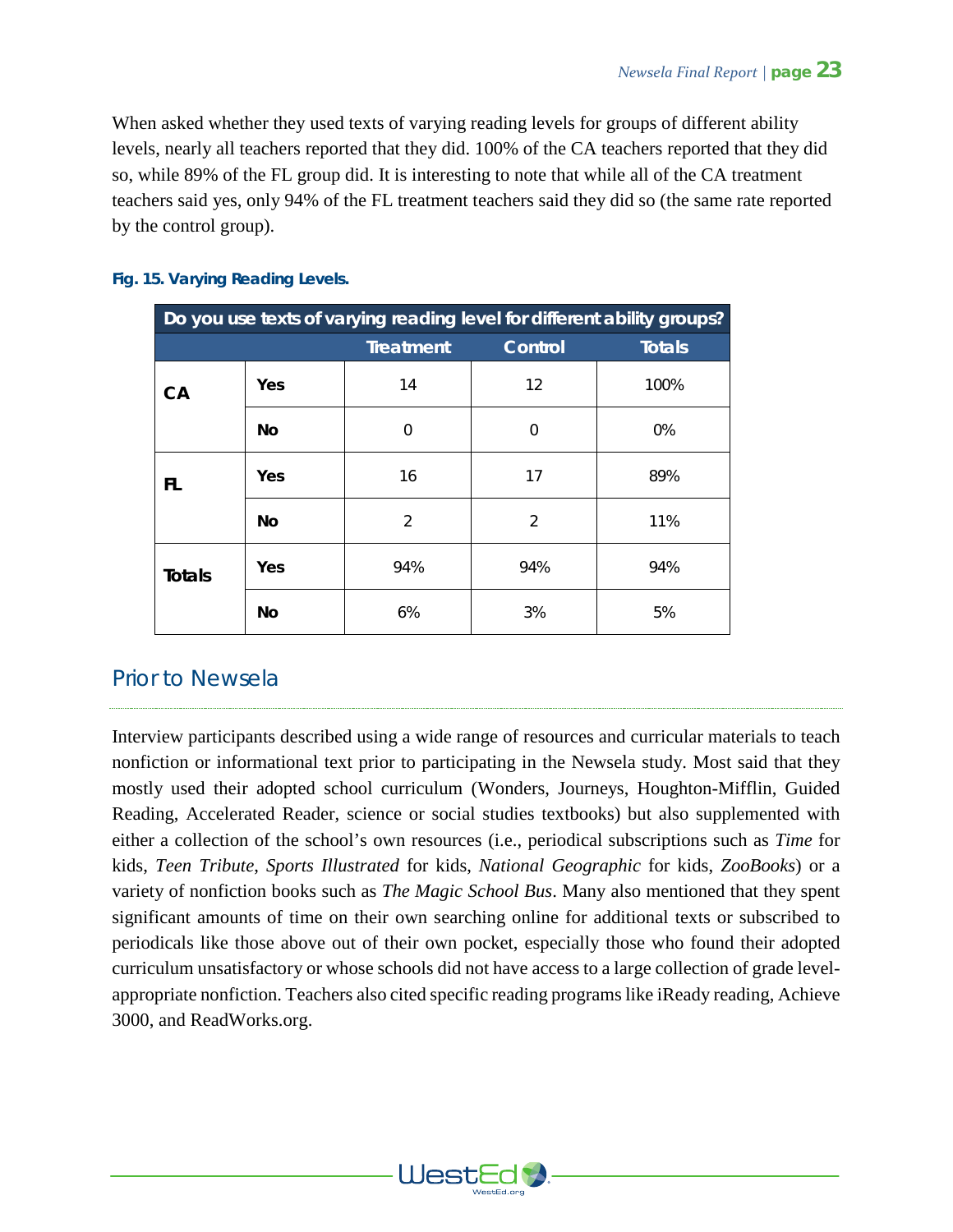Nearly all of the interview participants described addressing students' varying reading levels as

*Addressing students' varying reading levels was one of the biggest challenges teachers faced before Newsela.* one of the biggest challenges they faced before Newsela. Several mentioned using Achieve 3000, iReady, or STAR test results to determine students' reading levels or strengths and weaknesses. Most teachers then said that they tried to accommodate students' different needs by locating a range of readings of different complexity that addressed the same topic, or closely related topics, an extremely inefficient and time-consuming strategy even for those with easy access to large nonfiction collections. Other strategies included using Leveled Readers, giving the students the same reading and varying the degree of scaffolding, or dividing students into ability groups and simply not worrying about students having texts on different topics. One teacher mentioned

that ReadWorks.org has a variety of readings of different levels on a selected topic. All described Newsela as a better, more efficient alternative.

## Typical Use of Newsela

#### *Phone Interview Subjects*

Interview participants reported using Newsela in their classrooms one to four times per week (about twice per week on average) during their reading/ELA (or science) block as part of classwork, though they varied greatly to the extent that they used it with the whole group, in small groups, as independent work, or some combination of these. Nearly all teachers reported using Newsela in some kind of whole-group setting, and most also reported using it during rotating stations (i.e., small groups of students move around to different activities for set amounts of time, usually including a Newsela station as well as teacher-guided reading). Almost all teachers reported that completing two articles each week in enough depth to be meaningful seemed like about the right amount as long as the teacher prioritized and planned for it, and that although three was sometimes doable, it was more of a stretch. (Most teachers reported using a rotating schedule of using two articles for two weeks in a row, then three in the third week.) Several teachers also mentioned giving students opportunities to read additional articles on their own in their spare time or parents asking if they could have their students read additional articles at home. The number of articles assigned each week did not vary significantly between active users and less-active users.

Interview participants selected Newsela articles in a variety of ways. For almost all teachers, finding something that the students would find interesting and engaging was the top criteria in selecting an article, and many described selecting articles in response to students' interests in

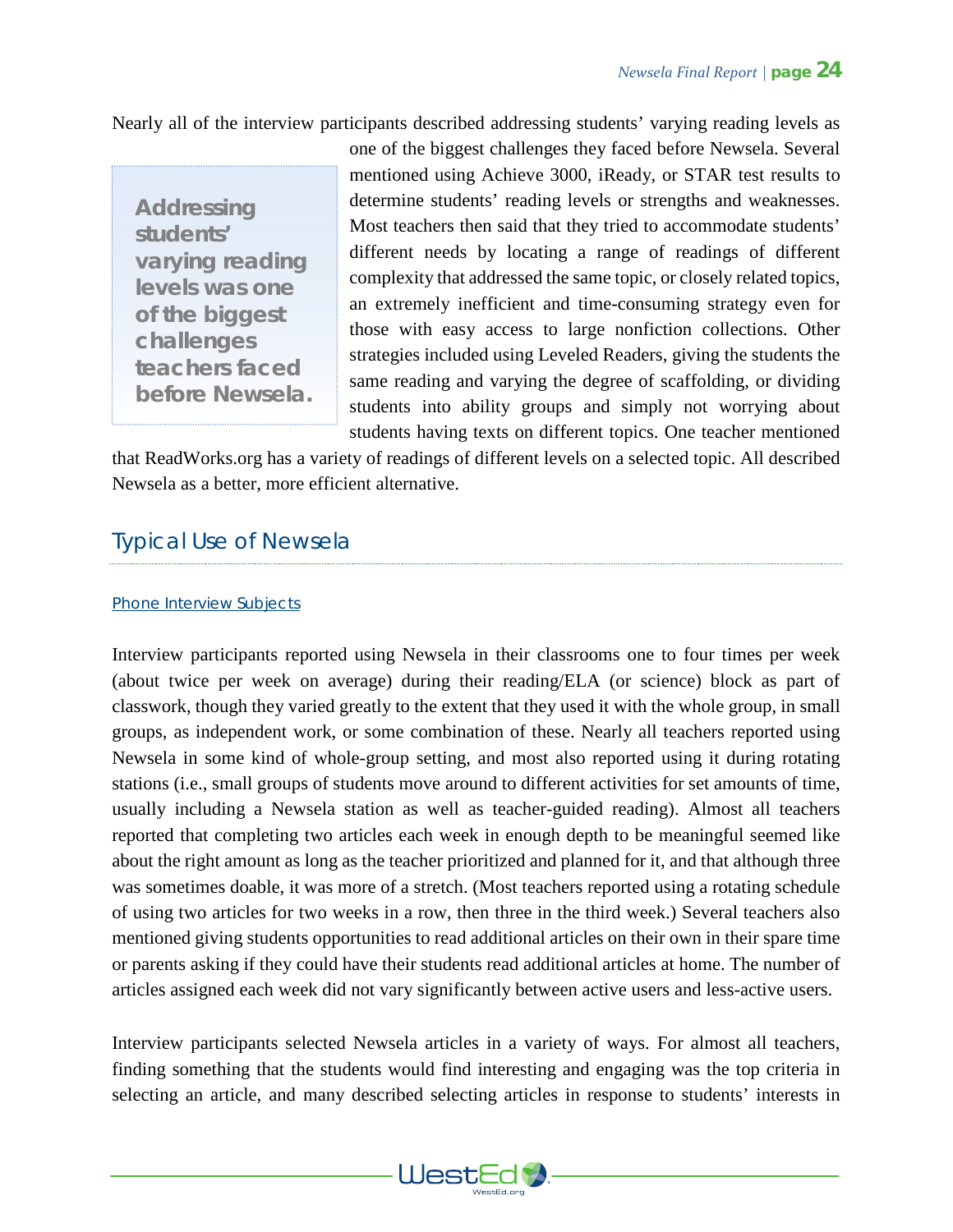particular topics (Star Wars, endangered species, gaming, etc.). Several, especially those who teach subjects in addition to ELA like social studies or science, mentioned intentionally selecting articles that supported or related to the topics the class was studying on other subject areas in order to make the most of limited class time and provide students with a topic where they already had some background information (the solar system, stem cells, historical figures, etc.). One teacher mentioned that he lets his class vote on the  $3<sup>rd</sup>$  article in a given week (assigned for homework).

Only a few of the interview participants reported using Newsela as part of homework. Lack of device access at home was a common challenge, though one teacher reported that her students had no trouble doing the assignments on their phones, and a couple of teachers printed articles for students to read for homework and then had students type any responses later during class. (One reported that she was hesitant to do this because she did not feel printing out so many articles was environmentally sound.) A couple of teachers experimented with assigning articles for homework and abandoned it due to students' lack of device access, though one compromised by giving students the option of completing the homework article at home or in their spare time at school.

Teachers' whole-group use of Newsela followed one of three general patterns:

- 1. **Structured Whole-Class Newsela.** The teacher has the students complete the Newsela article in a whole-class setting in a highly structured way, alternating whole-group activities and discussions with chunks of individual reading/work time. (1 CA active user, 4 FL active users)
- 2. **Whole Class Start + Independent Newsela.** The teacher begins class with a non-Newsela activity (introducing the day's focus, a quiz, etc.) and may have a brief whole-class discussion about the subject matter of the article, then has the students read a Newsela article and complete the annotations, writing prompt, and/or quiz individually. (2 FL lessactive users)
- 3. **Independent Newsela Only.** The teacher has the students read a Newsela article and complete the annotations, writing prompt, and/or quiz individually, start to finish. (2 CA less-active users, 1 CA power user)

Again, although the sample size is small, it is interesting to note that all four of the less-active users had students complete Newsela assignments independently, and all of the teachers whose instruction followed a structured, whole-class approach were identified as active users.

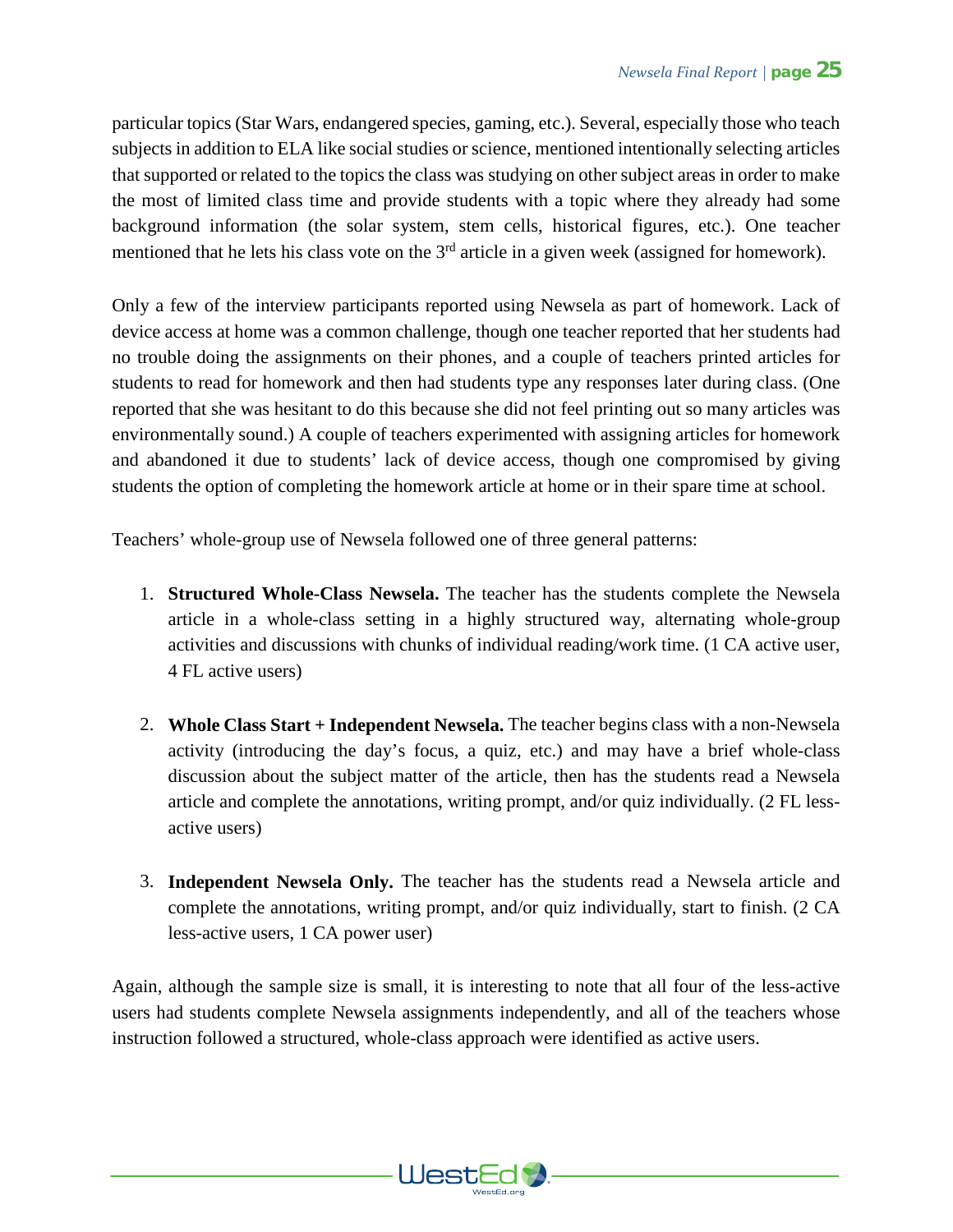|     | <b>Active Users</b>                                            | Less-active Users                            |  |
|-----|----------------------------------------------------------------|----------------------------------------------|--|
| CА  | 1 Independent Newsela Only<br>1 Structured Whole-Class Newsela | 2 Independent Newsela Only                   |  |
| FI. | 4 Structured Whole-Class Newsela                               | 2 Whole-Class Start + Independent<br>Newsela |  |

#### *Fig. 16. Breakdown of the interview sample by whole-class implementation patterns.*

#### *Structured Whole-Class Newsela implementation:*

*"The first time they read the article, I have them read independently and use the red highlighter to highlight unfamiliar words and phrases. [Next] I ask for anything they identified as unfamiliar in any section, and then we'll annotate the meaning of that word. Then we'll read together [out loud], and if there are annotations in the margin, [what we do with them] depends on the day. If it's the first day of the week that I'm using Newsela, then I'll model that for them. I'll model my thinking and type it in and they can type along with me. If it's the second day, I'll have them turn and talk with partner or small group, and they'll type it in and we'll discuss as a class. If it's the third day that I'm using Newsela that week or the third time in a series, they do the annotations independently. I'll either have them do the annotations or the writing prompt, and I always have them do the quiz, but I never have them do annotations, writing prompt,* **and** *the quiz….If there are no annotations, then typically it's the same process except we'll verbally talk about those questions [rather than] typing them in the margins. Then they always take the quiz independently on their own at the end." ~CA Active User*

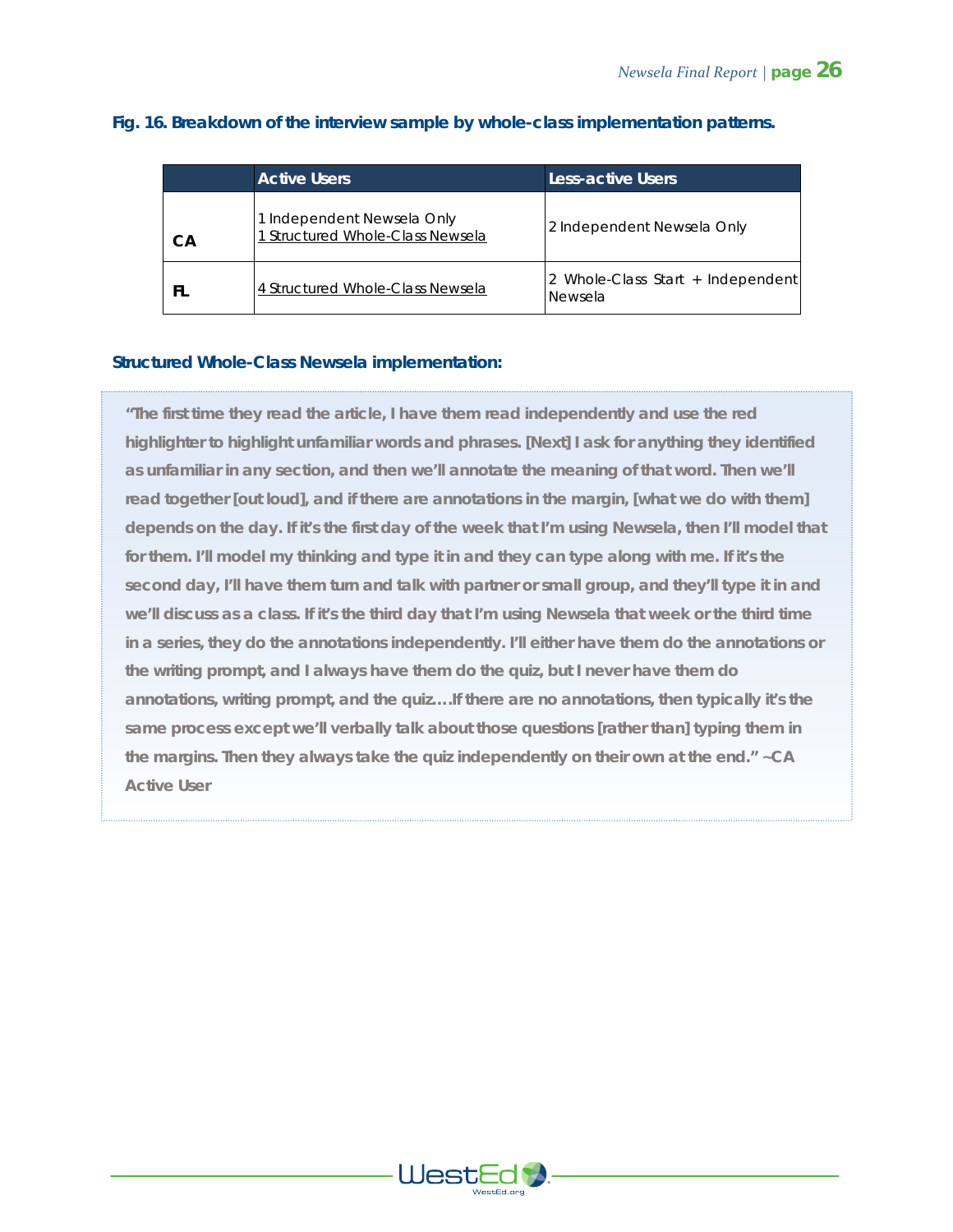#### *Whole-Class Start + Independent Newsela implementation:*

#### *Independent Newsela Only:*

*"They come in and sit down at their regular desks, they log into Newsela, and then they click on the article that's assigned. They'll read it by themselves, answer the quiz by themselves, and do the writing prompt by themselves….Some kids are done very quickly, in 15-20 minutes, and some kids take 45-50 minutes. I would say the average is about 30 minutes….The kids who were done would do Google classroom assignments or work on their math or their typing skills. Or some of them actually read other Newsela articles. They'll scroll down and say, 'Can I read another one?' 'Absolutely!' I know initially I would say, 'The article is about this today, it's going to further your understanding about this today,' I would sort of 'pre-tell' them what it was, but at the end, time sort of ran out." ~CA Less-active User*

#### **Preparing for a Newsela Lesson**

#### Nearly all teachers said that they began planning for a Newsela lesson by deciding either on their

*"If it's a Newsela day, I usually have a pre- or post-learning bell ringer, meaning I'm about to introduce something new. So when they walk in, they know I've left a quiz in their portal, maybe five questions, to see where they're at. Then we'll review the quiz and [I'll tell them] we're going to start on something new….With Newsela, I'll sometimes change my classroom to a U, and I like to call that 'we're talking' time, so we're going to talk about whatever subject matter the article is addressing to see what they know and feel about it, so their mind is thinking about that subject. At that point, I'll give them twenty minutes…after we've talked, and I'll assign the article to them in class. Read it, answer the questions, do the writing prompt, and if they're finished early and we haven't moved on, then [I'll tell them] 'Okay, start reading some independent articles.' After that, sometimes we'll review the questions. Sometimes I'll put annotations that will scaffold my lesson while they're reading, and then we'll talk about it after they've done the reading and the questions." ~FL Less-active User*

instructional purpose for the lesson or which topic they wanted students to read about. Teachers were more likely to select an article according to the learning objective for the day if the focus of the assignment was specifically ELA or reading; in those cases, teachers might look for something using the filters that particularly lent itself to teaching a concept like main idea, comparing and

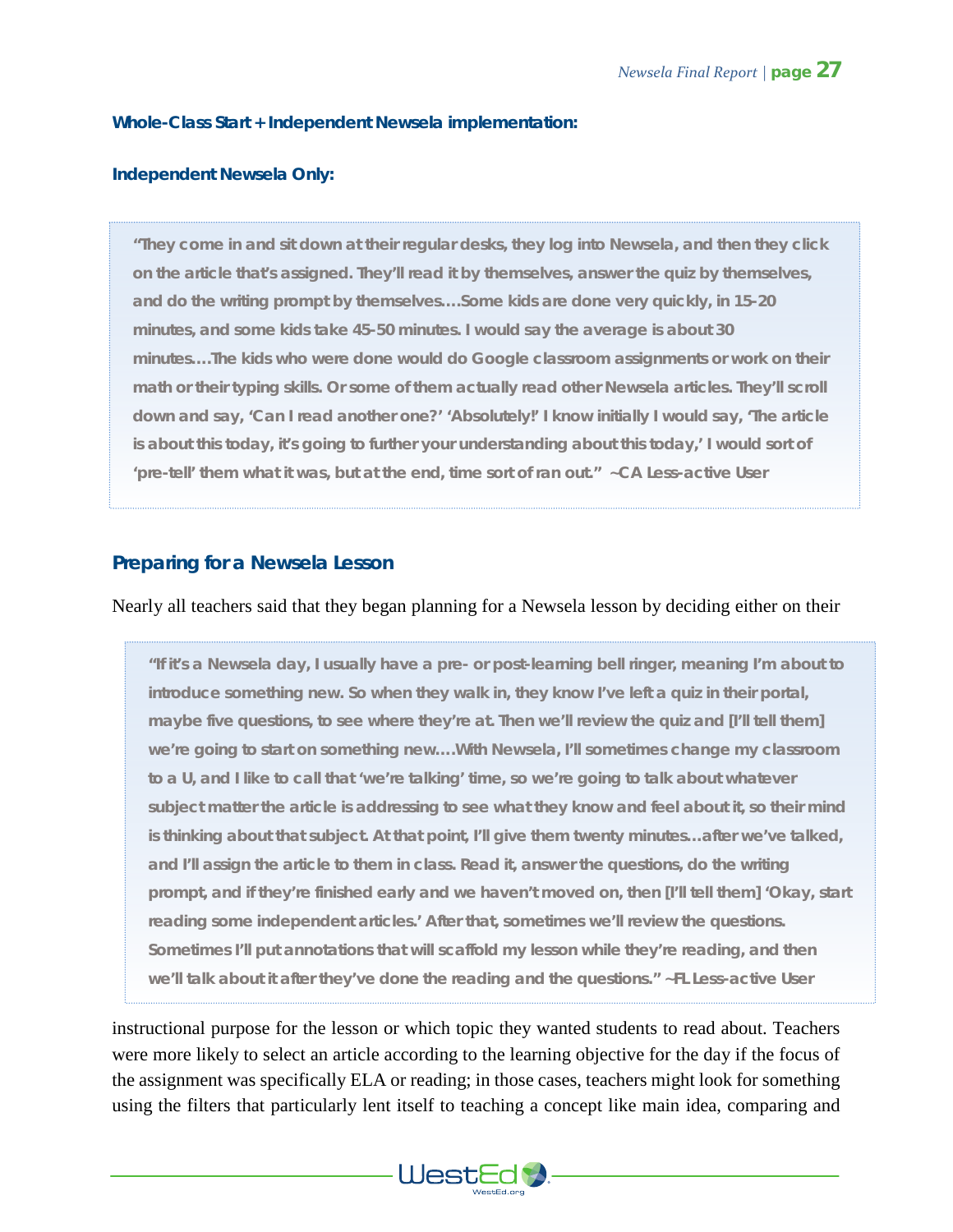contrasting, or looking for supporting evidence. In addition to ELA standards, teachers with large blocks of time in which they needed to teach other subject areas in addition to ELA sometimes selected an article specifically to support or expand on a topic the class had been working on in social studies or science using the filters. However, again, all teachers stressed that the most important aspect of selecting articles was finding something engaging that the students would find interesting.

The two less-active CA teachers reported that they did not use many of the "pro" resources and focused primarily on finding a text that the students would enjoy. The rest of the teachers reported using resources like the lesson suggestions, Newsela emails, or pre-written questions, writing prompts, and annotations at least some of the time; four the teachers (including the two less-active FL teachers) expressed great enthusiasm for these resources and reported using them frequently to

help plan their lessons. One active user said that she tended to look more for articles that included lesson suggestions because it saved her time. A few teachers said that they found the writing prompts and annotations helpful, but sometimes changed them in order to better fit with the lesson.

*"The best thing about Newsela to me is the autonomy you have as a teacher to make the articles fit what you're teaching." ~CA Active User*

Nearly all teachers said that they found the teacher binder to be a great help in preparing for a lesson and determining what to do next in their instruction. A few of the teachers mentioned liking and using the text sets on a regular basis, and a few mentioned that they hadn't yet had enough time using Newsela to become comfortable using all the tools that are available but would like to in the future.

*Teachers used the results from the quizzes and writing prompts to determine the success of a Newsela lesson.* 

All ten teachers reported that they judged whether a Newsela lesson had been successful by looking at the results from the Newsela quizzes and students' responses to the writing prompts. About half of the teachers also mentioned looking at students' responses to the annotations, and a couple mentioned students' engagement or ability to answer questions in a whole-class or small-group discussion after reading the article, but teachers' first comments nearly always referred to quiz results or writing prompt responses.

Teachers also mentioned that the ability to customize prompts and annotations was valuable for assessment purposes, because these features could be adjusted to precisely reflect the topic or idea that the teacher wanted to assess.

WestEd **\***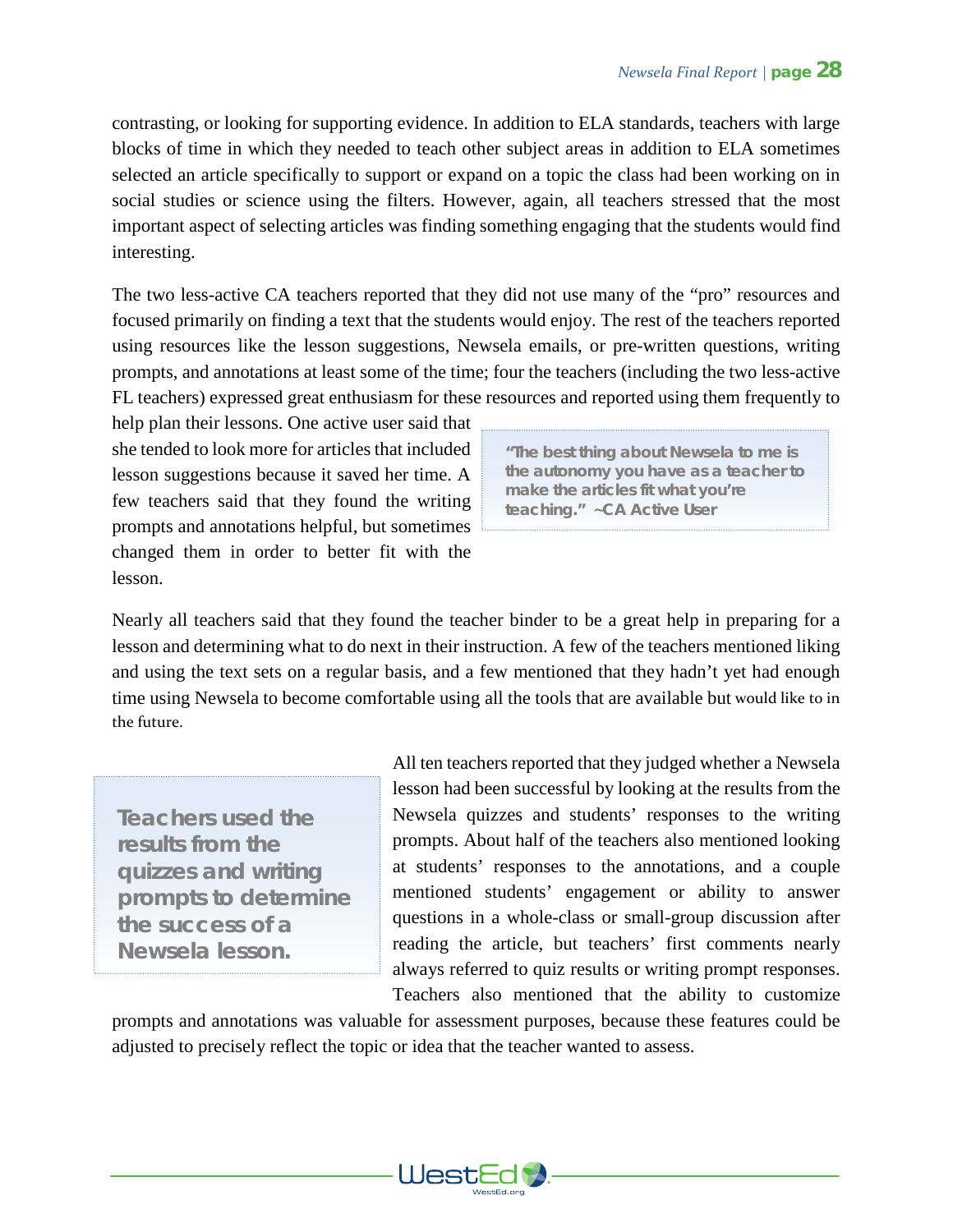#### *Online Survey Respondents*

Online survey respondents from the treatment condition were asked what teaching strategies they most commonly employed as they implemented Newsela, and whether or not they used students' Newsela work in their grading scheme. Students reading on topics currently studying in class was the most popular strategy across state and usage-group. Of note, all of the teachers in the active-usage group also had students use Newsela as part of their homework. All results are summarized below.

#### *Fig. 17. Breakdown of treatment online survey respondents by Newsela teaching strategies.*

|           | Please tell us about the strategies you use for teaching information<br>text through Newsela.    |       |  |  |
|-----------|--------------------------------------------------------------------------------------------------|-------|--|--|
| <b>CA</b> | Students pick topics of their choice                                                             | 79%   |  |  |
|           | Students read on topics we're currently studying in class                                        | 93%   |  |  |
|           | Students read informational text as part of homework                                             | 43%   |  |  |
|           | Students read informational text in other subject<br>domains, so I do not address it in my class | 14%   |  |  |
|           | Students choose the topic one out of three times                                                 | $0\%$ |  |  |
| FL        | Students pick topics of their choice                                                             |       |  |  |
|           | Students read on topics we're currently studying in class                                        | 100%  |  |  |
|           | Students read informational text as part of homework                                             | 68%   |  |  |
|           | Students read informational text in other subject<br>domains, so I do not address it in my class | 6%    |  |  |
|           | Students choose the topic one out of three times                                                 | 6%    |  |  |

#### *Fig. 18. Online survey respondents by Newsela teaching strategies and by usage groups.*

| Please tell us about the strategies you use for teaching information<br>text through Newsela. |                                                           |      |  |
|-----------------------------------------------------------------------------------------------|-----------------------------------------------------------|------|--|
| Active<br>Usage<br><b>Teachers</b>                                                            | Students pick topics of their choice                      | 100% |  |
|                                                                                               | Students read on topics we're currently studying in class | 100% |  |

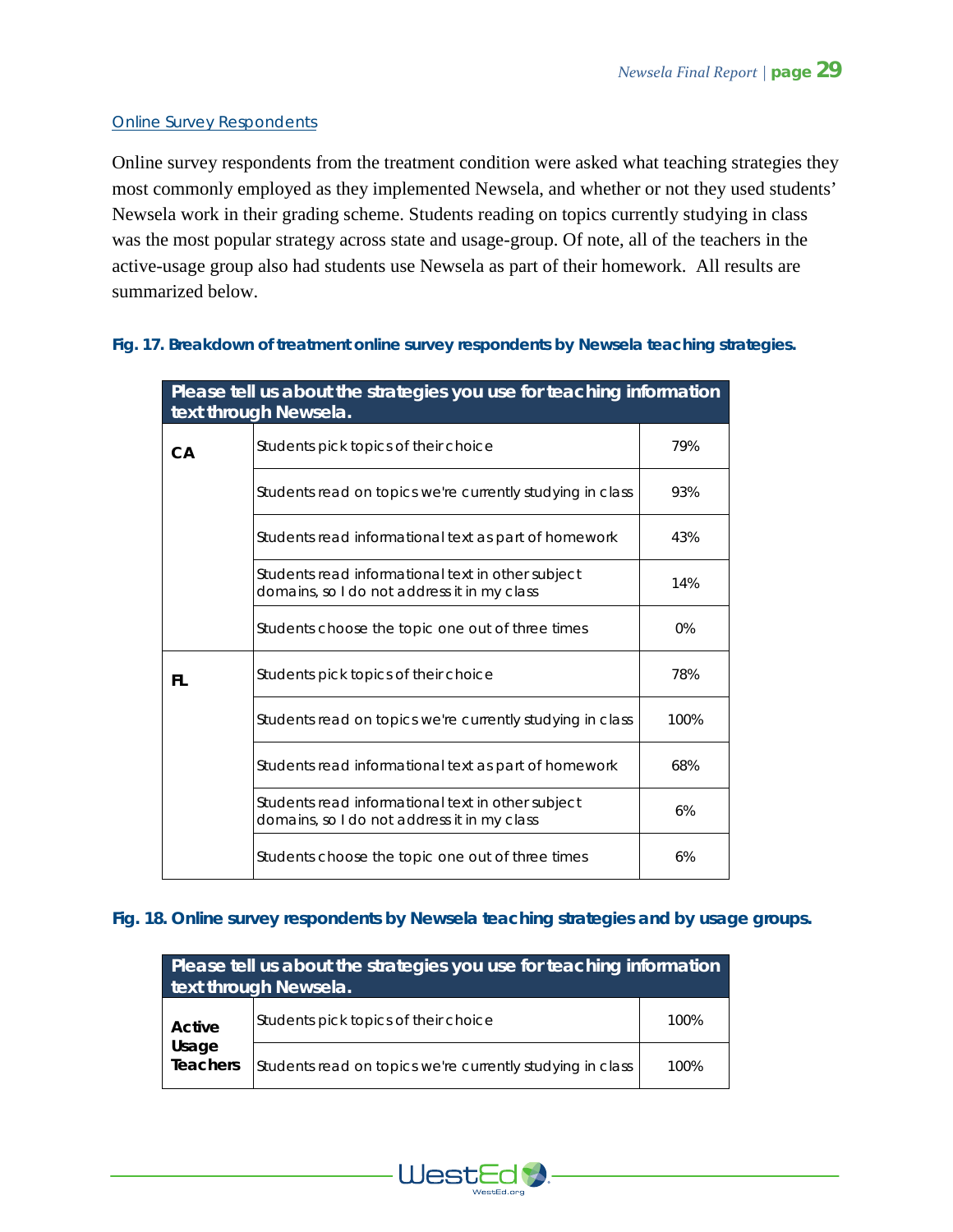|                          | Students read informational text as part of homework                                             |      |
|--------------------------|--------------------------------------------------------------------------------------------------|------|
|                          | Students read informational text in other subject<br>domains, so I do not address it in my class |      |
|                          | Students choose the topic one out of three times                                                 | 16%  |
| Average                  | Students pick topics of their choice                                                             | 70%  |
| Usage<br><b>Teachers</b> | Students read on topics we're currently studying in class                                        | 96%  |
|                          | Students read informational text as part of homework                                             | 43%  |
|                          | Students read informational text in other subject<br>domains, so I do not address it in my class |      |
|                          | Students choose the topic one out of three times                                                 | 0%   |
| Low<br>Usage             | Students pick topics of their choice                                                             | 100% |
| <b>Teachers</b>          | Students read on topics we're currently studying in class                                        | 100% |
|                          | Students read informational text as part of homework                                             | 66%  |
|                          | Students read informational text in other subject<br>domains, so I do not address it in my class | 0%   |
|                          | Students choose the topic one out of three times                                                 | 0%   |

*Fig. 19. Breakdown of treatment online survey respondents by use of Newsela in grading scheme.*

| Does Newsela count toward a grade? |           |     |  |
|------------------------------------|-----------|-----|--|
| CA                                 | Yes       | 64% |  |
|                                    | <b>No</b> | 36% |  |
| FL.                                | Yes       | 89% |  |
|                                    | Νo        | 11% |  |

# Teachers' Feedback on Newsela

Teachers reported few, relatively minor challenges with using Newsela in their classrooms. The

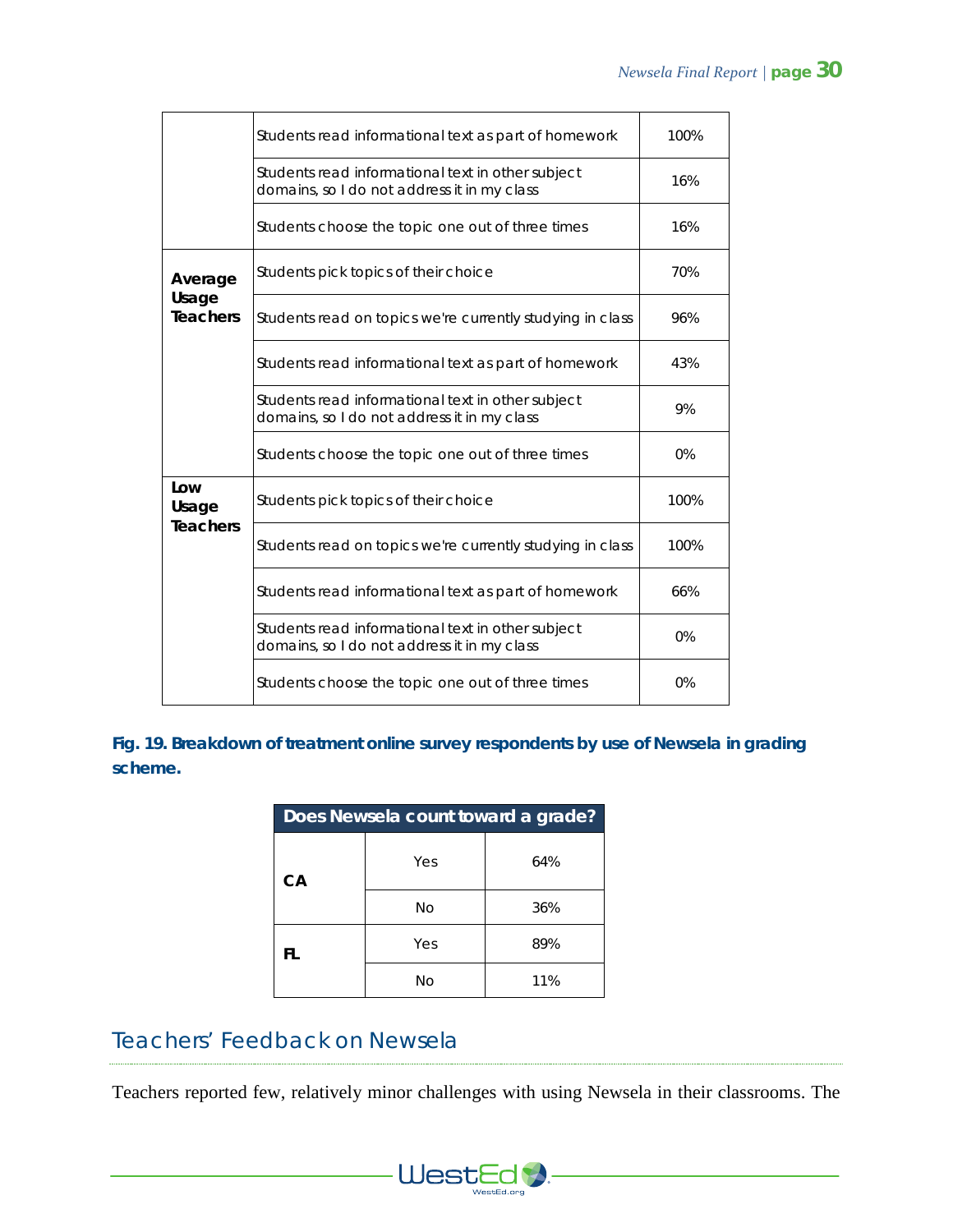challenges each group of teachers reported are summarized below.

#### *Phone Interview Subjects*

#### *Active Users:*

- It's difficult to print out student data; the Excel format is not printer-friendly.
- Lack of computer availability (only having access to a computer lab twice a week)
- Because so many students are ELL, exceptional needs, etc., they are often in and out of the classroom and sometimes miss all or part of Newsela lessons.
- Because standardized testing requires computer use, it has been more challenging to use Newsela consistently during testing season.
- On some days the site has been very slow to load.

#### *Less-active Users:*

- Availability of enough working devices for the whole class (not all ChromeBooks in the cart are always working)
- Because standardized testing requires computer use, it has been more challenging to use Newsela consistently during testing season.
- Many students do not have computers at home, making it difficult or impossible to assign Newsela for homework.
- Adding groups has been difficult.
- Some students occasionally get locked out of their accounts and have to create multiple accounts, or are suddenly logged out by the system while working on an assignment.
- Students sometimes adjust the Lexile level on their own to get an easier reading assignment or quiz.
- Student motivation; some students struggled with using the program, which made them less willing to engage with it.
- On some days the site has been very slow to load.

Near the end of the interview, teachers were asked, "If you could wave a magic wand and enable Newsela to do something that it can't currently do, what would it be and why?" Teachers' responses are summarized below.

WestEd

#### *Active Users:*

• Add an easy-to-print format for the student data.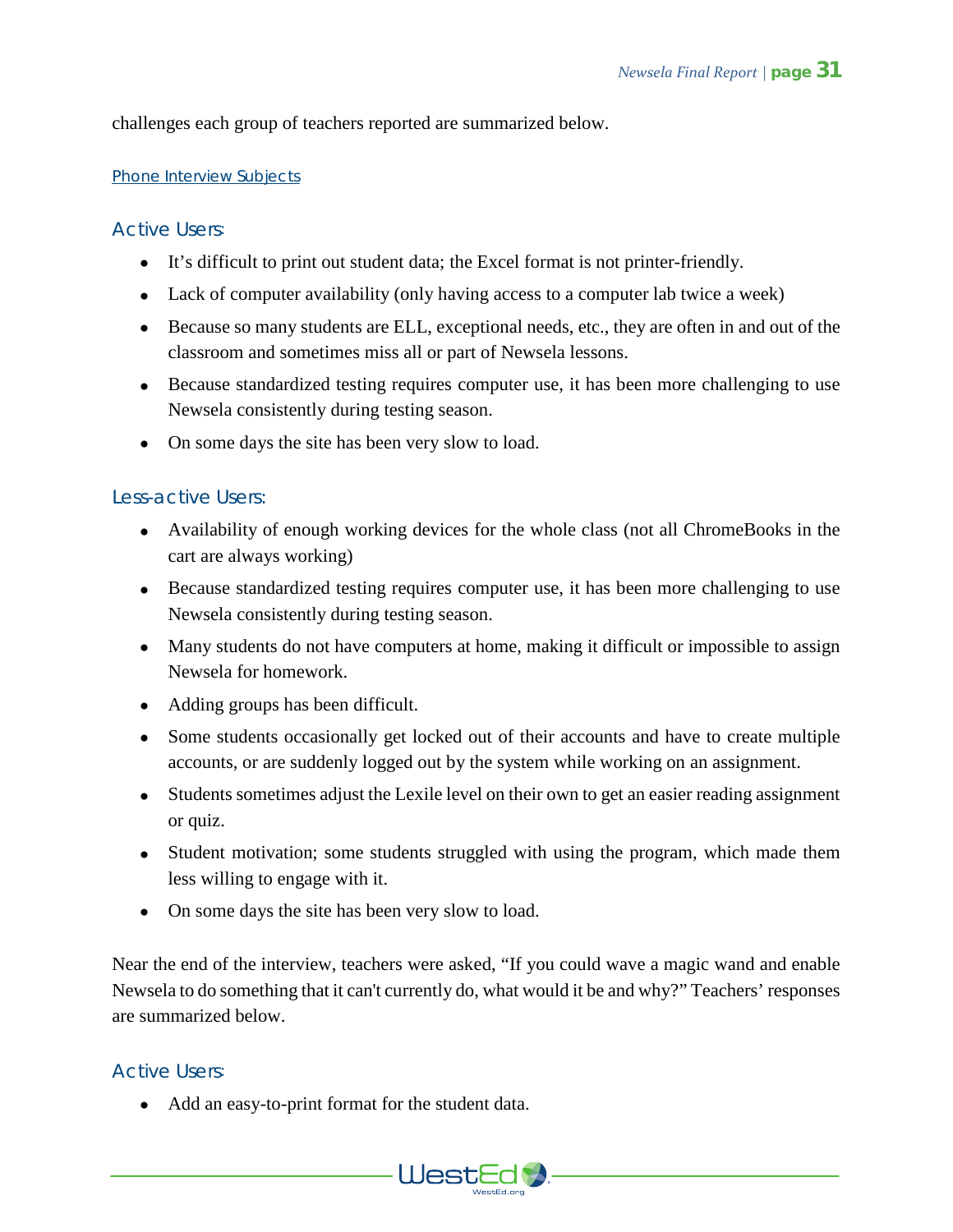- Vary the writing prompts slightly.
- Provide additional training/professional development on different features.
- Be able to look at two different articles at the same time.
- Be able to assign particular articles to individual students rather than the whole class based on individual interests. "I think I would like to be able to assign particular articles only to certain students rather than the whole class, because just based on their interest, obviously not every kid is interested in the same thing, so if there's an article about Star Wars that I know a particular group is going to be interested in, but this group might want to read more about endangered species, it would nice to be able to just assign some kids certain articles." ~FL active user
- Have math and science standards visible on STEM-related articles.
- Be able to track students' progress over time and see in which areas they are making gains or less-active, and make recommendations about what to focus on with students next.

#### *Less-active Users:*

- Give the program the ability to read an article out loud to students in order to support nonreaders and very new ELL students.
- Add the capability for Newsela to interface with teacher gradebook programs, or add the ability to export data into a format that can be easily uploaded to popular gradebook programs. (Currently teachers must manually flip back and forth between the two programs and type in each students' score for each assignment, which is inefficient and time consuming.)
- Include individual standards, rather than just the domain.
- Be able to lock students' levels so that they can't adjust them themselves.
- Once you've navigated from an individual student to the articles that s/he's read, have a one-click option to return to the individual students' profile.

#### *Online Survey Respondents*

Online survey respondents in the treatment condition were also asked what challenges they faced in their classrooms as they implemented Newsela, as well as what about the product they would like to see changed. Many of the responses overlapped with those mentioned by the interview subjects and are summarized below.

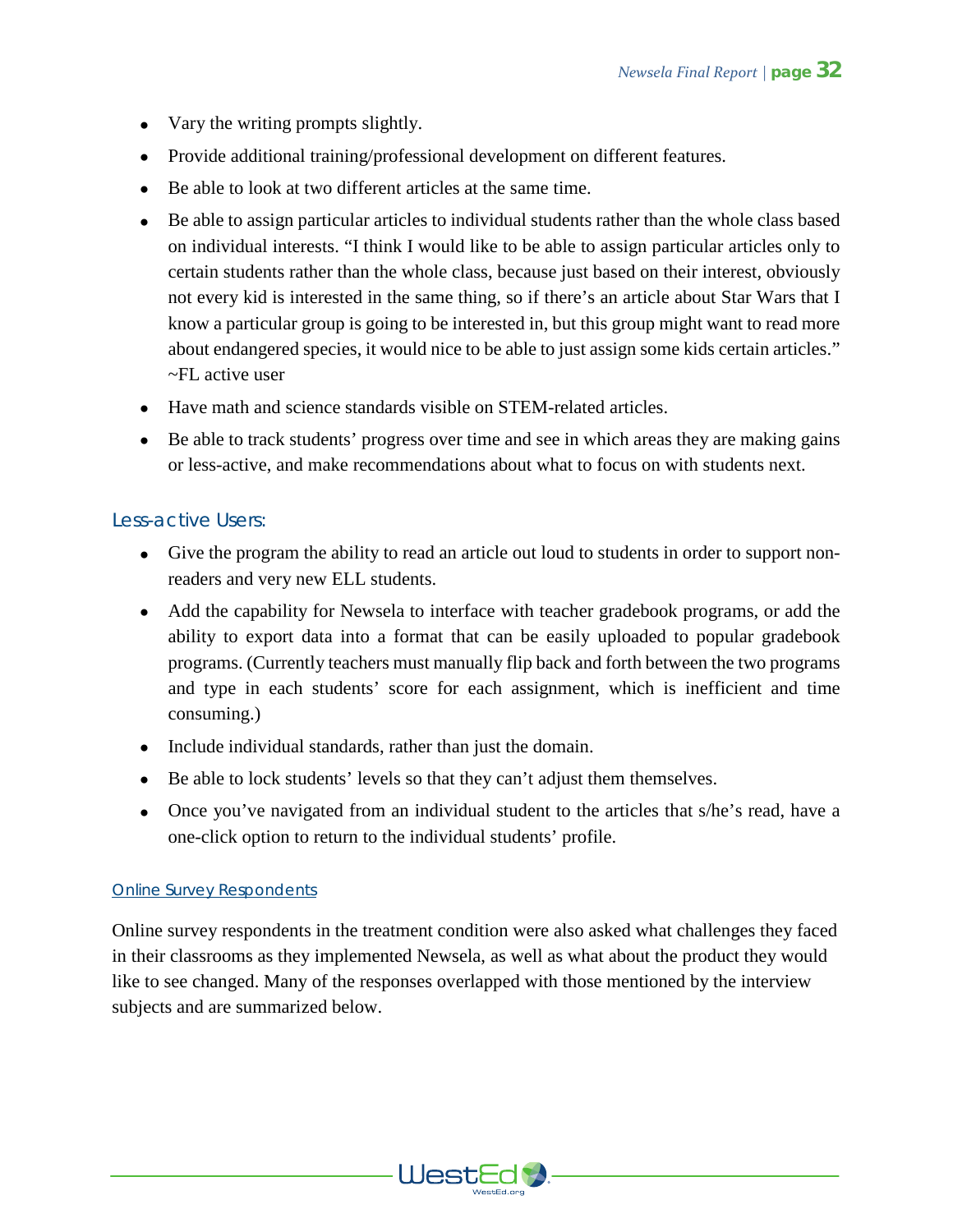#### *Challenges:*

#### *Fig. 20. Challenges Expressed by Teachers in CA and FL*

| What challenges have you experienced as you implement<br>Newsela in your classroom? |                                          |       |  |
|-------------------------------------------------------------------------------------|------------------------------------------|-------|--|
| CА                                                                                  | Lack of access to devices in the school  | 31%   |  |
|                                                                                     | Lack of student engagement or motivation | 8%    |  |
|                                                                                     | Not well aligned with current curriculum |       |  |
|                                                                                     | Other                                    | 4%    |  |
| FI.                                                                                 | Lack of access to devices in the school  | $0\%$ |  |
|                                                                                     | Lack of student engagement or motivation | 3%    |  |
|                                                                                     | Not well aligned with current curriculum |       |  |
|                                                                                     | Other                                    | 16%   |  |

It is not surprising that FL teachers reported no challenges with lack of device access since FL features digital classrooms with one-to-one device access for all students, while CA teachers must rely on booking separate computer labs or laptop carts.

#### *Fig. 21. Challenges Expressed by Usage Groups*

| What challenges have you experienced as you implement<br>Newsela in your classroom? |                                               |       |  |
|-------------------------------------------------------------------------------------|-----------------------------------------------|-------|--|
|                                                                                     | Lack of access to devices in the school       | 16%   |  |
| Active                                                                              | Testing schedule in schools                   | 16%   |  |
| Usage<br><b>Teachers</b>                                                            | Not well aligned with current curriculum      | $0\%$ |  |
|                                                                                     | Other (progress monitoring reports not clear) | 50%   |  |
|                                                                                     | Lack of access to devices in the school       | 26%   |  |
|                                                                                     | Testing schedule in schools                   | 43%   |  |
| Average<br>Usage<br><b>Teachers</b>                                                 | Lack of student engagement or motivation      | 4%    |  |
|                                                                                     | Not well aligned with current curriculum      | 4%    |  |
|                                                                                     | Other                                         | 17%   |  |

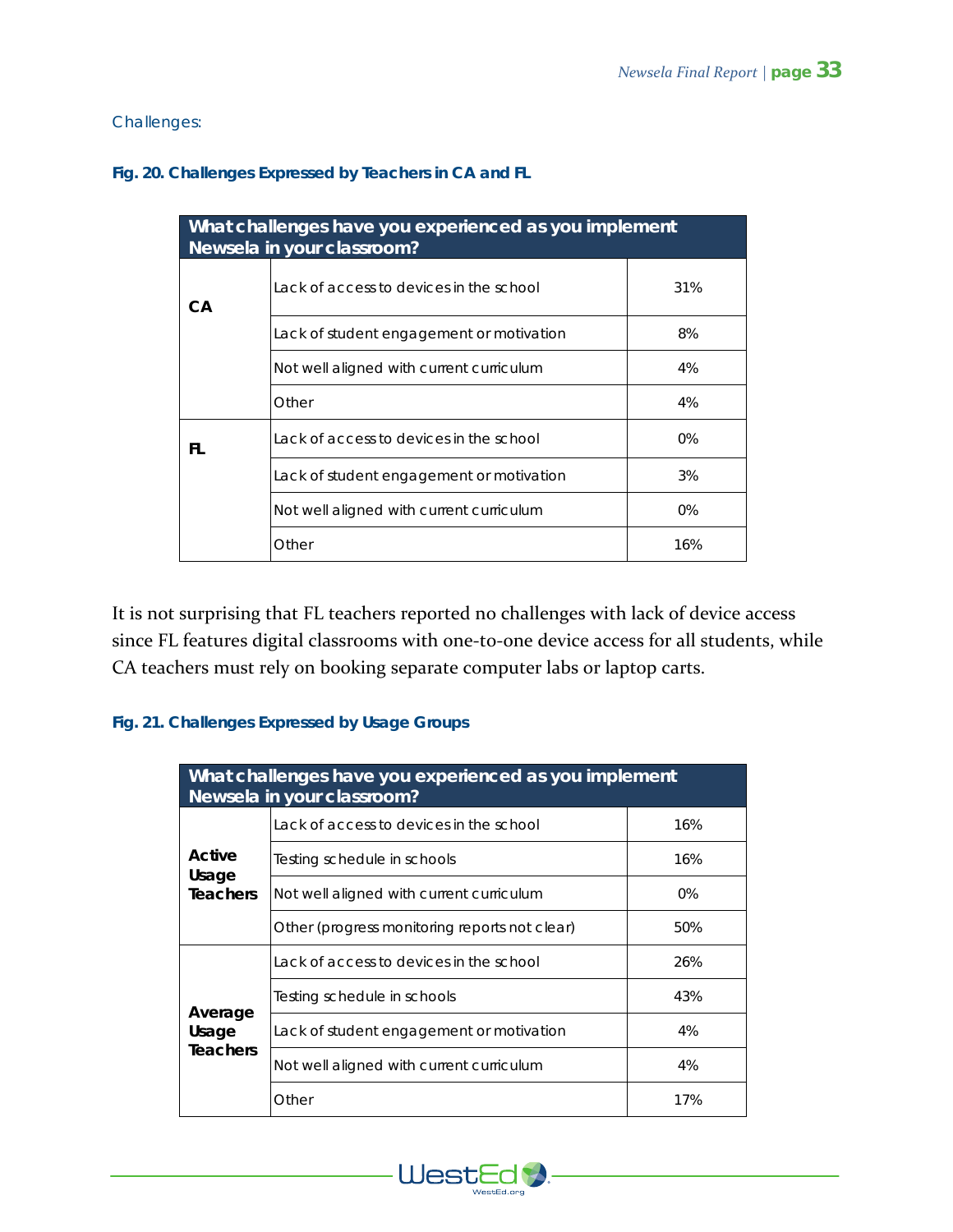| Low<br>Usage<br>Teachers | Testing schedule in schools              | 66%   |
|--------------------------|------------------------------------------|-------|
|                          | Lack of student engagement or motivation | 33%   |
|                          | Not well aligned with current curriculum | $0\%$ |
|                          | Other                                    | 0%    |

#### *Changes Requested by More Than One User:*

- Improve the usability of the reports. Many teachers felt that the reports were difficult to use and needed to be more user friendly. Some mentioned that the process of accessing the reports was tedious, that they could not always remember how to access them, that the reports could be difficult to print (particularly on a single page), and it could be challenging to decipher the information shown there. One teacher also mentioned that she would like to be able to see student usage data.
- Add the capability for Newsela to interface with teacher gradebook programs, or add the ability to export data into a format that can be easily uploaded to popular gradebook programs.
- Give the program the ability to read an article out loud to students in order to support non-readers and very new ELL students.

#### *Changes Requested by One User:*

- Be able to look at two different articles at the same time.
- Be able to print hard copies of articles.
- Have math and science standards visible on STEM-related articles, and include individual standards rather than just the domain.
- Add the ability to lock students' Lexile levels (so that students cannot change them on their own)
- Add an auto-grading feature for writing and annotations
- Include more literature and less nonfiction.

#### **Changes in students**

Of the ten teachers, eight mentioned that during the pilot study of Newsela, they felt their students had become more engaged and interested in reading informational text and that their enjoyment of and motivation for reading had increased. As one FL active user said, "I do think it's definitely less of a struggle to get them engaged in informational text because the articles are interesting and I can choose them based on what I think they're going to be interested in. I do think it's really

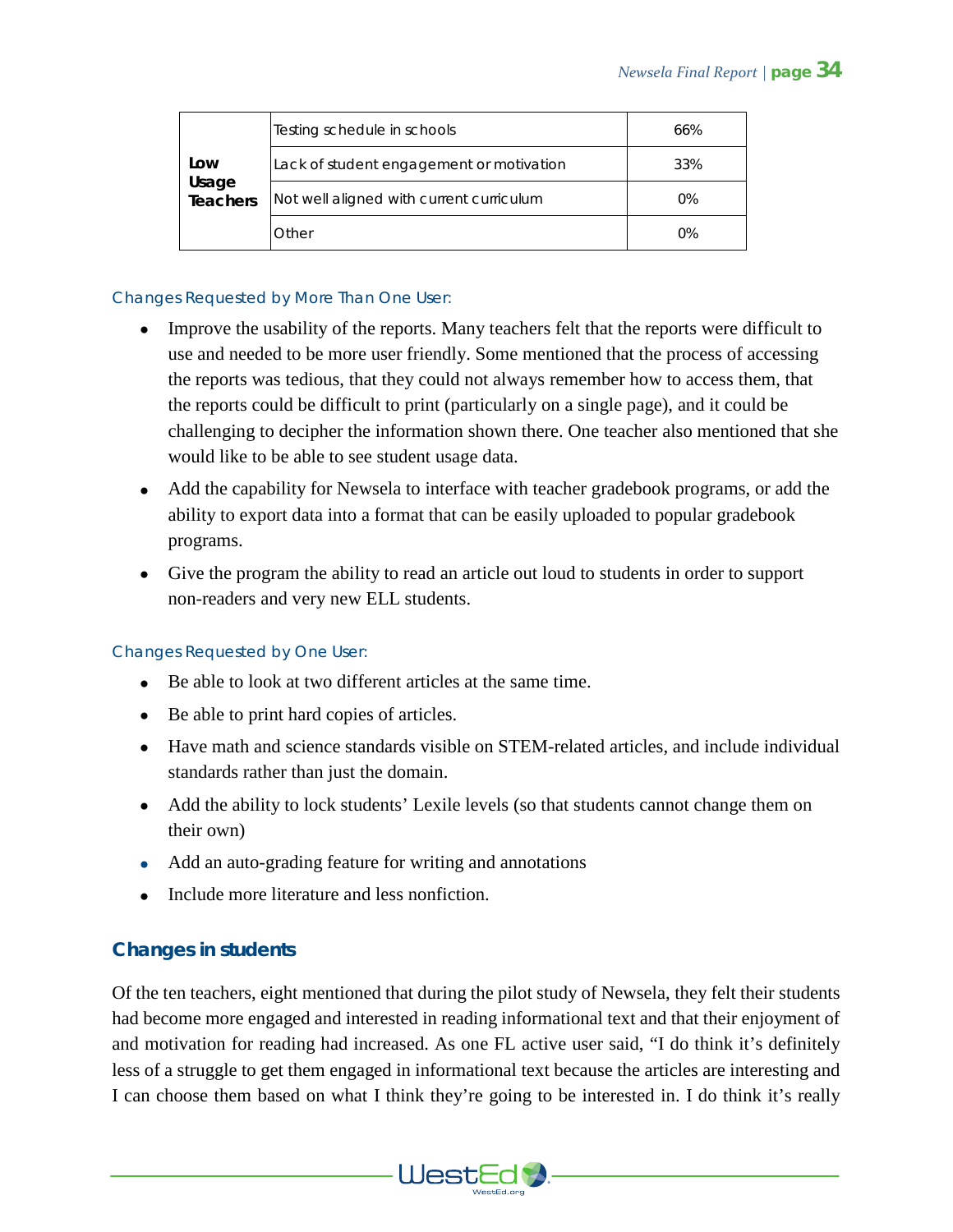helped keep them engaged in informational text."

These teachers also mentioned that their students had become more confident in their reading skills and spontaneously begun making connections between different Newsela articles they had read, between Newsela articles and content they were learning in science or social studies classes, or between Newsela articles and current events. Several of the teachers mentioned that the students were often excited about using Newsela and looked forward to it, and sometimes even asked to be assigned

*"There's so much going on in current events in our world, so they really get excited when they've watched the news with their parents or their parents have talked about something…and they love it because they have some background knowledge….I've had a few parents email me just to say, 'Wow, what are you doing in there?...I didn't even know what was going on and I couldn't believe how much he knew!''" ~FL Active User*

additional articles. "Sometimes there are some students who are like, 'Ms. M, can you assign me some extra articles?'," said a FL less-active user. "So they're reading and exploring more, and some students even when I give them independent time, they say, 'Can you just assign it?', because I try to give them different things, and they seem to enjoy that." Overwhelmingly, the teachers attributed these changes to students reading texts that they found interesting and relevant, and in some cases, having the autonomy to search for articles on a topic they were personally interested in.

"My students love Newsela," said a FL active user. "They're always asking about new articles that we have for the week, they're really excited to read them, they mention different topics that they've read about from Newsela in person to me, to their parents, to their friends, and I think that's really interesting because with the other articles I used to use back in the day, my kids were not as engaged…I've found they're talking about the topics more outside of class and I think that's really interesting to see, and I think that's showing a deeper level of engagement than other resources that I've used." A less-active FL user told us, "There is more of a responsibility to read. In the beginning of the school year I would assign articles or readings or questions and they just wouldn't get done. But just them being allowed to choose content, because a lot of the programs that we use, it usually spits out articles for them. There's not a search feature where they can choose an article, so the fact that they have the autonomy to do that, they have more of a love for reading. They're taking more ownership of their reading, and I've seen a gain in their reading from that aspect, and the time that they spend on task with it."

A less-active CA user mentioned that her students become more interested and engaged in the world at large, thanks to the opportunity to read about students like themselves engaging in diverse pursuits they might not otherwise have been exposed to. She also reported that her students have shown interest in careers that they weren't aware of before, like cartoonist or architect, thanks to Newsela articles. "It did spark a lot of conversation....[W]e're doing engineering right now in math,

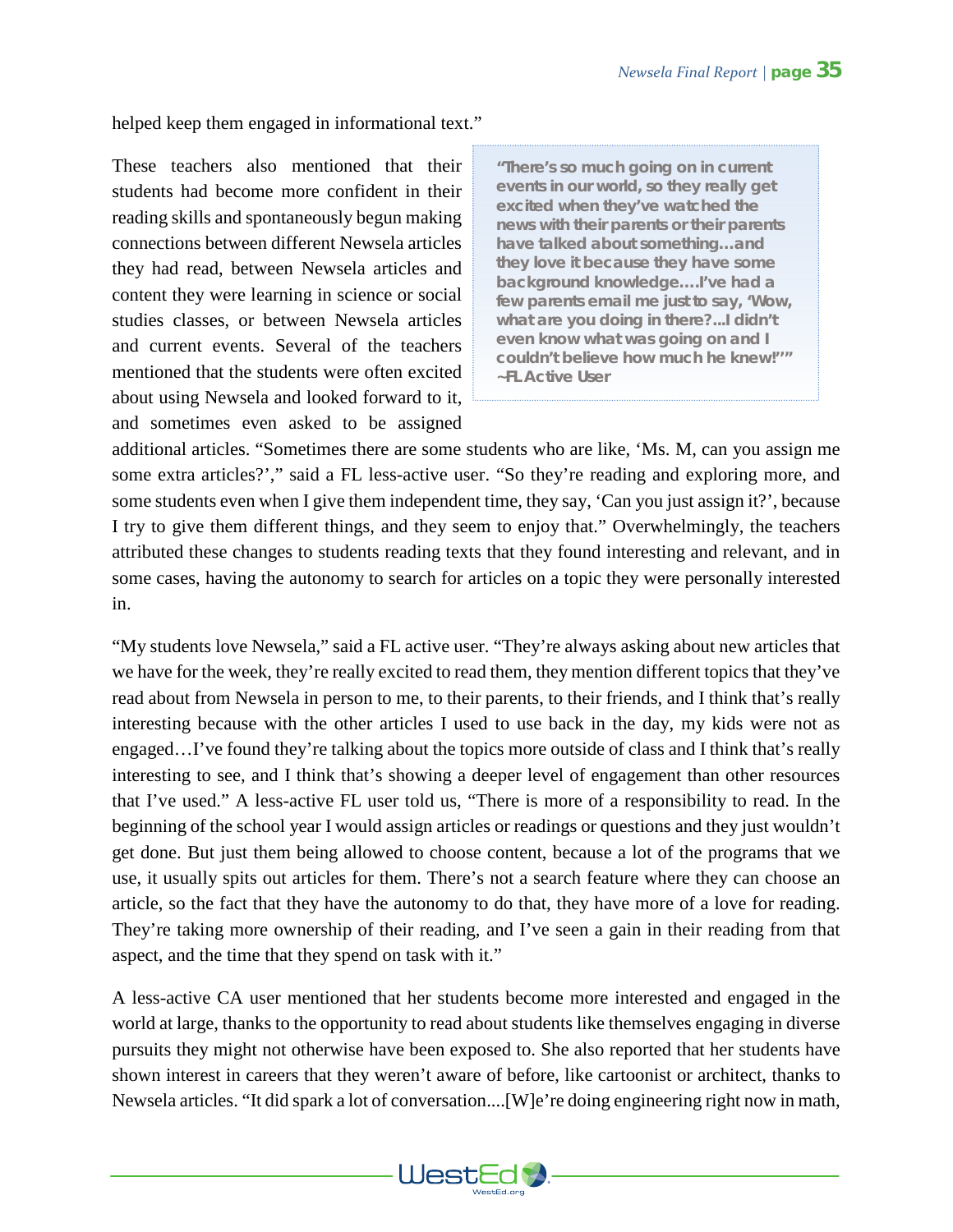so I picked an article about a boy baking gingerbread houses because that's his dream, he wants to make a real house. I think that helps bring it back to the kids and remind them that this kid was eight years old, and they're nine and ten years old, so they could do the same thing. So maybe during our other lessons it would empower them to know that there are outside people doing great

*"I've seen a spark of interest in reading, because of Newsela, because there's choice….I think it's showed them futures that are possible and increased their motivation to do better in school. It's exposed them to the world, it opened their horizons, especially with the jobs and things like that….Kids are like, 'I'm drawing now because I want to be a cartoonist!' And I'm like okay, that thought wasn't even there but Newsela put it there or allowed me to put it there." ~CA Less-active User*

things that they could do as well."

Two of the teachers mentioned that they had seen some improvement in some of their students' ELA skills. One CA active user said that all of her students had gone up in reading level since starting Newsela, and a FL less-active user mentioned that she has seen marked improvement in a particular struggling student and that their other ELA teacher felt the students' reading comprehension had improved over the course of the study. Finally, a CA active user mentioned that although his students struggled with using

Newsela at the beginning of the study, they had all become much more comfortable with it over time.

It is interesting to note that as distinct groups, the active users did not report significantly different changes in their students or lessons after using Newsela for a semester than the less-active users. Both groups saw positive changes related mostly to engagement and motivation, with a couple of comments related to potential gains in reading skill/ability.

Online survey respondents in the treatment condition were also asked how engaged their students were with Newsela on a scale of 1-10. In general, teachers reported quite high student engagement, with only a single teacher in each district reporting very low engagement.

| On a scale of 1 - 10, how engaged are your students on the Newsela<br>platform? |    |    |               |  |
|---------------------------------------------------------------------------------|----|----|---------------|--|
|                                                                                 | CA | FL | <b>Totals</b> |  |
| $1 - 2$                                                                         |    |    |               |  |
| $3 - 4$                                                                         |    |    |               |  |
| $5-6$                                                                           |    |    |               |  |
| 7-8                                                                             |    |    | 18            |  |

#### *Fig. 22. Student engagement with Newsela as reported by online survey respondents.*

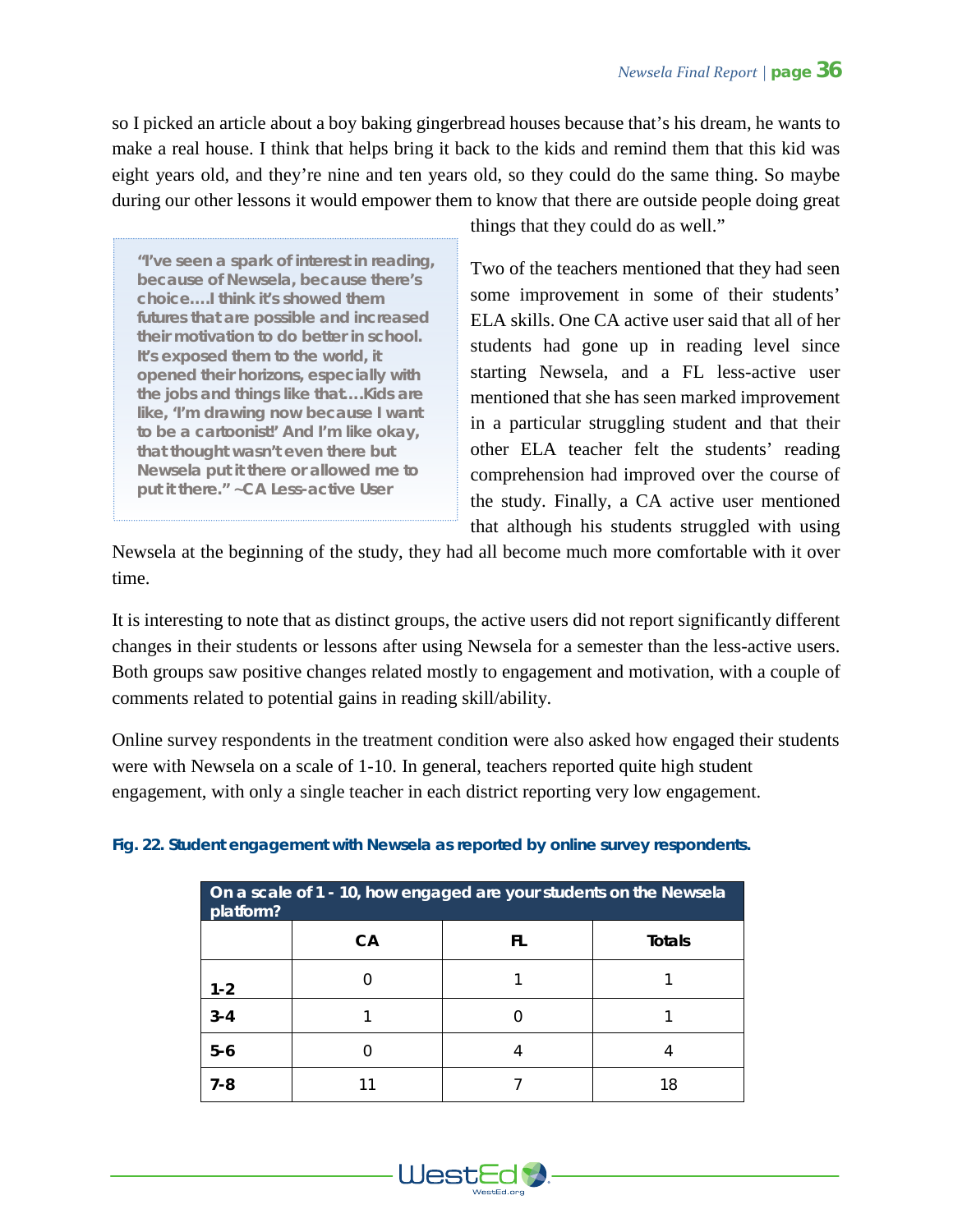| $9 - 10$ |     | 10 | 14  |
|----------|-----|----|-----|
| Mean     | 7 Q |    | 7.8 |
| Mode     |     |    |     |

#### **Continuing with Newsela**

Near the end of the interview, teachers were asked, "On a scale of 1 - 10, how likely are you to continue using Newsela in your classroom after the pilot study is complete (with 1 meaning absolutely not and 10 meaning definitely)?" All teachers answered 8, 9, or 10, with most teachers, even those identified as less-active users, answering 10.

#### *Fig. 23. Breakdown of the interview sample by likelihood of continuing to use Newsela (1 = absolutely not, 10 = definitely).*

|         | <b>Active Users</b> | Less-active Users | Average |
|---------|---------------------|-------------------|---------|
|         |                     | კ.ხ               |         |
| - 1     | Q                   |                   |         |
| Average |                     |                   |         |

*Fig. 24. Breakdown of the online sample by likelihood of continuing to use Newsela (1 = absolutely not, 10 = definitely).*

|         | <b>Active Users</b> | <b>Average Users</b> | Low Users | Average |
|---------|---------------------|----------------------|-----------|---------|
| CА      |                     | 8.45                 |           |         |
|         | 9.25                | O 11                 |           |         |
| Average | <b>16</b>           | 3.86                 |           |         |

When asked why they gave the number they did, teachers cited the motivation that Newsela provides for students, ease of differentiating for a variety of reading levels, diversity of the available readings, easily accessible data for teachers, and instant feedback for students. By far the biggest reservation teachers mentioned for *not* continuing with Newsela was the cost and whether their schools or districts would be able or agree to pay for the Pro version. The only other reason teachers gave for potentially not continuing with Newsela was the amount of time required to get out and put away computers, which detracts from instructional time.

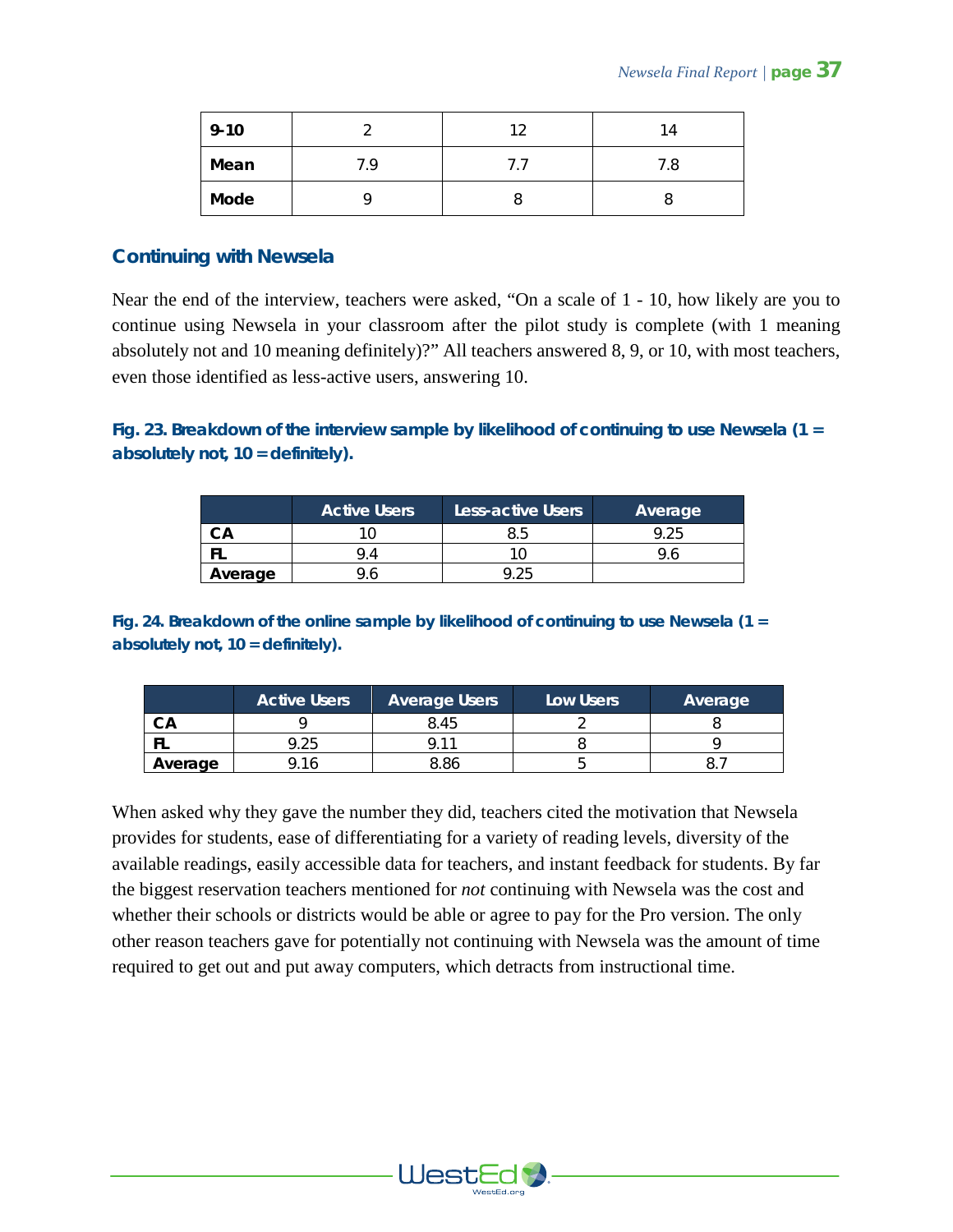*"I would definitely love to keep using it. I think it's been a really great asset. The only*  reason I would not is because every year something else is rotated in and there's some *other piece of curriculum that is district mandated, and if it just became too overwhelming*  to keep up with everything. But the way that it works, the way it gives them instant *feedback, I would like to continue using it." ~FL Active User*

Online treatment respondents were asked the same question. As with the interview subjects, the vast majority of respondents indicated that they would probably or definitely like to continue using Newsela after the pilot study, with only one teacher indicating a lack of interest in continuing to use the product.

*Fig. 25. Breakdown of the interview sample by likelihood of continuing to use Newsela (1 = absolutely not, 10 = definitely).*

| On a scale of 1 - 10, how likely are you to continue using the Newsela<br>platform? |     |        |                |
|-------------------------------------------------------------------------------------|-----|--------|----------------|
|                                                                                     | CA  | FL     | <b>Totals</b>  |
| $1 - 2$                                                                             |     | O      |                |
| $3 - 4$                                                                             | O   | $\cap$ | 0              |
| $5-6$                                                                               |     |        | $\overline{2}$ |
| $7 - 8$                                                                             | 5   | 6      | 11             |
| $9 - 10$                                                                            | 7   | 17     | 24             |
| Mean                                                                                | 8.7 | 8.1    | 8.6            |
| Mode                                                                                | 10  | 10     | 10             |

## **Conclusions**

Based on teacher interview data, there were no significant differences between teachers categorized as active users and those categorized as less-active users in terms of student population, class size, dosage, device access, attitudes and beliefs about teaching and learning reading, features used, what elements of reading teachers emphasized, or changes in students/lessons since introducing Newsela. However, two significant differences did emerge between the groups.

1) Average years of classroom teaching experience. While active users had an average of 16.5 years of experience, less-active users had only 5.9 years. This may suggest that the

WestEd **\***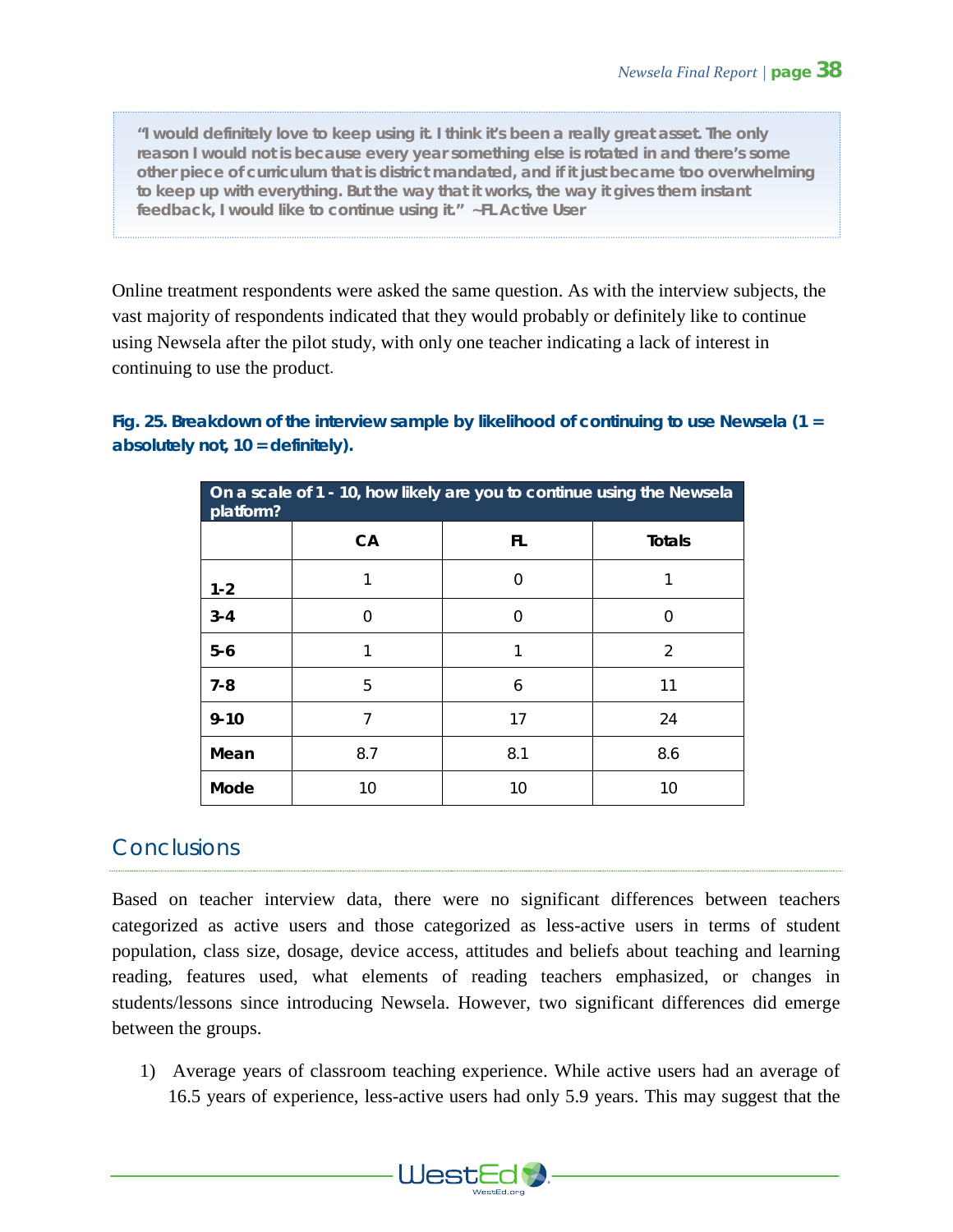ability to implement Newsela consistently and effectively may in part be a consequence of simply having more experience and skill managing the numerous factors that teachers must coordinate each day, including lesson planning and execution, logistical tasks and routines, students' academic progress, managing materials, student behavior, parent communication, administrative duties, etc.

2) Whole-class implementation patterns. Active users were more likely to use Newsela in a whole-class setting and in a pre-planned, highly structured way that supported students through each phase of the activity, including strategies like activating prior knowledge, pair or small group talk, and modeling. Less-active users were more likely to assign students to work through the article on their own with little or no structure or support beyond what is provided by the program itself.

In addition to these differences, we noted some additional significant differences between the two CA less-active users and the two FL less-active users. The two CA less-active users were by far the group that seemed to face the most challenges in implementing Newsela efficiently and effectively, and differed from the FL less-active users in some key ways.

- 1) Whereas the FL less-active users were generally positive about their ability to engage students in using Newsela and about the ability of *all* of their students to grow in their reading abilities and make progress in topics and skills related to ELA, the CA less-active users seemed more resigned to the idea that some aspects of using Newsela would always be challenging for themselves and their students, and expressed less of a sense of efficacy around helping their students to improve their literacy skills and progress in their reading ability.
- 2) Unlike the FL less-active users, the CA less-active users reported using few or no "Pro" resources with their students, mostly due to time and trying to prioritize finding articles that students would find interesting and engaging, or feeling overwhelmed.
- 3) The CA less-active users reported more technological and logistical challenges than the FL less-active users (students getting locked out of their accounts and having to create new ones, adding groups, time spent getting out and putting away computers, etc.).

In general, the FL less-active users seemed more optimistic about their own abilities to use the program effectively, as well as students' abilities to both engage with and use the program productively and to improve their literacy skills with time and practice. Although the FL lessactive users described some challenges to using Newsela, their comments for the most part seemed to reflect a belief that those challenges were surmountable, particularly as both teachers and students became more accustomed to using the program; the CA less-active users, in contrast, seemed more overwhelmed by the time and effort involved in learning to use a new tool and also

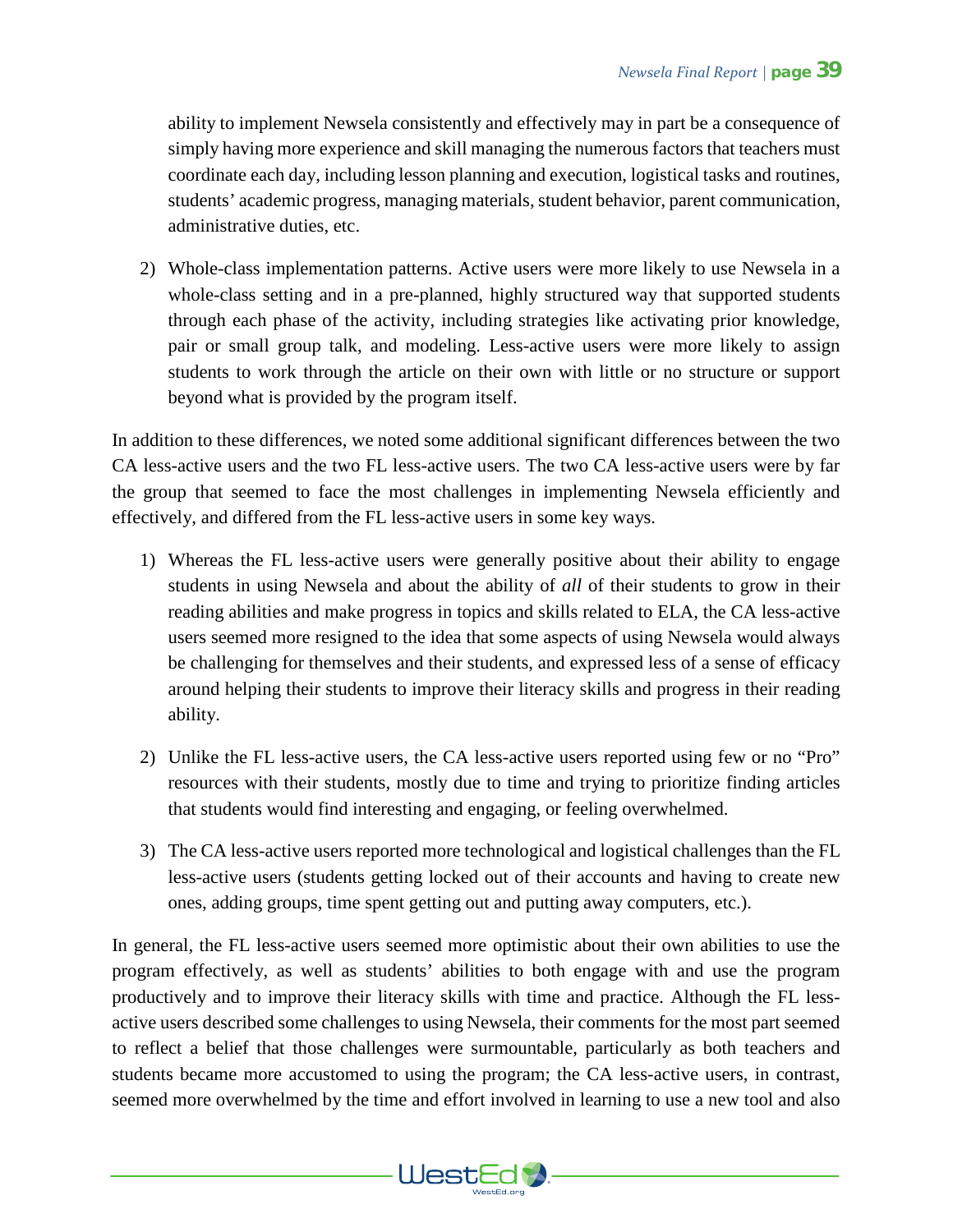teaching students to use it, as well as the logistical factors involved.

In spite of some challenges, all teachers seemed to enjoy the opportunity to try out Newsela in their classrooms, and teachers in both districts and in both groups (active and less-active users) had many of the same positive things to say about the product. Aside from the ever-present challenge of device

*"Whatever you guys are doing, it's a great thing. Keep giving teachers more opportunities to use it. If they use it they will want it, like me." ~FL Less-active User*

access and availability, for the most part they found the program easy to use and integrate into their lessons in a way that supported their learning goals around ELA, reading comprehension, and writing. They particularly appreciated the ability to adjust the Lexile level individually for each student and better address each students' learning needs. They found great value in the diversity of texts available and the rate at which new, up-to-date texts are added, and were easily able to find texts that they felt students would find interesting and relevant.

Although they offered suggestions for improving the usability of the program (printer-friendly student data, the ability to assign articles to individual students, the ability to look at two articles at once), all felt that they would like to continue using Newsela in their classrooms, costpermitting. They cited a wide range of possible uses for the program and overall felt that it had contributed to increased student learning and engagement around informational text and nonfiction in their classrooms.

# **Summary**

Based on the new Every Student Succeeds Act (ESSA, 2015) evidence standards, Newsela could be considered an "evidence-based" instructional platform with promising evidence. Newsela shows good promise as a literacy tool to improve reading comprehension and motivation to read. Overall, Treatment students showed greater growth in their reading comprehension and motivation-to-read than did students in the Control group. Specifically, when the treatment students used Newsela at the recommended dosage, the results of the impact of Newsela on student outcomes were consistently positive indicating that Newsela students saw larger growth than the control students in the 14-week study. This is particularly compelling given the brevity of the intervention and variability in expected dosage. Moreover, the positive outcomes are likely to improve with increased exposure to Newsela. Finally, qualitatively, researcher observations and notes indicated that teachers, regardless of their designation as a "active" or "less-active" user liked the Newsela program. Specifically, teachers valued the large catalog of diverse and leveled text that were relevant to their students and to their instructional content. Further, all teachers reported that they would like to continue to use Newsela.